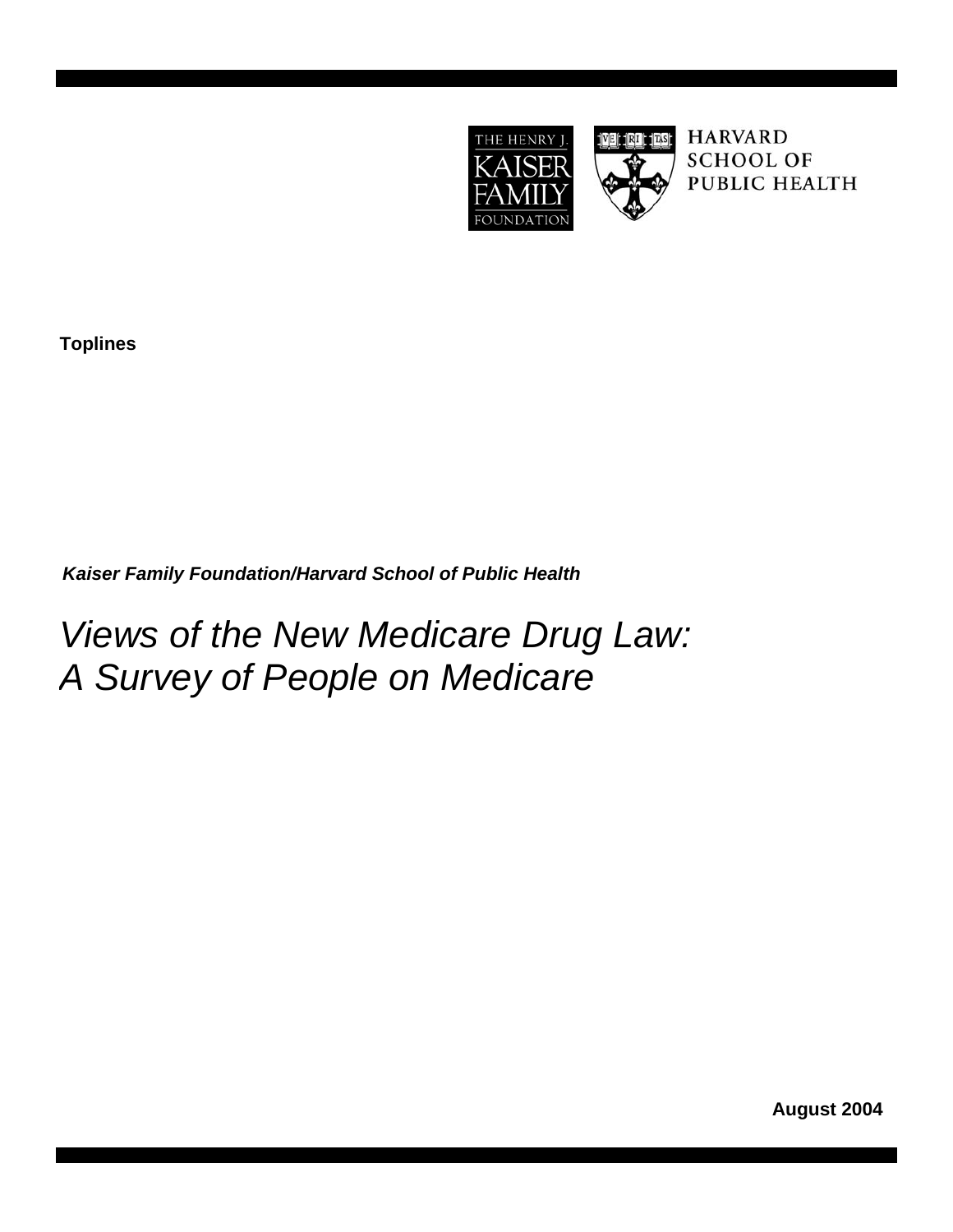### **Methodology**

The Kaiser Family Foundation/Harvard School of Public Health *Views of the New Medicare Drug Law: A Survey of People on Medicare* was designed and analyzed by researchers at the Kaiser Family Foundation and Harvard School of Public Health. The Kaiser/Harvard survey research team included Mollyann Brodie, Ph.D., Tricia Neuman, Ph.D., Elizabeth Hamel, and Michelle Kitchman from the Kaiser Family Foundation; and Professor Robert Blendon, Sc.D., and John Benson, M.A. of the Harvard School of Public Health.

Fieldwork was conducted by telephone by ICR/International Communications Research between June 16 and July 21, 2004, among a sample of 1,223 total respondents. The survey included a nationally representative random sample of 973 respondents 65 years of age and older, including an oversample of African American respondents in this age group (a total of 203 African American respondents ages 65 and older were interviewed). A separate sample of 250 respondents ages 18- 64 with physical and/or mental disabilities who receive Medicare was also interviewed. The disabled sample was drawn from a nationally representative survey of households contacted between June 2002 and January 2003 that was screened to identify households with an adult, aged 18-64, who receives disability payments through the SSI or SSDI program and/or considers him or herself disabled. This sample was then re-screened to include those people with disabilities who are covered by Medicare. Results for all groups have been weighted to reflect the actual distribution in the nation.

The margin of sampling error for the survey is plus or minus 4 percentage points for total respondents; for respondents age 65 and older it is plus or minus 4 percentage points; and for nonelderly respondents with disabilities it is plus or minus 10 percentage points. For results based on subsets of respondents the margin of error is higher. Note that sampling error is only one of many potential sources of error in this or any other public opinion poll.

Values less than 0.5% are indicated by an asterisk (\*). "Vol." indicates that a response was volunteered by respondent, not an explicitly offered choice. Percentages may not always add up to 100% due to rounding.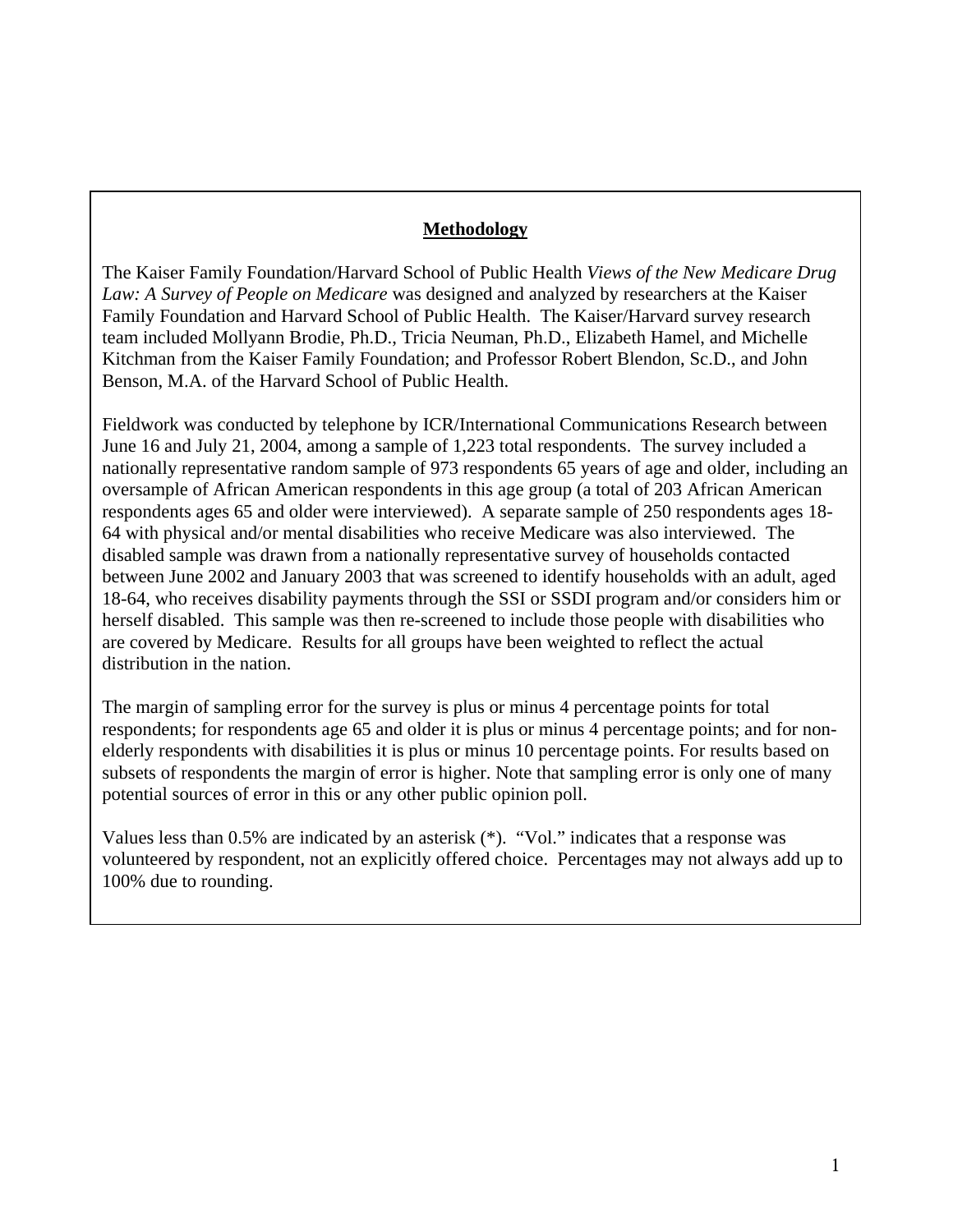1/1a. Looking ahead to the presidential election in November, what issue will be most important to you in deciding who to vote for? Is there another issue that will be almost as important to you in deciding who to vote for? *(Note: adds up to more than 100% because of multiple responses)* 

|                                              | <b>Total</b>    | <b>Seniors</b>  | <b>Disabled</b> |
|----------------------------------------------|-----------------|-----------------|-----------------|
| <b>FOREIGN POLICY (net)</b>                  | 33              | 35              | 25              |
| Iraq/bringing troops home/ending war         | 23              | 24              | 16              |
| The war (general)                            | 5               | 5               | 5               |
| Terrorism/war on terrorism                   | $\overline{4}$  | $\overline{4}$  | 3               |
| Foreign policy/affairs                       | $\mathbf{1}$    | $\mathbf{1}$    | 1               |
| Other foreign policy                         | $\overline{2}$  | $\overline{2}$  | $\ast$          |
| ECONOMY (net)                                | $\overline{31}$ | $\overline{32}$ | 25              |
| Economy (Domestic Economy/Inflation)         | 14              | 16              | 6               |
| Social Security                              | 6               | 5               | 8               |
| Jobs/unemployment                            | 5               | 6               | $\overline{5}$  |
| Taxes                                        | $\overline{2}$  | $\overline{2}$  | 1               |
| Outsourcing of jobs/sending overseas         | $\overline{2}$  | $\overline{2}$  | 3               |
| <b>Balanced Budget (Reduce deficit)</b>      | $\mathbf{1}$    | 1               | $\mathbf{1}$    |
| <b>Gas Prices</b>                            | $\ast$          | $\ast$          | 1               |
| Other economy                                | $\mathbf{1}$    | 1               | $\overline{2}$  |
| <b>SENIOR CITIZENS' ISSUES (net)</b>         | 12              | 12              | 11              |
| Medicare                                     | 6               | 7               | $\overline{4}$  |
| Prescription Drugs for seniors (cost)        | $\overline{2}$  |                 | $\overline{3}$  |
| Healthcare for the elderly                   | $\overline{2}$  | 1               | $\overline{3}$  |
| Prescriptions through Medicare               | 1               |                 | $\ast$          |
| Issues/Benefits for Elderly/Senior citizens  | 1               | 1               | $\ast$          |
| Other senior citizens' issues                | $\mathbf{1}$    | $\mathbf{1}$    | $\ast$          |
| <b>HEALTH CARE (Net)</b>                     | 8               | 8               | 12              |
| Health/Health care                           | 6               | 6               | 8               |
| Health coverage                              | 1               | 1               | $\overline{2}$  |
| <b>Health care Costs</b>                     | 1               |                 | $\overline{3}$  |
| Other health care                            | $\ast$          | $\ast$          | $\ast$          |
| <b>CANDIDATE PROFILE (net)</b>               | $\overline{7}$  | 7               | 7               |
| Moral integrity of candidate                 | 3               | 3               | $\ast$          |
| Perceived leadership qualities of candidate  | $\mathbf{1}$    | $\ast$          | $\overline{2}$  |
| Religious values of candidate                | 1               | 1               | $\overline{2}$  |
| Direction in which they want to take country | 1               | $\ast$          | 1               |
| Other candidate profile                      | 3               | 3               | $\overline{2}$  |

*Continued on next page…*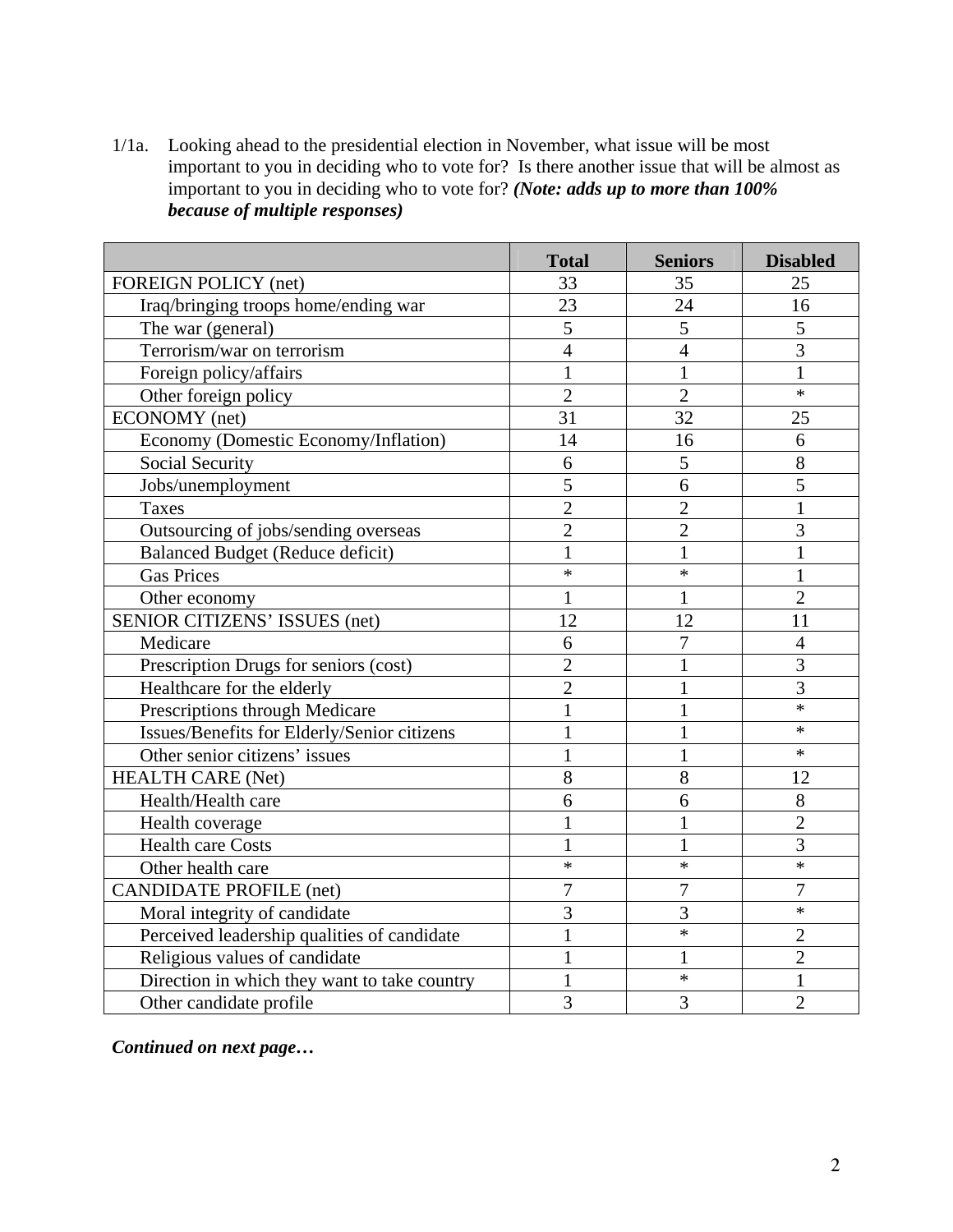# *Q1/Q1a Continued*

|                                             | <b>Total</b>   | <b>Seniors</b> | <b>Disabled</b> |
|---------------------------------------------|----------------|----------------|-----------------|
| PRESCRIPTION DRUGS/COVERAGE (net)           | 6              | 6              | 6               |
| Prescription drugs (cost)                   | 4              | 4              | 5               |
| Prescription coverage                       |                |                | $\ast$          |
| Other prescription drugs/coverage           | $\ast$         | $\ast$         | --              |
| SOCIAL ISSUES (net)                         | 6              | 6              | 5               |
| Same sex marriage                           | $\overline{2}$ | $\overline{2}$ | $\overline{2}$  |
| Abortion                                    | $\overline{2}$ | $\overline{2}$ | 1               |
| Other social issues                         | $\overline{2}$ | $\overline{2}$ | $\ast$          |
| NATIONAL ISSUES (net)                       | 4              | 4              | 3               |
| National Security/Defense/Homeland Security | $\overline{2}$ | $\overline{2}$ | 3               |
| Support for the military                    |                |                | $\ast$          |
| Other national policy                       | $\ast$         | $\ast$         | $\ast$          |
| <b>EDUCATION</b> (net)                      | $\overline{2}$ | $\overline{2}$ | $\overline{2}$  |
| Education                                   | $\mathbf{1}$   | 1              |                 |
| Funding for education                       | $\ast$         | $\ast$         |                 |
| Other education                             | $\ast$         | $\ast$         |                 |
| Removal of Bush from office                 | $\overline{2}$ | $\overline{2}$ | 4               |
| Benefits for disabled                       | $\mathbf{1}$   | $\ast$         | 6               |
| Environment                                 |                |                |                 |
| Party affiliation                           |                |                | *               |
| Peace/world peace                           |                |                | *               |
| Benefits for veterans                       |                |                |                 |
| None/no issue                               |                | $\overline{2}$ | --              |
| Other                                       | 7              | 7              | 6               |
| Don't know                                  | 22             | 21             | 23              |
| Refused                                     | 4              | 3              | 9               |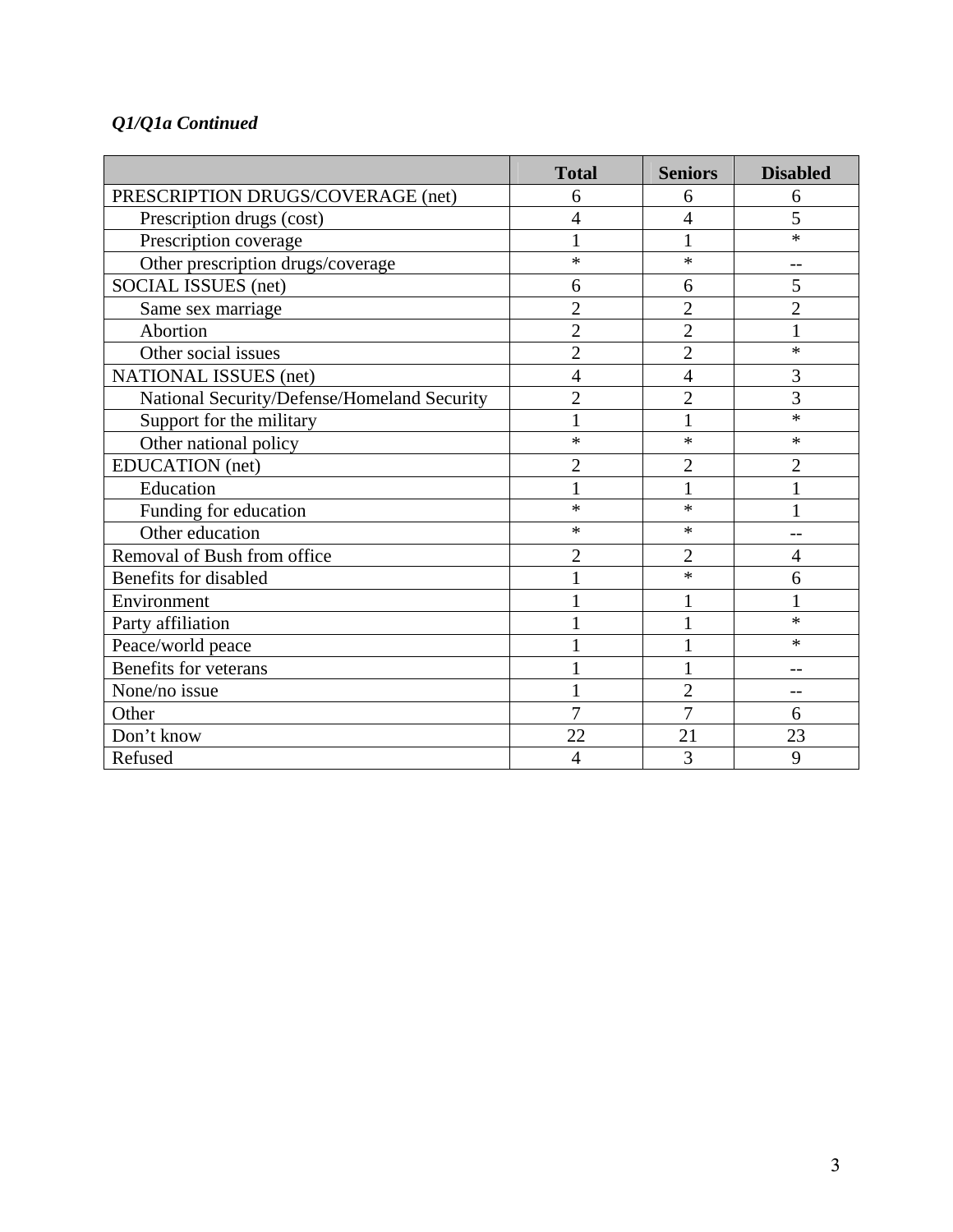3. Do you have a favorable or unfavorable opinion of Medicare? Is that a very favorable/unfavorable or somewhat favorable/unfavorable opinion?

|          |            | Favorable   |                 |            | <b>Not favorable</b> |             |      |                |
|----------|------------|-------------|-----------------|------------|----------------------|-------------|------|----------------|
|          | <b>NET</b> | <b>Very</b> | <b>Somewhat</b> | <b>NET</b> | <b>Somewhat</b>      | <b>Very</b> | know | <b>Refused</b> |
| Total    | 72         | 38          | 35              | 1 Q        |                      |             |      |                |
| Seniors  | 75         | 40          | 35              | 18         |                      |             |      |                |
| Disabled |            | 29          | 33              | 26         | 14                   |             |      |                |

5. How much have you heard or read about the recently enacted Medicare law– a lot, some, not much, or nothing at all?

|          |            | A lot/some |             | Don't<br>Not much/nothing |          |                |       |                |
|----------|------------|------------|-------------|---------------------------|----------|----------------|-------|----------------|
|          | <b>NET</b> | A lot      | <b>Some</b> | NET                       | Not much | Nothing at all | know  | <b>Refused</b> |
| Total    | 56         |            | 35          | 43                        | 28       |                | ∗     |                |
| Seniors  | 57         | 23         | 34          | 43                        | 28       |                | ∗     | ∗              |
| Disabled | 56         |            | 43          | 44                        | 26       |                | $- -$ | $- -$          |

6. Do you feel you have enough information about the new Medicare law to understand how it will impact you personally, or not?

|          | Yes |    | Don't know | <b>Refused</b> |
|----------|-----|----|------------|----------------|
| Total    | 36  | 60 |            |                |
| Seniors  | ີ   | ۲q |            |                |
| Disabled | 28  | 64 |            |                |

7. And how well would you say you understand this new law? Would you say you understand it very well, somewhat well, not too well, or not well at all?

|          |            | Well |                 |            | Not well |            |      |                |
|----------|------------|------|-----------------|------------|----------|------------|------|----------------|
|          | <b>NET</b> | Verv | <b>Somewhat</b> | <b>NET</b> | Not too  | Not at all | know | <b>Refused</b> |
| Total    |            |      |                 | 56         | 30       | 26         |      | ∗              |
| Seniors  | 43         |      |                 |            | 30       | າ -        |      | ∗              |
| Disabled | 37         |      | 28              | 60         | 30       |            |      | ∗              |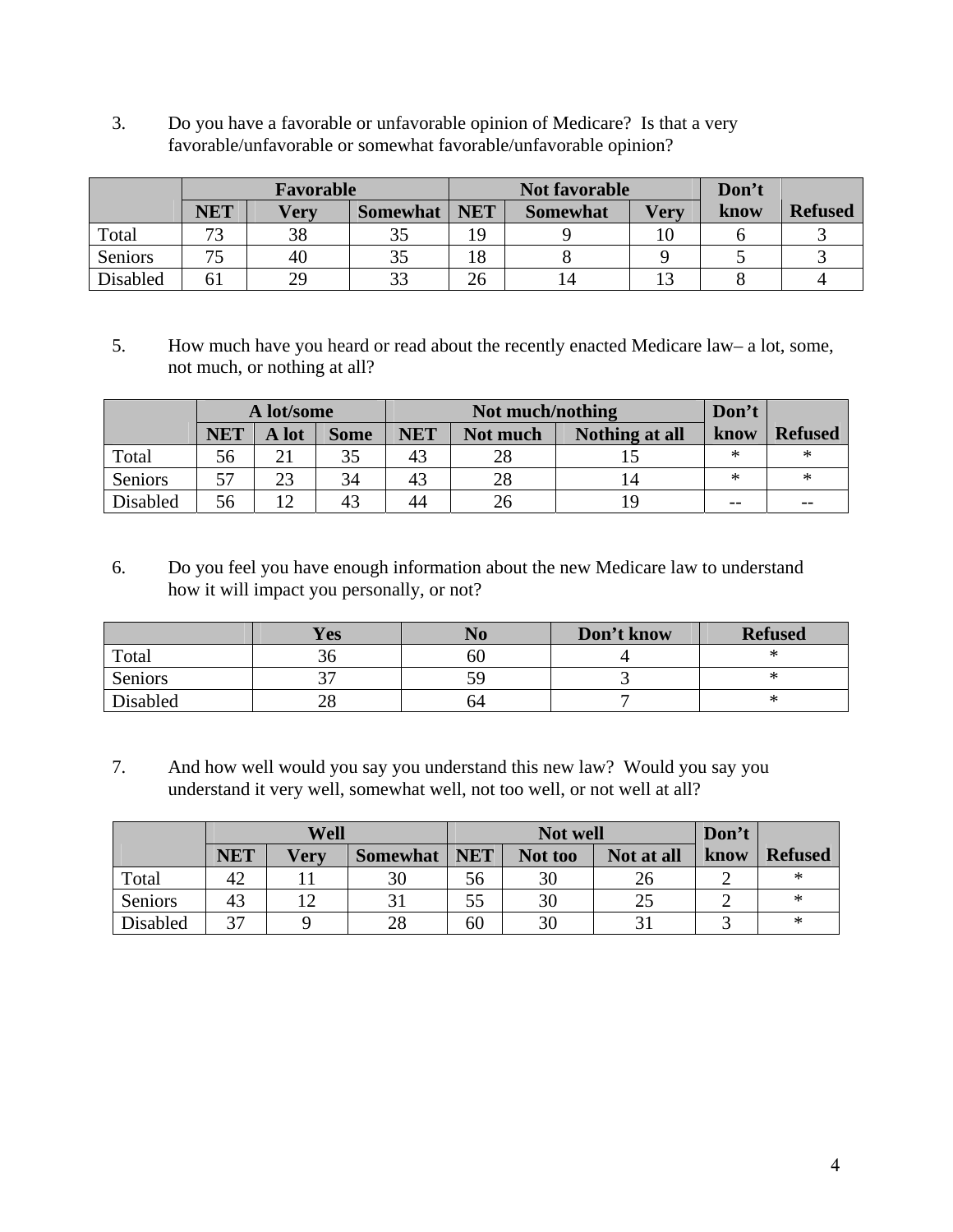8. Would you say you are confused about the new law, you are not confused about the new law, or you haven't heard enough about the law to say whether it's confusing?

|          |                 |                     | Haven't heard |            |                |
|----------|-----------------|---------------------|---------------|------------|----------------|
|          | <b>Confused</b> | <b>Not confused</b> | enough to say | Don't know | <b>Refused</b> |
| Total    |                 |                     |               |            | $- -$          |
| Seniors  | າາ              |                     | 54            |            | $- -$          |
| Disabled | 28              |                     | בכ            |            | $- -$          |

9. Given what you know about it, in general, do you have a favorable or unfavorable impression of this new Medicare law?

|          | Favorable | <b>Unfavorable</b> | Don't know | <b>Refused</b> |
|----------|-----------|--------------------|------------|----------------|
| Total    |           |                    | ~∼         |                |
| Seniors  | -         | 48                 | ~~         |                |
| Disabled |           | 44                 | ∠∪         |                |

10. Which of the following comes closest to how you personally feel about the new Medicare law? Are you enthusiastic, satisfied but not enthusiastic, dissatisfied but not angry, or angry?

|          |                     | <b>Satisfied but not</b> | <b>Dissatisfied but</b> |       | Don't |                |
|----------|---------------------|--------------------------|-------------------------|-------|-------|----------------|
|          | <b>Enthusiastic</b> | enthusiastic             | not angry               | Angry | know  | <b>Refused</b> |
| Total    |                     |                          |                         |       |       |                |
| Seniors  |                     |                          |                         |       |       |                |
| Disabled |                     |                          |                         |       |       |                |

10a. Which of the following comes closest to your view of what lawmakers in Washington should do with the new Medicare law? (READ AND ROTATE ITEMS)

|          | They should leave<br>the law as it is | They should work<br>to fix problems in<br>the law | <b>They should</b><br>repeal the law | Don't<br>know | <b>Refused</b> |
|----------|---------------------------------------|---------------------------------------------------|--------------------------------------|---------------|----------------|
| Total    |                                       | 66                                                |                                      |               |                |
| Seniors  |                                       | 66                                                |                                      |               |                |
| Disabled |                                       |                                                   |                                      |               | *              |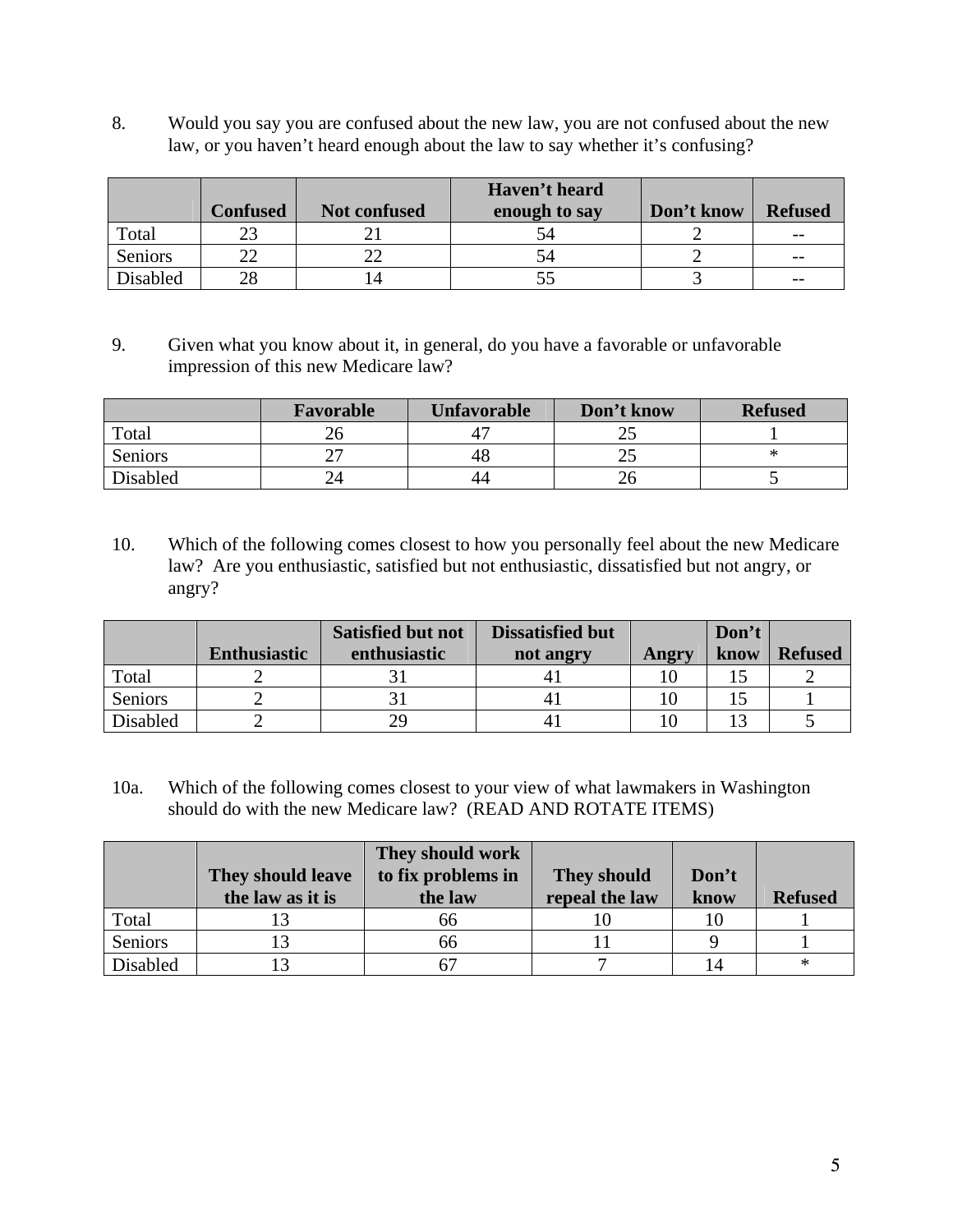### *(Asked of those who have a favorable impression of the new Medicare law)*

10b. Earlier you said you have a favorable impression of the new Medicare law. Please tell me if each of the following is a major reason, a minor reason, or not a reason you have a favorable impression of the law. (READ AND RANDOMIZE ITEMS)

|                   | <b>Reason</b> |                             |              | Not a  | Don't |                |
|-------------------|---------------|-----------------------------|--------------|--------|-------|----------------|
|                   | <b>NET</b>    | <b>Major</b>                | <b>Minor</b> | reason | know  | <b>Refused</b> |
| Total $(N=306)$   | 78            | 58                          |              |        |       |                |
| Seniors $(N=249)$ | 79            | 59                          | 20           | 10     |       |                |
| Disabled $(N=57)$ |               | Insufficient data to report |              |        |       |                |

a. It is a good start and can be improved over time

b. It allows people on Medicare to choose a prescription drug plan that best meets their needs

|                   |            | <b>Reason</b>                      |              |        | Don't |                |
|-------------------|------------|------------------------------------|--------------|--------|-------|----------------|
|                   | <b>NET</b> | <b>Major</b>                       | <b>Minor</b> | reason | know  | <b>Refused</b> |
| Total $(N=306)$   | 87         | 64                                 | 23           |        |       | --             |
| Seniors $(N=249)$ | 87         | 64                                 | 23           |        |       | --             |
| Disabled $(N=57)$ |            | <b>Insufficient data to report</b> |              |        |       |                |

c. It will be helpful for low-income people on Medicare

|                   |            | <b>Reason</b>                      |              | Not a  | Don't |                |
|-------------------|------------|------------------------------------|--------------|--------|-------|----------------|
|                   | <b>NET</b> | <b>Major</b>                       | <b>Minor</b> | reason | know  | <b>Refused</b> |
| Total $(N=306)$   | 92         | 77                                 |              |        |       | ∗              |
| Seniors $(N=249)$ | 94         | 78                                 | 16           |        |       | ∗              |
| Disabled $(N=57)$ |            | <b>Insufficient data to report</b> |              |        |       |                |

d. It will be helpful for people on Medicare with very high prescription drug bills

|                   |            | <b>Reason</b>                      |              | Not a  | Don't |                |
|-------------------|------------|------------------------------------|--------------|--------|-------|----------------|
|                   | <b>NET</b> | <b>Major</b>                       | <b>Minor</b> | reason | know  | <b>Refused</b> |
| Total $(N=306)$   | 90         | 78                                 |              |        |       | $- -$          |
| Seniors $(N=249)$ | 90         | 79                                 |              |        |       | $- -$          |
| Disabled $(N=57)$ |            | <b>Insufficient data to report</b> |              |        |       |                |

e. It will help pay many of the prescription drug bills for people on Medicare

|                   |            | <b>Reason</b>                      |              | Not a  | Don't |                |
|-------------------|------------|------------------------------------|--------------|--------|-------|----------------|
|                   | <b>NET</b> | <b>Major</b>                       | <b>Minor</b> | reason | know  | <b>Refused</b> |
| Total $(N=306)$   | 91         | 78                                 |              |        |       | $\ast$         |
| Seniors $(N=249)$ | 90         | 77                                 |              |        |       | *              |
| Disabled $(N=57)$ |            | <b>Insufficient data to report</b> |              |        |       |                |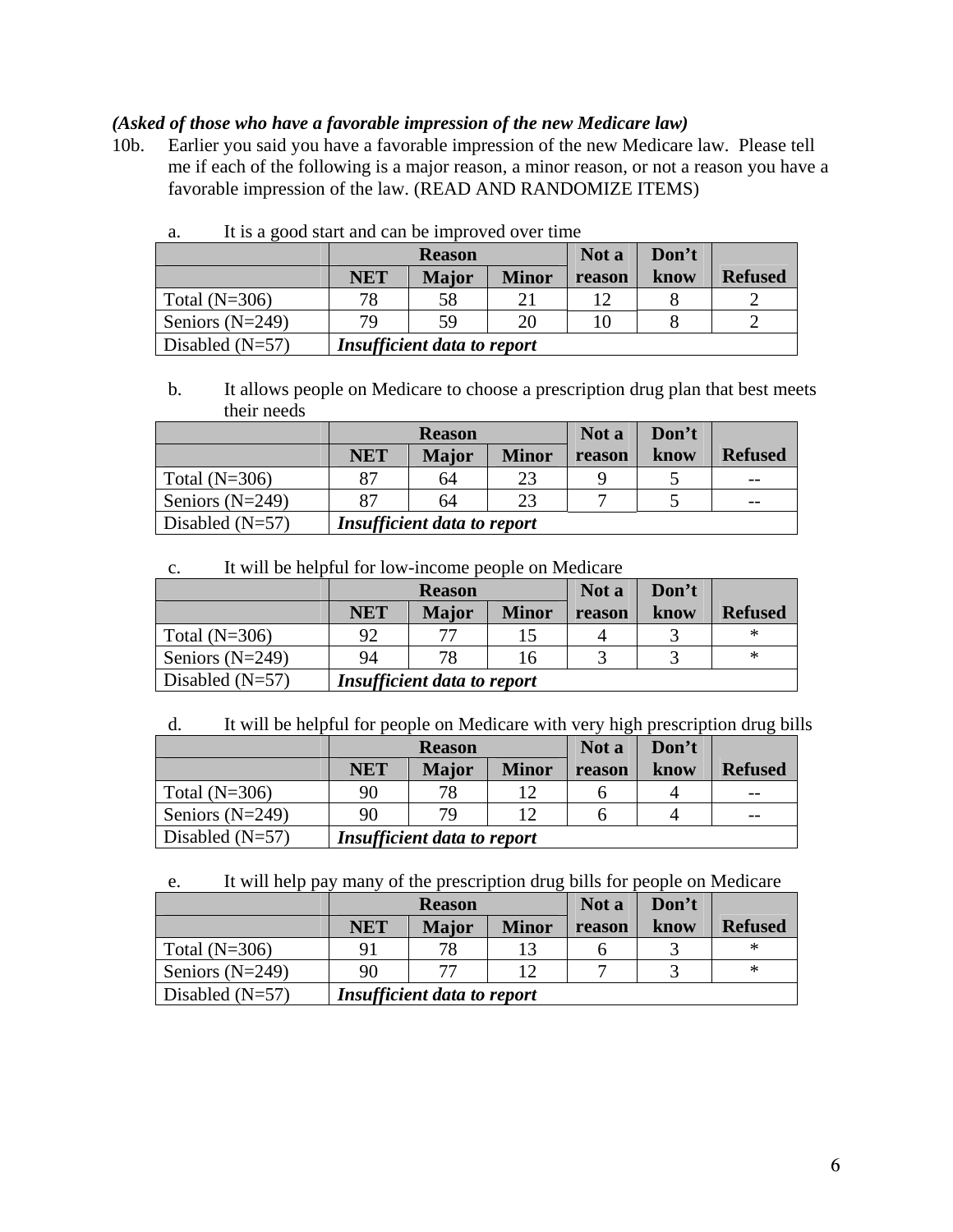# *Q9/Q10b Combination Table Based on Total Respondents*

- 9. Given what you know about it, in general, do you have a favorable or unfavorable impression of this new Medicare law?
- 10b. Please tell me if each of the following is a major reason, a minor reason, or not a reason you have a favorable impression of the law.

|          |            |                               | <b>Favorable impression</b>   |                 |               |                |                                  |               |                |
|----------|------------|-------------------------------|-------------------------------|-----------------|---------------|----------------|----------------------------------|---------------|----------------|
|          | <b>NET</b> | <b>Major</b><br><b>Reason</b> | <b>Minor</b><br><b>Reason</b> | Not a<br>reason | Don't<br>know | <b>Refused</b> | <b>Unfavorable</b><br>impression | Don't<br>know | <b>Refused</b> |
| Total    | 26         | L5                            |                               |                 |               |                |                                  |               |                |
| Seniors  | 27         | 16                            |                               |                 |               |                | 48                               |               | ∗              |
| Disabled | 24         | 12                            |                               |                 |               | $- -$          | 44                               | 26            |                |

#### a. It is a good start and can be improved over time

b. It allows people on Medicare to choose a prescription drug plan that best meets their needs

|          |            |               | <b>Favorable impression</b> |        |       |                |                    |       |                |
|----------|------------|---------------|-----------------------------|--------|-------|----------------|--------------------|-------|----------------|
|          |            | <b>Major</b>  | <b>Minor</b>                | Not a  | Don't |                | <b>Unfavorable</b> | Don't |                |
|          | <b>NET</b> | <b>Reason</b> | <b>Reason</b>               | reason | know  | <b>Refused</b> | impression         | know  | <b>Refused</b> |
| Total    | 26         |               |                             |        |       | $-$            |                    |       |                |
| Seniors  | 27         |               |                             |        |       | $- -$          | 48                 | 25    | ∗              |
| Disabled | 24         | 16            |                             | 4      | $- -$ | $- -$          | 44                 | 26    |                |

c. It will be helpful for low-income people on Medicare

|          |            |               | <b>Favorable impression</b> |        |       |                |                    |       |                |
|----------|------------|---------------|-----------------------------|--------|-------|----------------|--------------------|-------|----------------|
|          |            | <b>Major</b>  | <b>Minor</b>                | Not a  | Don't |                | <b>Unfavorable</b> | Don't |                |
|          | <b>NET</b> | <b>Reason</b> | <b>Reason</b>               | reason | know  | <b>Refused</b> | impression         | know  | <b>Refused</b> |
| Total    | 26         | 20            |                             |        |       | $\ast$         |                    | 25    |                |
| Seniors  | 27<br>ا ک  |               |                             |        |       | $\ast$         | 48                 | 25    | ∗              |
| Disabled | 24         | 18            |                             |        |       | $- -$          | 44                 | 26    |                |

### d. It will be helpful for people on Medicare with very high prescription drug bills

|          |            |               | <b>Favorable impression</b> |        |       |                |                    |       |                |
|----------|------------|---------------|-----------------------------|--------|-------|----------------|--------------------|-------|----------------|
|          |            | <b>Major</b>  | <b>Minor</b>                | Not a  | Don't |                | <b>Unfavorable</b> | Don't |                |
|          | <b>NET</b> | <b>Reason</b> | <b>Reason</b>               | reason | know  | <b>Refused</b> | impression         | know  | <b>Refused</b> |
| Total    | 26         | 20            |                             |        |       | $- -$          |                    |       |                |
| Seniors  | 27         | $\bigcap$     |                             |        |       | $- -$          | 48                 | 25    | ∗              |
| Disabled | 24         | 18            |                             |        |       | $- -$          | 44                 | 26    |                |

### e. It will help pay many of the prescription drug bills for people on Medicare

|          |            |               | <b>Favorable impression</b> |        |        |                |                    |       |                |
|----------|------------|---------------|-----------------------------|--------|--------|----------------|--------------------|-------|----------------|
|          |            | <b>Major</b>  | <b>Minor</b>                | Not a  | Don't  |                | <b>Unfavorable</b> | Don't |                |
|          | <b>NET</b> | <b>Reason</b> | <b>Reason</b>               | reason | know   | <b>Refused</b> | impression         | know  | <b>Refused</b> |
| Total    | 26         | 20            |                             |        |        | ∗              |                    | 25    |                |
| Seniors  | 27         |               |                             |        |        | $^{\ast}$      | 48                 |       |                |
| Disabled | 24         | 20            |                             | ∗      | $\ast$ | $- -$          | 44                 | 26    |                |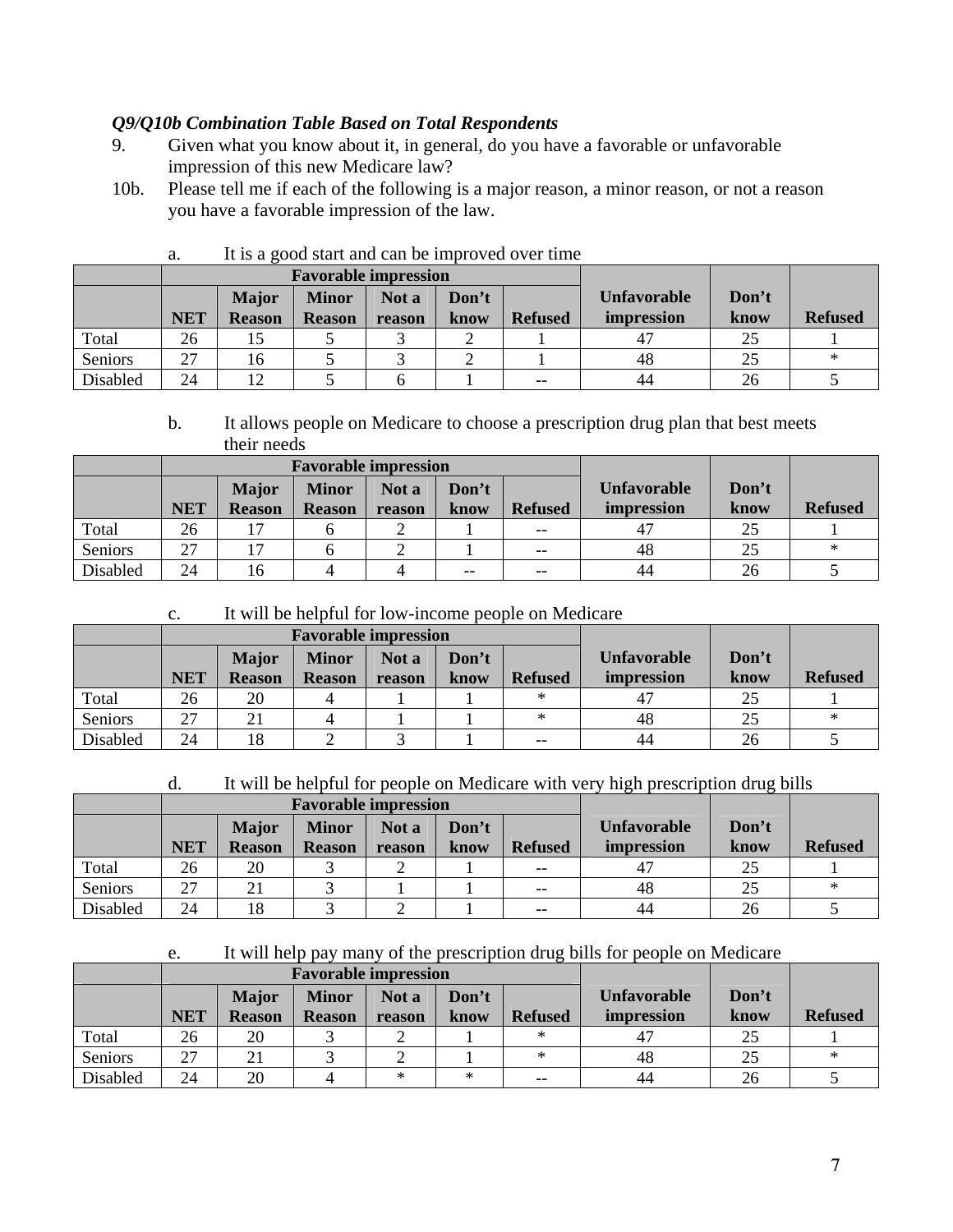### *(Asked of those who have a favorable impression of the new Medicare law)*

10c. Is there any other reason I haven't mentioned that you have a favorable impression of the new Medicare law?

#### *Note: No other reason mentioned by one percent or more*

#### *(Asked of those who have an unfavorable impression of the new Medicare law)*

10d. Earlier you said you have an unfavorable impression of the new Medicare law. Please tell me if each of the following is a major reason, a minor reason, or not a reason you have an unfavorable impression of the law. (READ AND RANDOMIZE ITEMS)

| It will cost the government too much in the folly run |            | <b>Reason</b> |              | Not a  | Don't |                |
|-------------------------------------------------------|------------|---------------|--------------|--------|-------|----------------|
|                                                       | <b>NET</b> | <b>Major</b>  | <b>Minor</b> | reason | know  | <b>Refused</b> |
| Total $(N=598)$                                       | 58         | 34            | 24           | 36     |       | ∗              |
| Seniors $(N=467)$                                     |            | 36            |              | 36     |       | $\ast$         |
| Disabled $(N=131)$                                    | 59         |               | 43           |        |       |                |

a. It will cost the government too much in the long run

b. It does not provide people on Medicare enough help with their prescription drug costs

|                    |            | <b>Reason</b> |              | Not a  | Don't |                |
|--------------------|------------|---------------|--------------|--------|-------|----------------|
|                    | <b>NET</b> | <b>Major</b>  | <b>Minor</b> | reason | know  | <b>Refused</b> |
| Total $(N=598)$    | 90         |               | Q            |        |       |                |
| Seniors $(N=467)$  | 89         | 80            |              |        |       |                |
| Disabled $(N=131)$ |            | 87            |              |        |       | $- -$          |

|  | $\mathbf{c}$ . | It is too complicated for people on Medicare to understand |
|--|----------------|------------------------------------------------------------|
|--|----------------|------------------------------------------------------------|

|                    |            | <b>Reason</b> |              | Not a  | Don't |                |
|--------------------|------------|---------------|--------------|--------|-------|----------------|
|                    | <b>NET</b> | <b>Major</b>  | <b>Minor</b> | reason | know  | <b>Refused</b> |
| Total $(N=598)$    | 86         | 70            | 14           |        |       | ∗              |
| Seniors $(N=467)$  | 85         |               | 14           | 1 າ    |       | ∗              |
| Disabled $(N=131)$ | 90         |               | 14           |        |       | $- -$          |

d. It will benefit private health plans and pharmaceutical companies too much

|                    |            | <b>Reason</b> |                 | Not a  | Don't |                |
|--------------------|------------|---------------|-----------------|--------|-------|----------------|
|                    | <b>NET</b> | <b>Major</b>  | <b>Minor</b>    | reason | know  | <b>Refused</b> |
| Total $(N=598)$    |            | 69            | 1 $\mathcal{D}$ |        |       | ∗              |
| Seniors $(N=467)$  | 82         | 70            | 12              |        |       | $\ast$         |
| Disabled $(N=131)$ | 80         | 67            | 13              |        |       | $- -$          |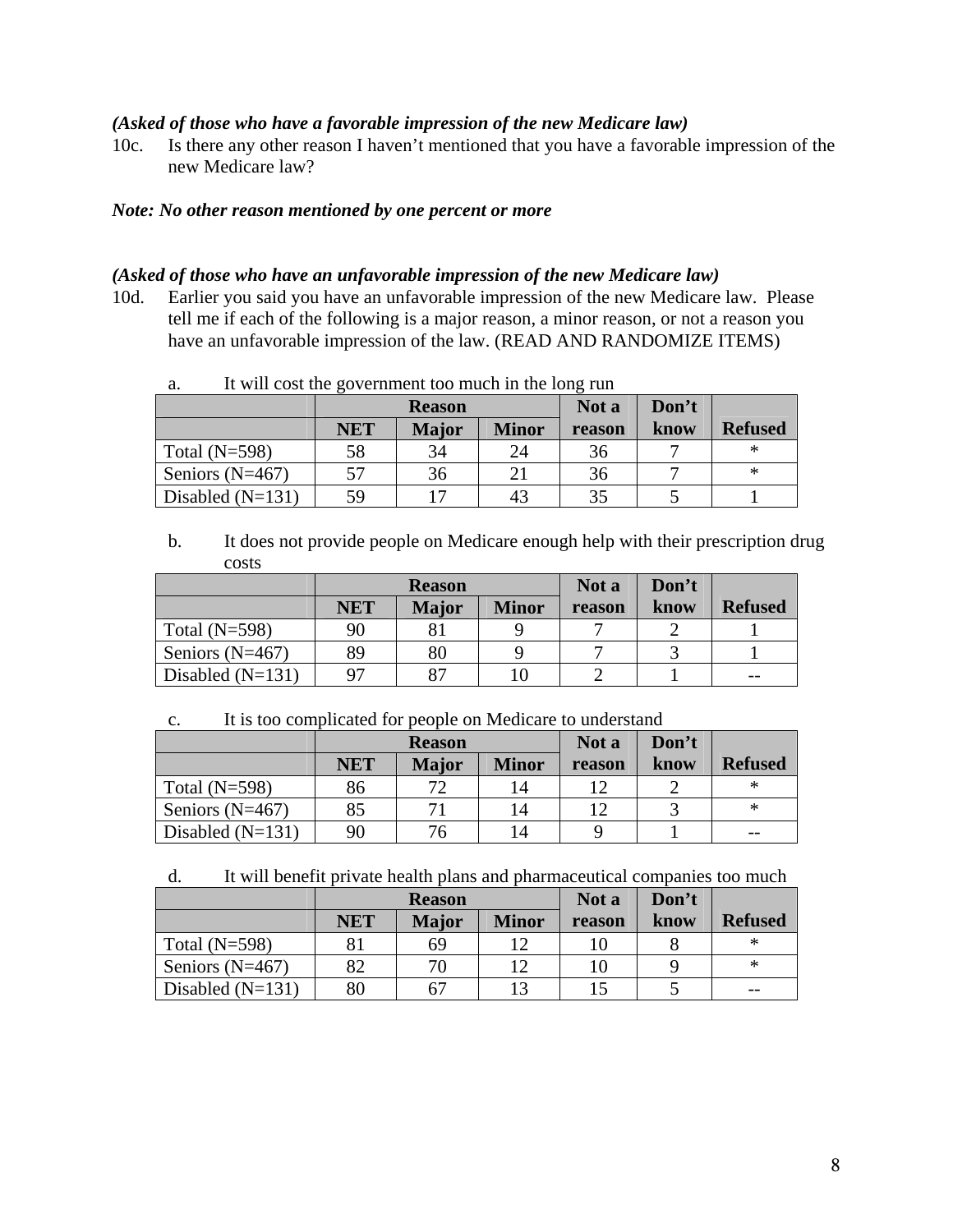### *Q9/Q10d Combination Table Based on Total Respondents*

- 9. Given what you know about it, in general, do you have a favorable or unfavorable impression of this new Medicare law?
- 10d. Earlier you said you have an unfavorable impression of the new Medicare law. Please tell me if each of the following is a major reason, a minor reason, or not a reason you have an unfavorable impression of the law. (READ AND RANDOMIZE ITEMS)

|          |            |               | <b>Unfavorable impression</b> |        |           |                |            |      |                |
|----------|------------|---------------|-------------------------------|--------|-----------|----------------|------------|------|----------------|
|          |            | <b>Major</b>  | <b>Minor</b>                  | Not a  | Favorable | Don't          |            |      |                |
|          | <b>NET</b> | <b>Reason</b> | <b>Reason</b>                 | reason | know      | <b>Refused</b> | impression | know | <b>Refused</b> |
| Total    | 47         | 16            |                               |        |           | $\ast$         | 26         | 25   |                |
| Seniors  | 48         |               | 10                            |        |           | $\ast$         | 27         |      | ∗              |
| Disabled | 44         |               | 19                            |        |           | $*$            | 24         | 26   |                |

### a. It will cost the government too much in the long run

b. It does not provide people on Medicare enough help with their prescription drug costs

|          |            |               | <b>Unfavorable impression</b> |        |           |                |                   |      |                |
|----------|------------|---------------|-------------------------------|--------|-----------|----------------|-------------------|------|----------------|
|          |            | <b>Major</b>  | <b>Minor</b>                  | Not a  | Favorable | Don't          |                   |      |                |
|          | <b>NET</b> | <b>Reason</b> | <b>Reason</b>                 | reason | know      | <b>Refused</b> | <i>impression</i> | know | <b>Refused</b> |
| Total    | 47         | 39            |                               |        |           | $\ast$         | 26                | 25   |                |
| Seniors  | 48         | 39            |                               |        |           | $\ast$         |                   | 25   | ∗              |
| Disabled | 44         | 39            |                               |        | $^{\ast}$ | $- -$          | 24                | 26   |                |

### c. It is too complicated for people on Medicare to understand

|          |            |               | <b>Unfavorable impression</b> |        |           |                |            |      |                |
|----------|------------|---------------|-------------------------------|--------|-----------|----------------|------------|------|----------------|
|          |            | <b>Major</b>  | <b>Minor</b>                  | Not a  | Favorable | Don't          |            |      |                |
|          | <b>NET</b> | <b>Reason</b> | <b>Reason</b>                 | reason | know      | <b>Refused</b> | impression | know | <b>Refused</b> |
| Total    | 47         | 34            |                               |        |           | $\ast$         | 26         | 25   |                |
| Seniors  | 48         | 34            |                               |        |           | $\ast$         | 27         | 25   | ∗              |
| Disabled | 44         | 34            |                               |        | ∗         | $- -$          | 24         | 26   |                |

d. It will benefit private health plans and pharmaceutical companies too much

|          |            |                                                | <b>Unfavorable impression</b> |        |      |                |            |       |                |
|----------|------------|------------------------------------------------|-------------------------------|--------|------|----------------|------------|-------|----------------|
|          |            | <b>Major</b><br>Don't<br><b>Minor</b><br>Not a |                               |        |      |                |            | Don't |                |
|          | <b>NET</b> | <b>Reason</b>                                  | <b>Reason</b>                 | reason | know | <b>Refused</b> | impression | know  | <b>Refused</b> |
| Total    | 47         | 33                                             |                               |        |      | ∗              | 26         | 25    |                |
| Seniors  | 48         | 34                                             |                               |        |      | $\ast$         |            | 25    | ∗              |
| Disabled | 44         | 30                                             |                               |        |      | $- -$          | 24         | 26    |                |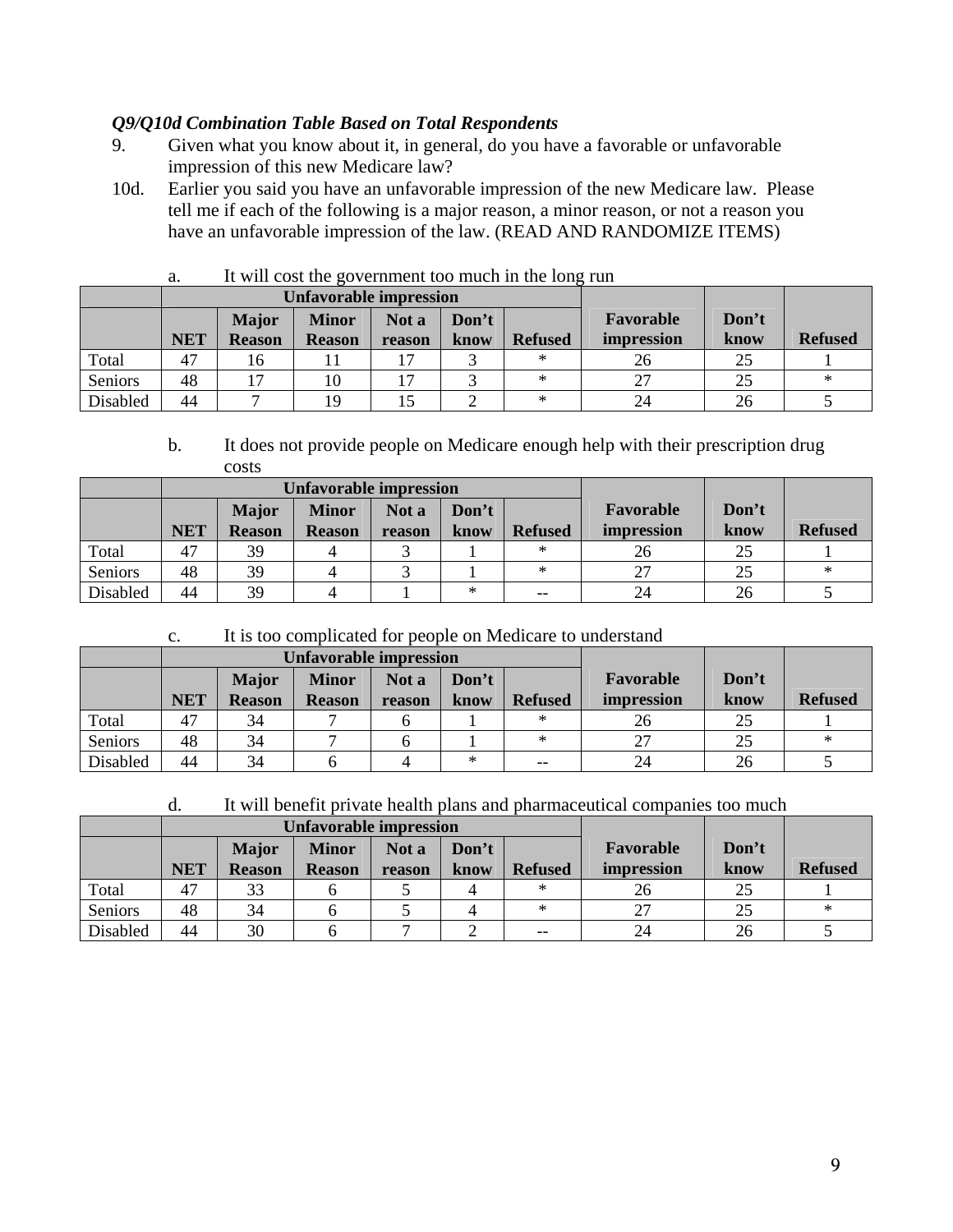### *(Asked of those who have an unfavorable impression of the new Medicare law)*

10e. Is there any other reason I haven't mentioned that you have a unfavorable impression of the new Medicare law?

|                                                         | <b>Total</b><br>$(N=598)$ | <b>Seniors</b><br>$(N=467)$ | <b>Disabled</b><br>$(N=131)$ |
|---------------------------------------------------------|---------------------------|-----------------------------|------------------------------|
| Does not benefit all/enough people                      | 4                         |                             |                              |
| Just a political maneuver/scam                          | $\overline{2}$            | $\overline{2}$              |                              |
| New law carries restrictions (general)                  | $\overline{2}$            |                             | 8                            |
| Need to become more familiar with it                    |                           |                             |                              |
| Drugs cost too much/doesn't bring cost down             |                           |                             |                              |
| Coverage is inadequate/Not comprehensive enough         |                           |                             |                              |
| Income bases Eligibility                                |                           |                             |                              |
| Not enough explanation of it's benefits                 |                           | $\overline{2}$              |                              |
| The help is not immediate                               |                           |                             |                              |
| Deductible is too high                                  |                           | *                           |                              |
| Does not allow or price negotiations                    |                           |                             |                              |
| Not enough planning went into the set up of the new law |                           |                             | $\ast$                       |
| No benefit/not accomplishing it's intention             | $\ast$                    | $\ast$                      |                              |
| Not going to benefit people that really need it         | $\ast$                    | $\ast$                      |                              |
| Federal government should not be involved               | $\ast$                    |                             |                              |
| Other                                                   | 9                         | 8                           | 15                           |
| No other reason                                         | 69                        | 70                          | 63                           |
| Don't know                                              | 4                         | 4                           | 3                            |
| Refused                                                 | $\ast$                    | $\ast$                      |                              |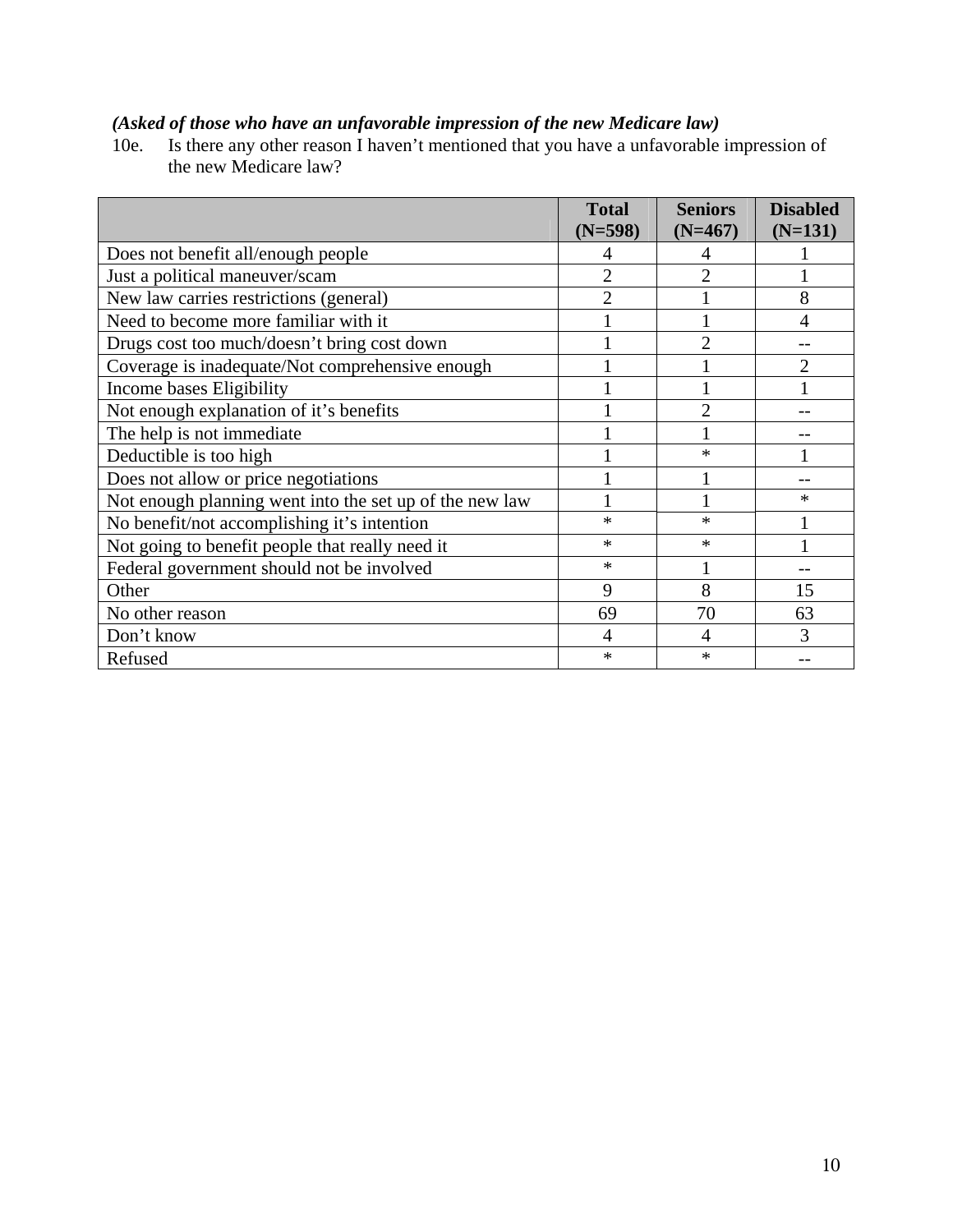11. How helpful do you think the new Medicare law will be for the following people? (First/Next), how helpful do you think the law will be for (READ ITEM)? Will it be very helpful, somewhat helpful, not too helpful, or not at all helpful? (READ AND RANDOMIZE ITEMS, ALWAYS READ ITEM "f" LAST)

|                | <b>Helpful</b> |      |                 |            | Not helpful |            | Don't |                |
|----------------|----------------|------|-----------------|------------|-------------|------------|-------|----------------|
|                | <b>NET</b>     | Verv | <b>Somewhat</b> | <b>NET</b> | Not too     | Not at all | know  | <b>Refused</b> |
| Total          | 53             |      | 42              | 36         | 24          |            |       | ∗              |
| <b>Seniors</b> | 52             | 10   | 42              | 27         | 25          |            |       | ∗              |
| Disabled       | 58             |      | 42              | 30         | 18          |            |       | ∗              |

a. A typical person on Medicare

b. Low-income people on Medicare

|                | <b>Helpful</b> |             |                 |            | Not helpful |            | Don't |                |
|----------------|----------------|-------------|-----------------|------------|-------------|------------|-------|----------------|
|                | <b>NET</b>     | <b>Very</b> | <b>Somewhat</b> | <b>NET</b> | Not too     | Not at all | know  | <b>Refused</b> |
| Total          | 64             | つつ          | 36              | つフ         |             |            |       | ∗              |
| <b>Seniors</b> | 65             | 27          | 38              | 25         |             | 12         | 10    | ∗              |
| Disabled       | 56             | 28          | 28              | 34         |             | ר ו        |       | $- -$          |

c. People on Medicare with very high prescription drug costs

|          | <b>Helpful</b> |      |                 |            | Not helpful | Don't      |      |                |
|----------|----------------|------|-----------------|------------|-------------|------------|------|----------------|
|          | <b>NET</b>     | Very | <b>Somewhat</b> | <b>NET</b> | Not too     | Not at all | know | <b>Refused</b> |
| Total    | 53             | 20   | 33              | 36         | ∠⊥          |            |      | ∗              |
| Seniors  | 54             | 1 Q  | 35              | 36         |             | ⊥J         |      | ∗              |
| Disabled |                | 29   | ∠∠              | 27         | 18          |            |      | ∗              |

e. People on Medicare who currently have no drug coverage

|                | <b>Helpful</b> |             |                 |            | Not helpful | Don't      |      |                |
|----------------|----------------|-------------|-----------------|------------|-------------|------------|------|----------------|
|                | <b>NET</b>     | <b>Very</b> | <b>Somewhat</b> | <b>NET</b> | Not too     | Not at all | know | <b>Refused</b> |
| Total          | 60             | 23          | 27              | 29         |             | 10         |      | ∗              |
| <b>Seniors</b> | 59             | 22          | 36              | 30         | 14          |            |      | ∗              |
| Disabled       | 67             | 24          | 43              | 25         |             | 18         |      | ∗              |

f. You personally

|          | <b>Helpful</b> |             |                 |            | Not helpful    |            | Don't |                |
|----------|----------------|-------------|-----------------|------------|----------------|------------|-------|----------------|
|          | <b>NET</b>     | <b>Very</b> | <b>Somewhat</b> | <b>NET</b> | Not too        | Not at all | know  | <b>Refused</b> |
| Total    | 29             |             | 19              | 64         | 20             | 44         |       | ∗              |
| Seniors  | 27<br>∠        |             | 18              | 67         | $\overline{ }$ | 45         |       | ∗              |
| Disabled | 40             |             | 25              | 50         |                | 38         |       | $- -$          |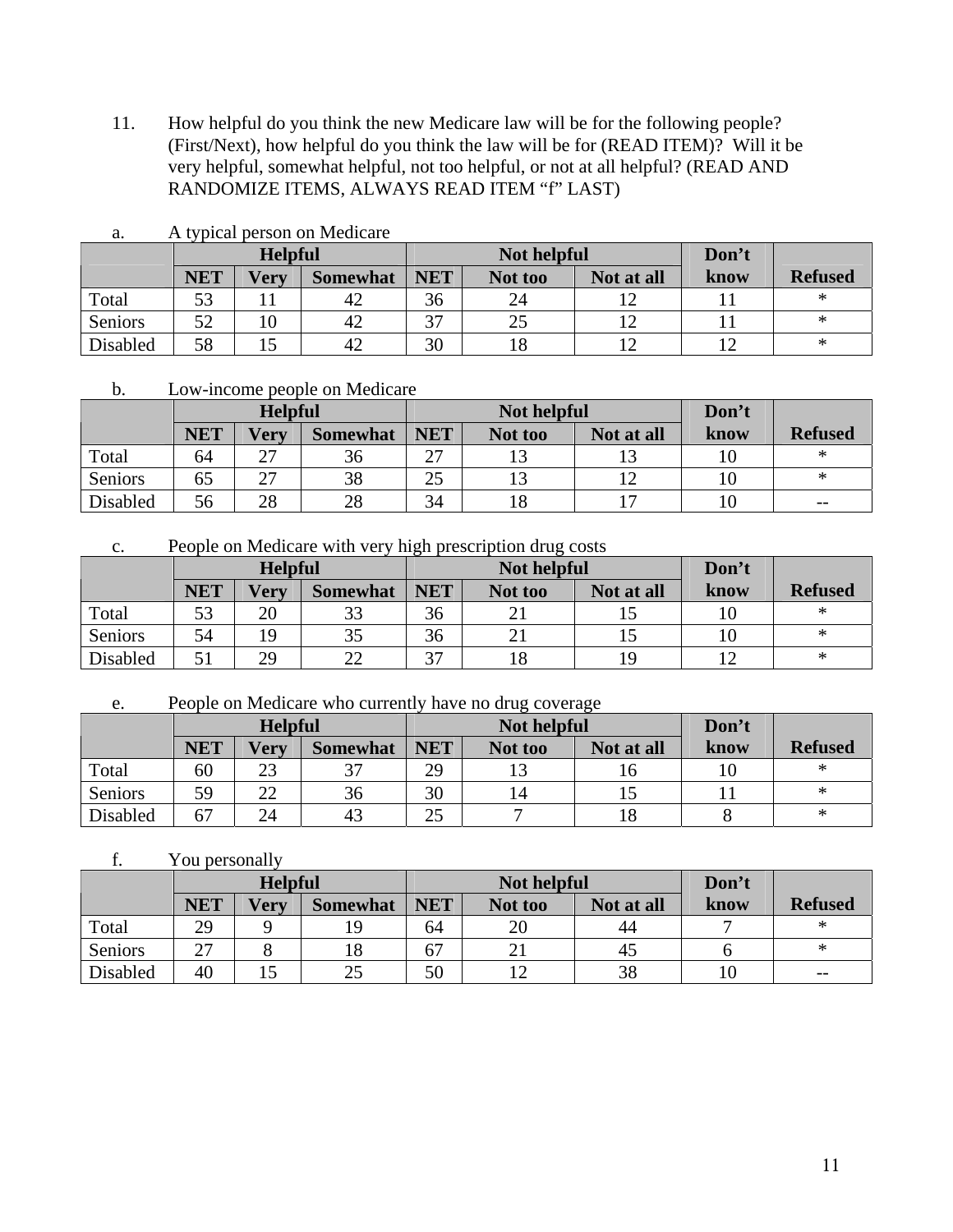12. As far as you know, does the new Medicare law include a prescription drug DISCOUNT CARD for people on Medicare, is this NOT something that's included in the law, or don't you know enough to say?

|          | <b>Yes</b> | No | Don't know enough to say | <b>Refused</b> |
|----------|------------|----|--------------------------|----------------|
| Total    |            |    |                          |                |
| Seniors  |            |    |                          |                |
| Disabled | --         |    |                          | $- -$          |

### *(Asked of those who say the new Medicare law includes a discount card)*

13. And, to the best of your knowledge, when are these discount cards available? Are they available this year (2004), next year (2005), or the year after that (2006)?

|                   | 2004                        | 2005 | 2006 | Don't know | <b>Refused</b> |
|-------------------|-----------------------------|------|------|------------|----------------|
| Total $(N=390)$   |                             |      |      |            |                |
| Seniors $(N=318)$ | 60                          |      |      |            |                |
| Disabled $(N=72)$ | Insufficient data to report |      |      |            |                |

# *Q12/Q13 Combination Table Based on Total Respondents*

- 12. As far as you know, does the new Medicare law include a prescription drug DISCOUNT CARD for people on Medicare, is this NOT something that's included in the law, or don't you know enough to say?
- 13. And, to the best of your knowledge, when are these discount cards available? Are they available this year (2004), next year (2005), or the year after that (2006)?

|          |            | The new Medicare law includes a<br>prescription drug discount card |      |      |    |            | Does not include a<br>prescription drug | Don't know<br>enough to |                |
|----------|------------|--------------------------------------------------------------------|------|------|----|------------|-----------------------------------------|-------------------------|----------------|
|          | <b>NET</b> | 2004                                                               | 2005 | 2006 | DK | <b>REF</b> | discount card                           | say                     | <b>Refused</b> |
| Total    | 30         | 19                                                                 |      |      |    | $\ast$     |                                         | 65                      |                |
| Seniors  | 32         | 19                                                                 |      |      |    | $\ast$     |                                         | 63                      |                |
| Disabled | 22         | $\overline{ }$                                                     |      |      |    | $ -$       |                                         | 74                      |                |

# *(Asked of those who say the new Medicare law includes a discount card)*

14. To the best of your knowledge, does the discount card program include additional financial assistance for LOW-INCOME people on Medicare to help them with their drug costs, is this NOT something that's included, or don't you know enough to say?

|                   | <b>Yes</b>                         | No | Don't know enough to say |  |  |
|-------------------|------------------------------------|----|--------------------------|--|--|
| Total $(N=390)$   | 43                                 |    | 40                       |  |  |
| Seniors $(N=318)$ |                                    |    | 46                       |  |  |
| Disabled $(N=72)$ | <b>Insufficient data to report</b> |    |                          |  |  |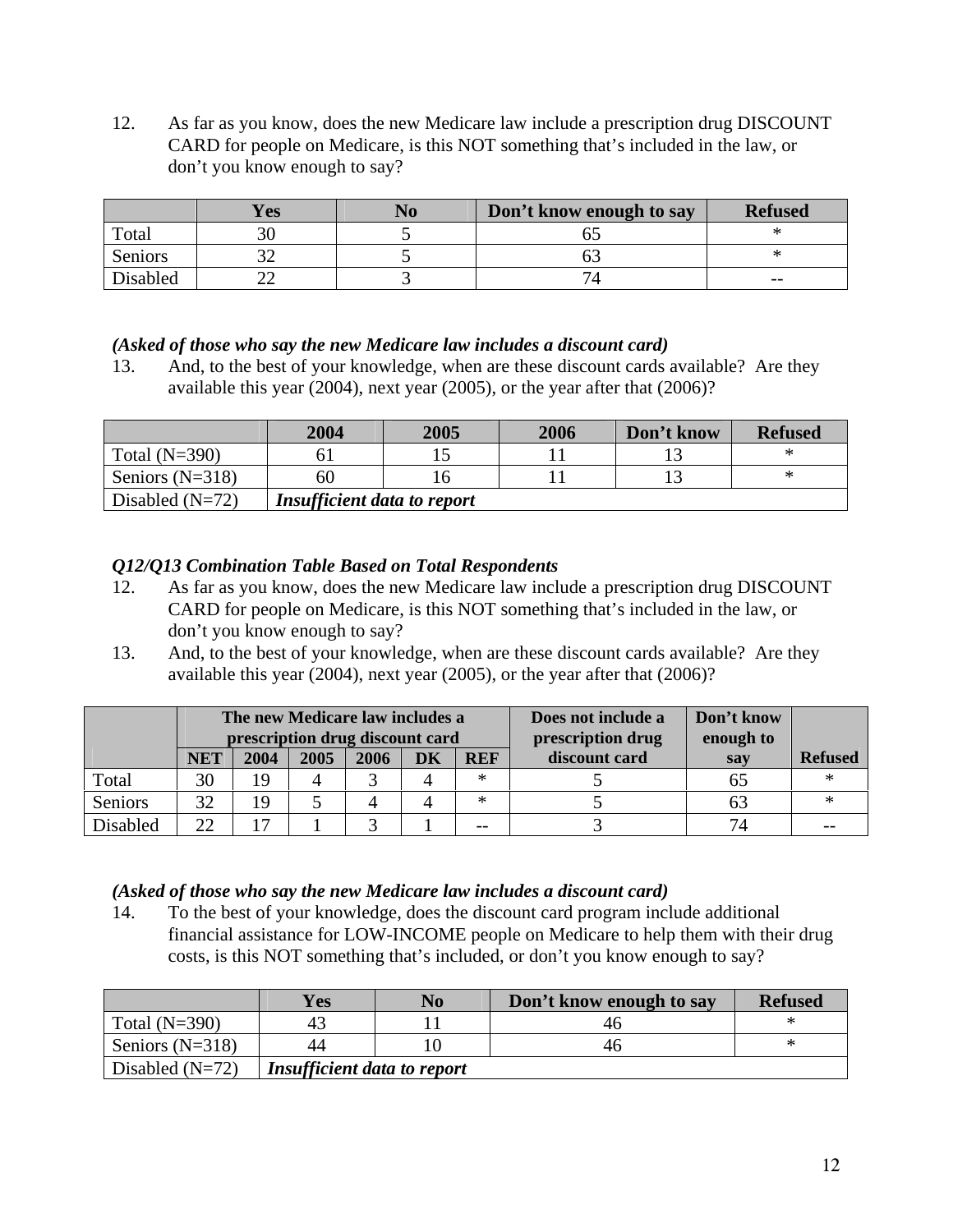# *Q12/Q14 Combination Table Based on Total Respondents*

- 12. As far as you know, does the new Medicare law include a prescription drug DISCOUNT CARD for people on Medicare, is this NOT something that's included in the law, or don't you know enough to say?
- 14. To the best of your knowledge, does the discount card program include additional financial assistance for LOW-INCOME people on Medicare to help them with their drug costs, is this NOT something that's included, or don't you know enough to say?

|         |            |                 | The new Medicare law includes a prescription drug discount card |           |            |                  |        |                |
|---------|------------|-----------------|-----------------------------------------------------------------|-----------|------------|------------------|--------|----------------|
|         |            | <b>Includes</b> | Does not include                                                | Don't     |            | Does not include | Don't  |                |
|         |            | additional      | additional                                                      | know      |            | a prescription   | know   |                |
|         |            | assistance for  | assistance for low                                              | enough to |            | drug discount    | enough |                |
|         | <b>NET</b> | low income      | income                                                          | sav       | <b>REF</b> | card             | to say | <b>Refused</b> |
|         |            |                 |                                                                 |           |            |                  |        |                |
| Total   | 30         |                 |                                                                 | 14        | $^{\ast}$  |                  | 65     | ∗              |
| Seniors | 32         | 14              |                                                                 |           | $\ast$     |                  | 63     | ∗              |

16. As far as you know, under the new law, will there be a Medicare prescription drug BENEFIT, where Medicare will help pay for prescription drugs like it now helps pay for other services, is this NOT something that's included in the law, or don't you know enough to say?

|          | <b>Yes</b> | $\bf No$ | Don't know enough to say | <b>Refused</b> |
|----------|------------|----------|--------------------------|----------------|
| Total    |            |          |                          |                |
| Seniors  |            |          |                          |                |
| Disabled |            |          | ச                        |                |

# *(Asked of those who say that Medicare will help pay for prescription drugs like it now helps pay for other services)*

17. To the best of your knowledge, will this new benefit be offered directly through the Medicare program just as hospital and physician services are now covered, or will the drug benefit be offered separately through private health plans?

|                   | Medicare program            | <b>Private health plans</b> | Don't know | <b>Refused</b> |
|-------------------|-----------------------------|-----------------------------|------------|----------------|
| Total $(N=226)$   |                             |                             |            |                |
| Seniors $(N=175)$ |                             |                             | 29         | $- -$          |
| Disabled $(N=51)$ | Insufficient data to report |                             |            |                |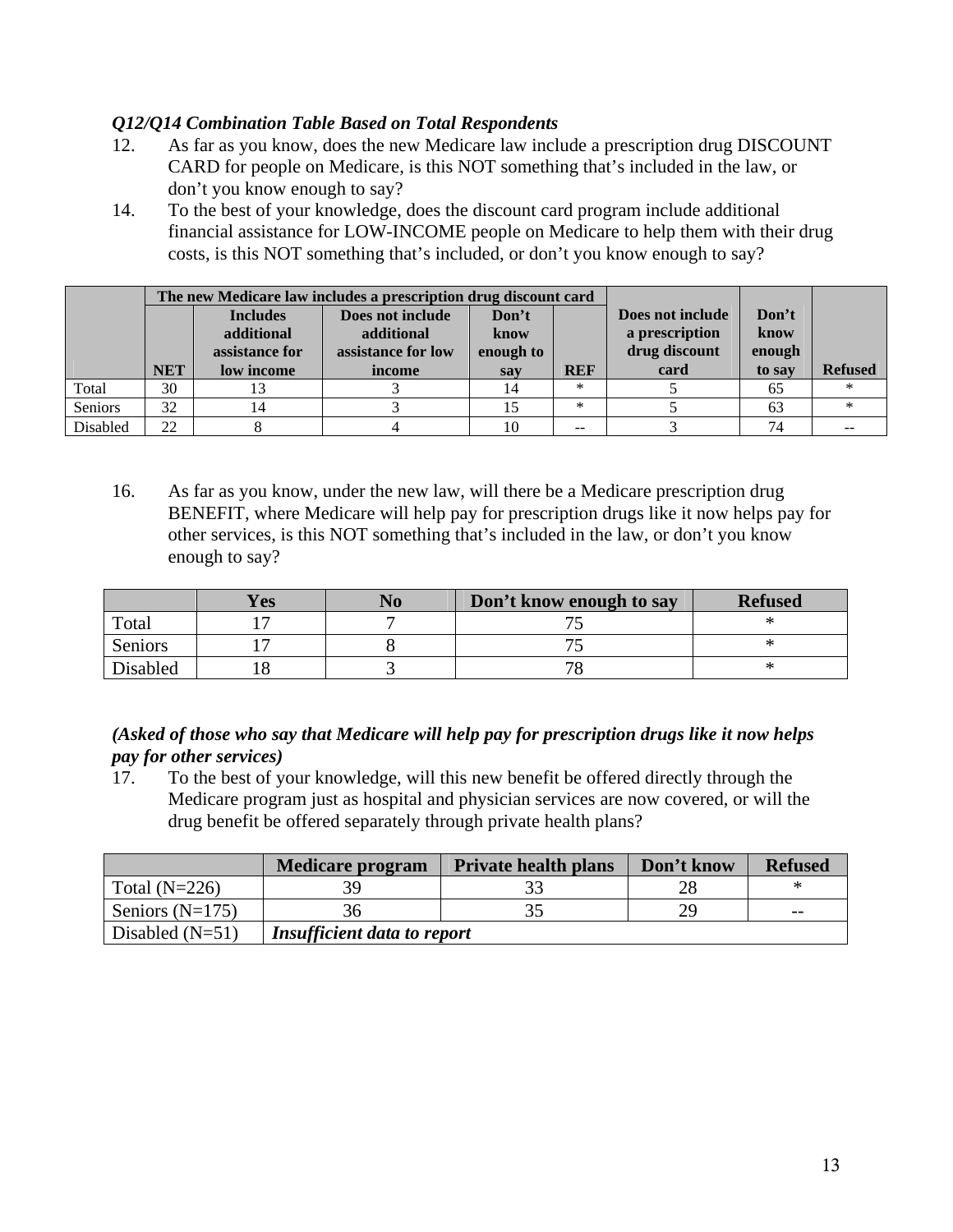# *Q16/Q17 Combination Table Based on Total Respondents*

- 16. As far as you know, under the new law, will there be a Medicare prescription drug BENEFIT, where Medicare will help pay for prescription drugs like it now helps pay for other services, is this NOT something that's included in the law, or don't you know enough to say?
- 17. To the best of your knowledge, will this new benefit be offered directly through the Medicare program just as hospital and physician services are now covered, or will the drug benefit be offered separately through private health plans?

|          |                 |                                       | Medicare will help pay for prescription drugs |           |        | <b>Medicare</b>                     |                         |                |
|----------|-----------------|---------------------------------------|-----------------------------------------------|-----------|--------|-------------------------------------|-------------------------|----------------|
|          |                 | <b>Offered</b><br>directly<br>through | <b>Offered</b><br>through<br>private          |           |        | will not pay<br>for<br>prescription | Don't<br>know<br>enough |                |
|          | <b>NET</b>      | <b>Medicare</b>                       | health plan                                   | <b>DK</b> | Ref.   | drugs                               | to say                  | <b>Refused</b> |
| Total    | $\overline{17}$ |                                       |                                               |           | $\ast$ |                                     | 75                      | $\ast$         |
| Seniors  | 17              |                                       |                                               |           | --     |                                     | 75                      | $\ast$         |
| Disabled | 18              |                                       |                                               |           | $\ast$ |                                     | 78                      | $\ast$         |

# *(Asked of those who say that Medicare will help pay for prescription drugs like it now helps pay for other services)*

18. And, to the best of your knowledge, when is this new Medicare drug benefit available? Is it available this year (2004), next year (2005), or the year after that (2006)?

|                   | 2004                               | 2005 | 2006 | Don't know | <b>Refused</b> |
|-------------------|------------------------------------|------|------|------------|----------------|
| Total $(N=226)$   | 44                                 |      |      |            | $- -$          |
| Seniors $(N=175)$ |                                    |      | 2G   |            | $- -$          |
| Disabled $(N=51)$ | <b>Insufficient data to report</b> |      |      |            |                |

# *Q16/Q18 Combination Table Based on Total Respondents*

- 16. As far as you know, under the new law, will there be a Medicare prescription drug BENEFIT, where Medicare will help pay for prescription drugs like it now helps pay for other services, is this NOT something that's included in the law, or don't you know enough to say?
- 18. And, to the best of your knowledge, when is this new Medicare drug benefit available? Is it available this year (2004), next year (2005), or the year after that (2006)?

|          |            |      |      |      | Medicare will help pay for prescription | <b>Medicare will not</b> | Don't     |                |
|----------|------------|------|------|------|-----------------------------------------|--------------------------|-----------|----------------|
|          | drugs      |      |      |      |                                         | pay for                  | know      |                |
|          |            |      |      |      | Don't know                              | prescription             | enough to |                |
|          | <b>NET</b> | 2004 | 2005 | 2006 | when                                    | drugs                    | say       | <b>Refused</b> |
| Total    |            |      |      |      |                                         |                          | 75        |                |
| Seniors  |            |      |      |      |                                         |                          | 75        | ∗              |
| Disabled | 18         |      |      |      |                                         |                          | 78        | $^{\ast}$      |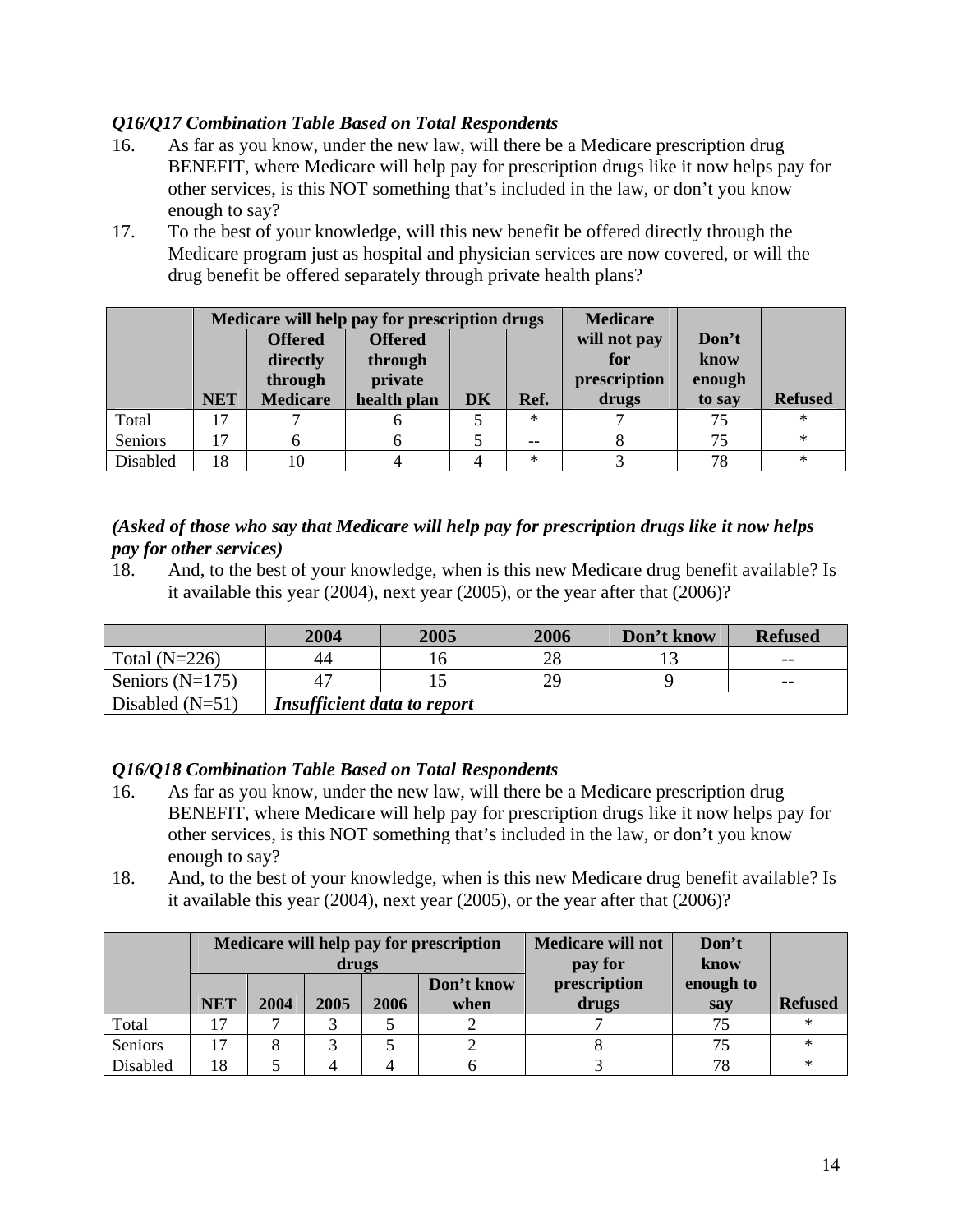### *(Asked of one half total respondents)*

19. Thinking ahead to the presidential election in November, will the recent passage of the new Medicare law have an effect on your vote for president, or will it not have an effect on who you choose to vote for?

|                    | <b>Yes</b> | $\mathbf{No}$ | Don't know | <b>Refused</b> |
|--------------------|------------|---------------|------------|----------------|
| Total $(N=612)$    | 28         | 64            |            | $- -$          |
| Seniors $(N=487)$  |            | 66            |            | $- -$          |
| Disabled $(N=125)$ | 34         |               |            | $- -$          |

### *(Asked of respondents who say passage of the new Medicare law will have an effect on their vote for president)*

20. Will the passage of the new Medicare law make you more likely to vote for President Bush, more likely to vote for John Kerry, or more likely to vote for some other candidate?

|                   | <b>Bush</b>                 | <b>Kerry</b> | <b>Some other candidate</b> | Don't know | <b>Refused</b> |
|-------------------|-----------------------------|--------------|-----------------------------|------------|----------------|
| Total $(N=171)$   | 18                          | 44           |                             |            |                |
| Seniors $(N=126)$ |                             | 45           |                             |            |                |
| Disabled $(N=45)$ | Insufficient data to report |              |                             |            |                |

### *Q19/Q20 Combination Table Based on One-Half of Total Respondents*

- 19. Thinking ahead to the presidential election in November, will the recent passage of the new Medicare law have an effect on your vote for president, or will it not have an effect on who you choose to vote for?
- 20. Will the passage of the new Medicare law make you more likely to vote for President Bush, more likely to vote for John Kerry, or more likely to vote for some other candidate?

|                    |            |                                      |                                      | The new Medicare law will effect vote for President |           |      | The law                        |       |                |
|--------------------|------------|--------------------------------------|--------------------------------------|-----------------------------------------------------|-----------|------|--------------------------------|-------|----------------|
|                    |            | <b>More</b><br>likely to<br>vote for | <b>More</b><br>likely to<br>vote for | <b>More likely</b><br>to vote for<br>some other     |           |      | will not<br>effect<br>vote for | Don't |                |
|                    | <b>NET</b> | <b>Bush</b>                          | <b>Kerry</b>                         | candidate                                           | <b>DK</b> | Ref. | president                      | know  | <b>Refused</b> |
| Total $(N=612)$    | 28         |                                      | 12                                   |                                                     | 6         | ◠    | 64                             |       |                |
| Seniors $(N=487)$  | 27         |                                      | 12                                   |                                                     | 6         |      | 66                             |       |                |
| Disabled $(N=125)$ | 34         |                                      | 13                                   |                                                     | 4         |      | 55                             |       |                |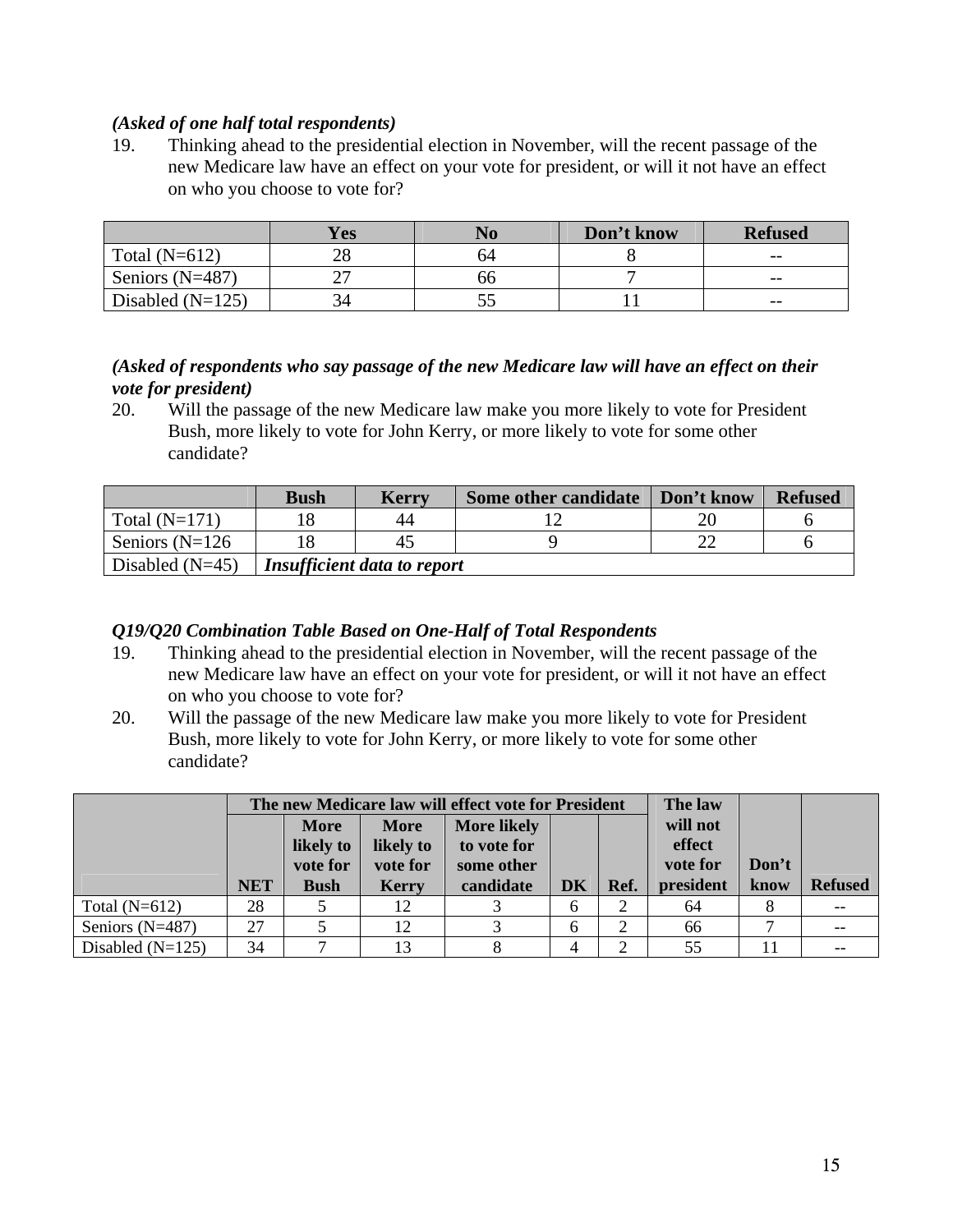### *(Asked of one half total respondents)*

19a. Thinking ahead to the election for U.S. representative from your district, will the recent passage of the new Medicare law have an effect on your vote for representative, or will it not have an effect on who you choose to vote for?

|                    | <b>Yes</b> | No <sup></sup> | Don't know | <b>Refused</b> |
|--------------------|------------|----------------|------------|----------------|
| Total $(N=611)$    | 38         | ີ              |            |                |
| Seniors $(N=486)$  | 38         |                |            |                |
| Disabled $(N=125)$ |            | $4^{\circ}$    |            |                |

## *(Asked of respondents who say the recent passage of the new Medicare law will have an effect on their vote for representative)*

20a. Will the passage of the new Medicare law make you more likely to vote for the Republican candidate, more likely to vote for the Democratic candidate, or more likely to vote for some other candidate?

|                   | <b>Republican</b>           | <b>Democrat</b> | <b>Some other candidate</b> | Don't know | <b>Refused</b> |
|-------------------|-----------------------------|-----------------|-----------------------------|------------|----------------|
| Total $(N=227)$   |                             |                 |                             |            |                |
| Seniors $(N=176$  | 20                          |                 |                             |            |                |
| Disabled $(N=51)$ | Insufficient data to report |                 |                             |            |                |

### *Q19a/Q20a Combination Table Based on One-Half of Total Respondents*

- 19a. Thinking ahead to the election for U.S. representative from your district, will the recent passage of the new Medicare law have an effect on your vote for representative, or will it not have an effect on who you choose to vote for?
- 20a. Will the passage of the new Medicare law make you more likely to vote for the Republican candidate, more likely to vote for the Democratic candidate, or more likely to vote for some other candidate?

|                    |            |                                      | representative                       | The new Medicare law will effect vote for       |           |       | The law<br>will not             |       |                |
|--------------------|------------|--------------------------------------|--------------------------------------|-------------------------------------------------|-----------|-------|---------------------------------|-------|----------------|
|                    |            | <b>More</b><br>likely to<br>vote for | <b>More</b><br>likely to<br>vote for | <b>More likely</b><br>to vote for<br>some other |           |       | effect<br>vote for<br>represent | Don't |                |
|                    | <b>NET</b> | Rep.                                 | Dem.                                 | candidate                                       | <b>DK</b> | Ref.  | ative                           | know  | <b>Refused</b> |
| Total $(N=611)$    | 38         |                                      | 20                                   |                                                 | ⇁         |       | 53                              |       |                |
| Seniors $(N=486)$  | 38         |                                      | 20                                   |                                                 | ⇁         |       | 54                              |       |                |
| Disabled $(N=125)$ | 37         |                                      | 21                                   | $\ast$                                          | 6         | $- -$ | 47                              | 10    |                |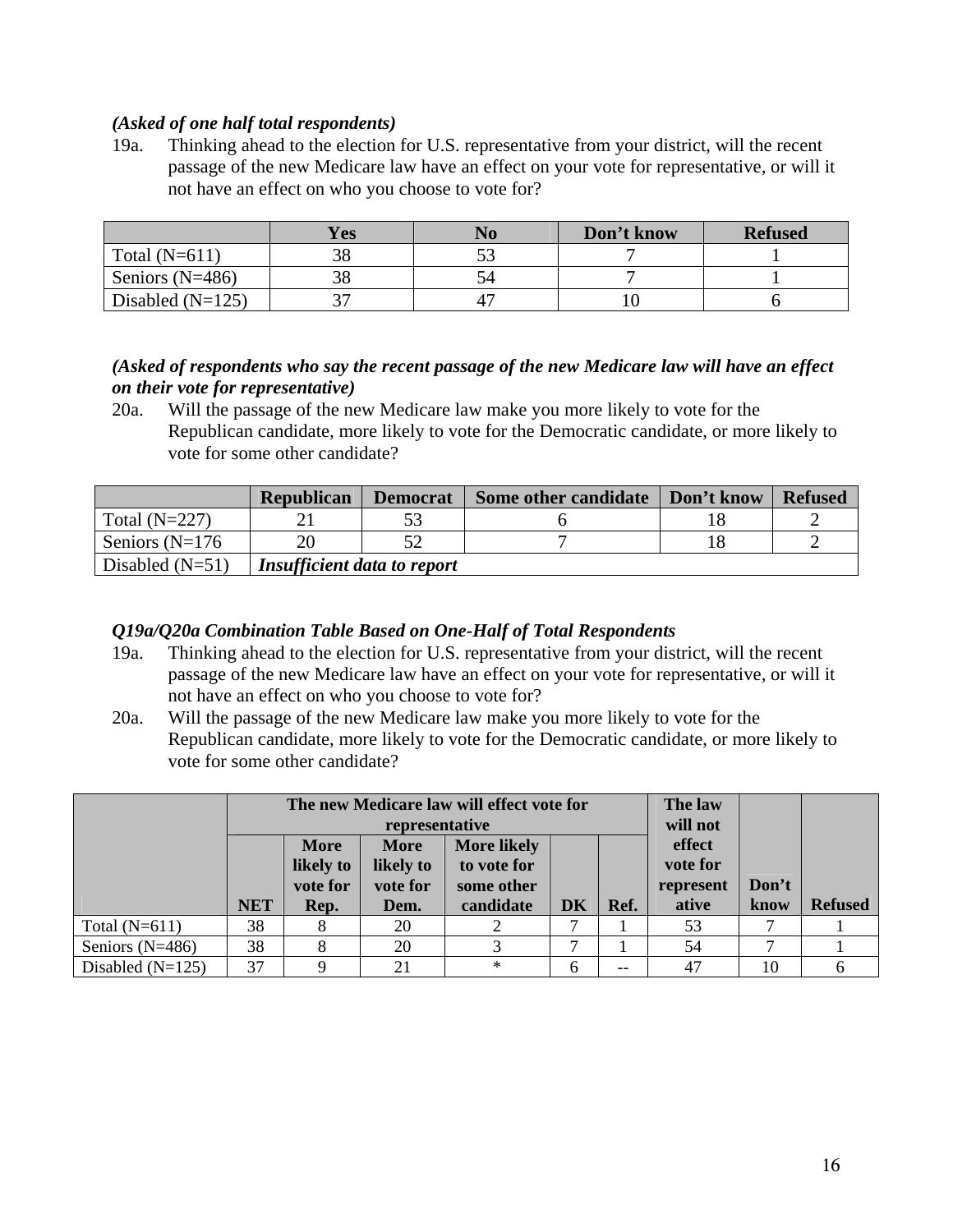21. Who do you trust to do a better job of handling prescription drug benefits for people on Medicare, (George W. Bush) OR (John Kerry)? (ITEMS IN PARENTHESES ROTATED)

|                |             |              | <b>Neither</b> | <b>Both equally</b> | Don't |                |
|----------------|-------------|--------------|----------------|---------------------|-------|----------------|
|                | <b>Bush</b> | <b>Kerry</b> | Vol.)          | (Vol.)              | know  | <b>Refused</b> |
| Total          | 34          | 39           |                |                     |       |                |
| <b>Seniors</b> | 34          | ົ            | 1 V J          |                     |       |                |
| Disabled       | 30          | 48           |                |                     |       |                |

### *(Asked of one half total respondents)*

26. Do you favor or oppose changing the law to allow Americans to buy prescription drugs from pharmacies in Canada if they think they can get a lower price?

|                    | Favor | <b>Oppose</b> | Don't know | <b>Refused</b> |
|--------------------|-------|---------------|------------|----------------|
| Total $(N=612)$    |       |               |            |                |
| Seniors $(N=487)$  |       |               |            |                |
| Disabled $(N=125)$ |       |               |            |                |

### *(Asked of one half total respondents)*

26a. I'm going to read you a list of things some people have said about allowing Americans to buy prescription drugs from pharmacies in Canada, and I'd like you to tell me whether you agree or disagree with each of these statements. Some people say that allowing Americans to buy prescription drugs from Canada…(READ AND RANDOMIZE STATEMENTS). Do you agree or disagree? (Get answer then ask: Is that strongly or somewhat?)

a. Will expose Americans to unsafe medicines from other countries

|                    |            | Agree           |                 |            | <b>Disagree</b> |                 | Don't |      |
|--------------------|------------|-----------------|-----------------|------------|-----------------|-----------------|-------|------|
|                    | <b>NET</b> | <b>Strongly</b> | <b>Somewhat</b> | <b>NET</b> | <b>Somewhat</b> | <b>Strongly</b> | know  | Ref. |
| Total $(N=612)$    | 31         |                 |                 | 62         | 25              | 27              |       |      |
| Seniors $(N=487)$  | 30         |                 | 19              | 63         | 25              | 38              |       |      |
| Disabled $(N=125)$ | 39         | 26              |                 | 56         | 24              |                 |       |      |

b. Will lead U.S. drug companies to do less research and development

|                    | Agree      |                 |                 |            | <b>Disagree</b> | Don't           |      |       |
|--------------------|------------|-----------------|-----------------|------------|-----------------|-----------------|------|-------|
|                    | <b>NET</b> | <b>Strongly</b> | <b>Somewhat</b> | <b>NET</b> | <b>Somewhat</b> | <b>Strongly</b> | know | Ref.  |
| Total $(N=612)$    | 22         |                 | 13              |            | 25              | 46              |      |       |
| Seniors $(N=487)$  |            |                 | 13              |            | 23              | 47              |      |       |
| Disabled $(N=125)$ | 25         | ┸               | 13              | 72<br>∠    |                 |                 |      | $- -$ |

*Continued on next page…*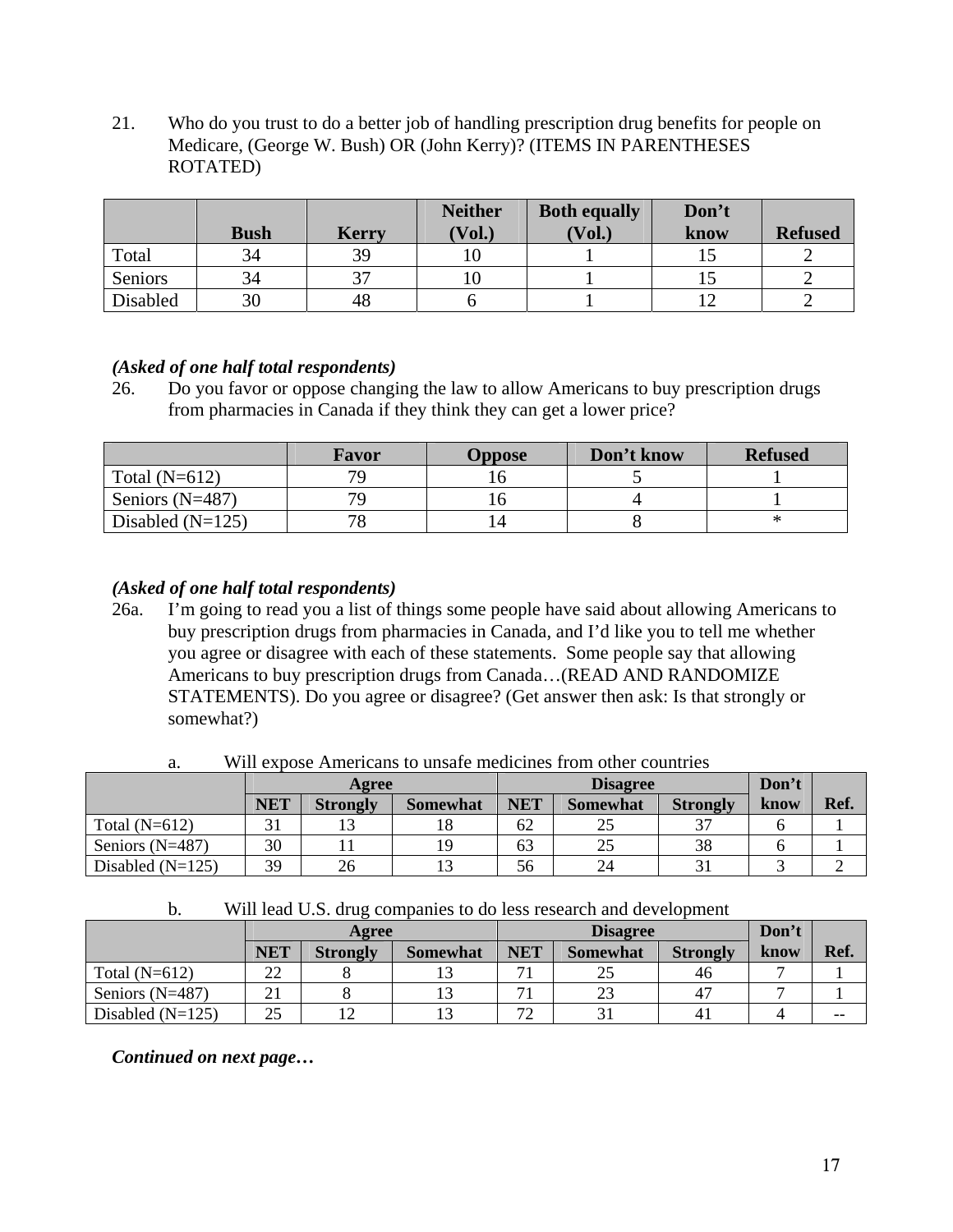### *Q26a Continued*

|                    | Agree      |                 |                 |            | <b>Disagree</b> | Don't           |      |        |  |  |  |  |
|--------------------|------------|-----------------|-----------------|------------|-----------------|-----------------|------|--------|--|--|--|--|
|                    | <b>NET</b> | <b>Strongly</b> | <b>Somewhat</b> | <b>NET</b> | <b>Somewhat</b> | <b>Strongly</b> | know | Ref.   |  |  |  |  |
| Total $(N=612)$    | 66         | 40              | 26              | 27         |                 |                 |      | ∗      |  |  |  |  |
| Seniors $(N=487)$  | 64         | 38              | 26              | 28         | 16              |                 |      | $\ast$ |  |  |  |  |
| Disabled $(N=125)$ | 74         | 49              | 26              | 20         |                 |                 |      | $- -$  |  |  |  |  |

c. Will make medicines more affordable without sacrificing safety or quality

# *(Asked of one half total respondents)*

27. Do you favor or oppose changing the law to allow the federal government to use its buying power to negotiate with drug companies to try to get a lower price for prescription drugs for people on Medicare?

|                    | <b>Favor</b> | <b>Oppose</b> | Don't know | <b>Refused</b> |
|--------------------|--------------|---------------|------------|----------------|
| Total $(N=611)$    | 80           |               |            |                |
| Seniors $(N=486)$  | 70           |               |            | $- -$          |
| Disabled $(N=125)$ | 84           |               |            |                |

# *(Asked of one half total respondents)*

27a. I'm going to read you a list of things some people have said about allowing the federal government to use its buying power to negotiate with drug companies to try to get a lower price for prescription drugs for people on Medicare, and I'd like you to tell me whether you agree or disagree with each of these statements. Some people say that allowing the federal government to negotiate with drug companies for lower prices…(READ AND RANDOMIZE STATEMENTS). Do you agree or disagree? (Get answer then ask: Is that strongly or somewhat?)

| а.                 |            |                 |                 |            | <u>WIII MCAN 20VCMMCM DNCC COMUOIS ON DICSCHDUON GIU2S</u> |                 |       |        |
|--------------------|------------|-----------------|-----------------|------------|------------------------------------------------------------|-----------------|-------|--------|
|                    |            | Agree           |                 |            | <b>Disagree</b>                                            |                 | Don't |        |
|                    | <b>NET</b> | <b>Strongly</b> | <b>Somewhat</b> | <b>NET</b> | <b>Somewhat</b>                                            | <b>Strongly</b> | know  | Ref.   |
| Total $(N=611)$    | 53         | 26              | つつ              | 36         |                                                            |                 |       | $\ast$ |
| Seniors $(N=486)$  | 54         | 26              | 28              | 37         | 19                                                         |                 |       | $\ast$ |
| Disabled $(N=125)$ | 52         | 26              | 26              | 31         | 10                                                         |                 | 16.   | $\ast$ |

a. Will mean government price controls on prescription drugs

| b. |  |  |  |  | Will lead U.S. drug companies to do less research and development |
|----|--|--|--|--|-------------------------------------------------------------------|
|----|--|--|--|--|-------------------------------------------------------------------|

|                    | Agree      |                 |                 |            | <b>Disagree</b> | Don't           |      |      |
|--------------------|------------|-----------------|-----------------|------------|-----------------|-----------------|------|------|
|                    | <b>NET</b> | <b>Strongly</b> | <b>Somewhat</b> | <b>NET</b> | <b>Somewhat</b> | <b>Strongly</b> | know | Ref. |
| Total $(N=611)$    | 29         |                 |                 | 61         | 24              | ົ               |      | ∗    |
| Seniors $(N=486)$  | 30         |                 |                 | 61         | 25              | 36              |      | ∗    |
| Disabled $(N=125)$ | 26         |                 |                 | 63         | 18              | 40              |      |      |

*Continued on next page…*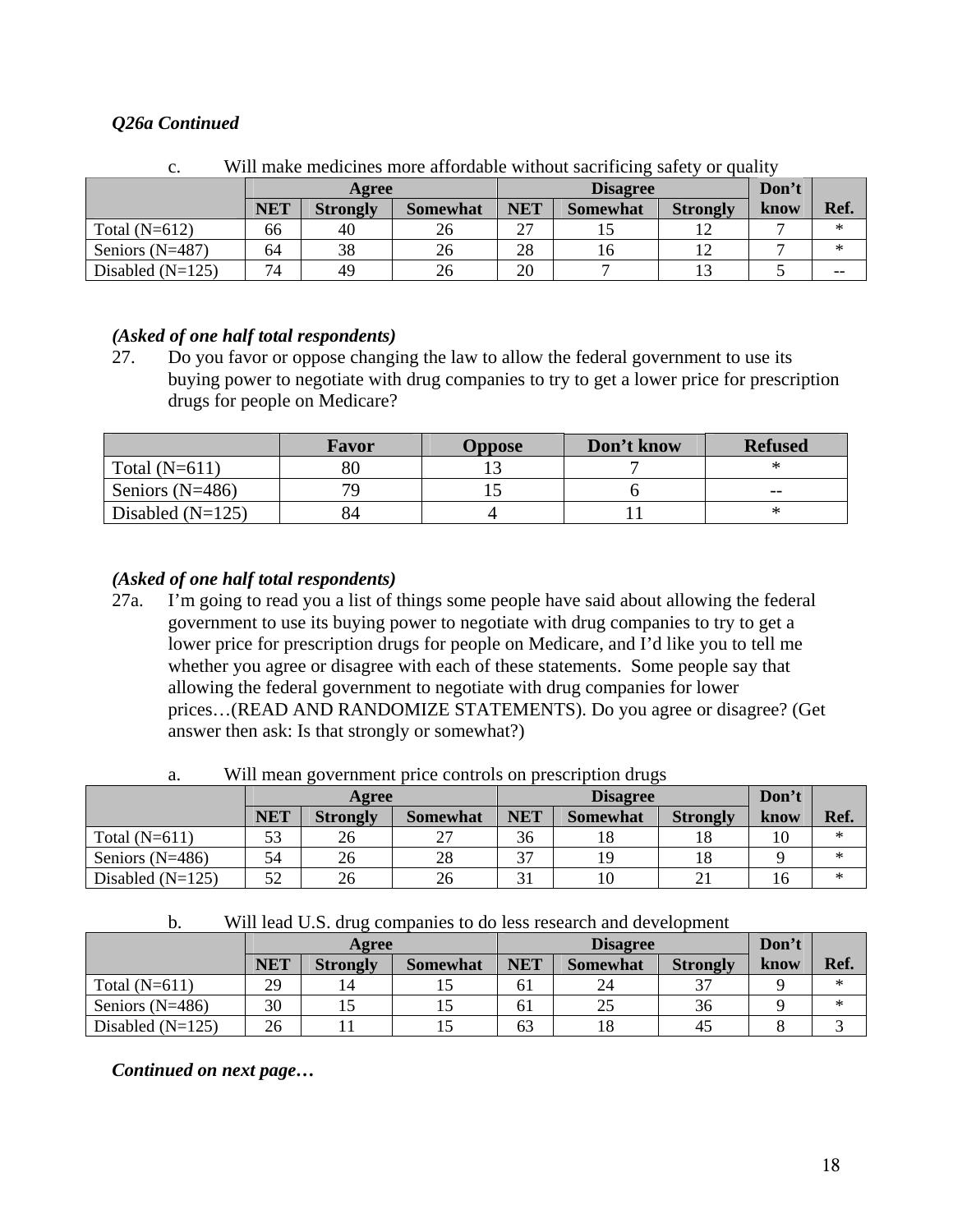# *Q27a Continued*

| v.                 |            | Agree           | <u>u in mare mearchies more anonaashe isi-seosie on mearcare</u> | <b>Disagree</b> |                 |                 | Don't |       |
|--------------------|------------|-----------------|------------------------------------------------------------------|-----------------|-----------------|-----------------|-------|-------|
|                    | <b>NET</b> | <b>Strongly</b> | <b>Somewhat</b>                                                  | <b>NET</b>      | <b>Somewhat</b> | <b>Strongly</b> | know  | Ref.  |
| Total $(N=611)$    | 76         | 42              | 34                                                               | - י             |                 |                 |       | $- -$ |
| Seniors $(N=486)$  | コピ         | 42              | 34                                                               | $\overline{ }$  |                 |                 |       | $- -$ |
| Disabled $(N=125)$ | 79         |                 | 27                                                               | 16              |                 |                 |       | $- -$ |

c. Will make medicines more affordable for people on Medicare

d. Makes sense because the government already negotiates lower prices for the Defense Department and Veterans Administration

|                    |            | Agree           |                 |            | <b>Disagree</b> |                 | Don't |       |
|--------------------|------------|-----------------|-----------------|------------|-----------------|-----------------|-------|-------|
|                    | <b>NET</b> | <b>Strongly</b> | <b>Somewhat</b> | <b>NET</b> | <b>Somewhat</b> | <b>Strongly</b> | know  | Ref.  |
| Total $(N=611)$    | 69         | $\sim$          | 32              | 23         | 10              |                 |       | $- -$ |
| Seniors $(N=486)$  | 69         | $\sim$          | 32              | 24         |                 |                 |       | $- -$ |
| Disabled $(N=125)$ | 74         | 38              | 36              | 16         | 1 າ             |                 |       | $- -$ |

e. Makes sense because the governments of other countries like Canada already negotiate lower prices for their own citizens

|                    | Agree      |                 |                 |            | <b>Disagree</b> | Don't           |      |        |
|--------------------|------------|-----------------|-----------------|------------|-----------------|-----------------|------|--------|
|                    | <b>NET</b> | <b>Strongly</b> | <b>Somewhat</b> | <b>NET</b> | <b>Somewhat</b> | <b>Strongly</b> | know | Ref.   |
| Total $(N=611)$    | 80         | 49              | 30              | ຳ<br>⊥⊃    |                 |                 |      | $\ast$ |
| Seniors $(N=486)$  | 80         | 49              |                 |            |                 |                 |      | $- -$  |
| Disabled $(N=125)$ | 79         |                 | 27              |            |                 |                 |      |        |

24. Based on what you have heard or read about the new Medicare law, do you think it will do more to benefit (people who receive Medicare), or more to benefit (prescription drug companies)? (ITEMS IN PARENTHESES ROTATED)

|                | People who       | <b>Prescription drug</b> |                | <b>Both</b> | Don't |                |
|----------------|------------------|--------------------------|----------------|-------------|-------|----------------|
|                | receive Medicare | companies                | <b>Neither</b> | equally     | know  | <b>Refused</b> |
| Total          |                  |                          | *              |             |       |                |
| <b>Seniors</b> |                  |                          | ∗              |             | 18    |                |
| Disabled       |                  |                          | *              |             |       |                |

28. Have you received any information in the mail about the new Medicare-Approved Drug Discount Card program, or not?

|          | <b>Yes</b> |      | Don't know | <b>Refused</b> |
|----------|------------|------|------------|----------------|
| Total    | 60         |      |            |                |
| Seniors  | υ∠         | یہ ب |            | $- -$          |
| Disabled | 49         | 4ಎ   |            |                |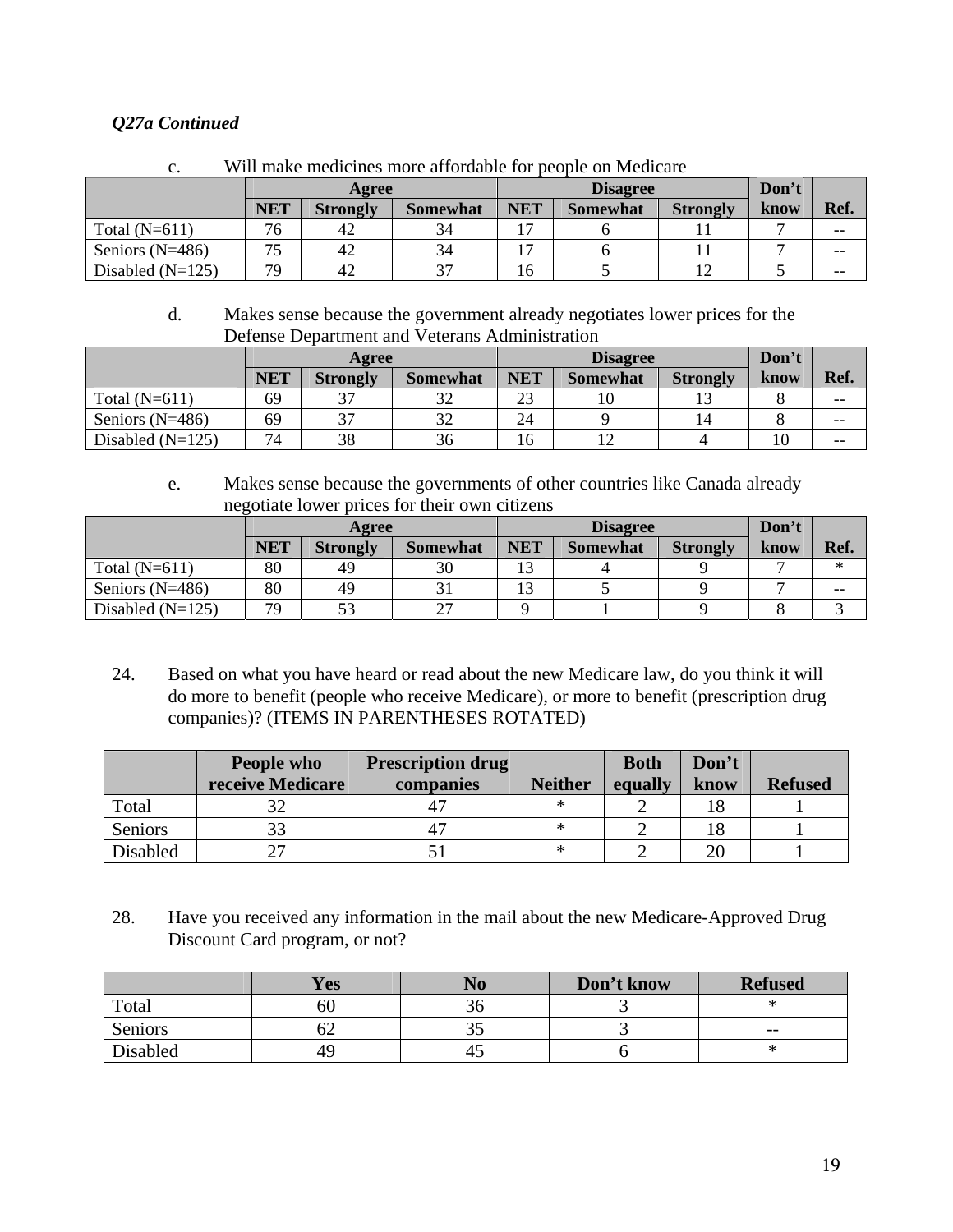### *(Asked of those who received information about drug discount card program)*

29. And, to the best of your knowledge, did the information you received in the mail come from the government, from one of the private companies selling the discount cards, or from some other source?

|                    |                   | <b>Private</b> | <b>Some other</b> | <b>Multiple</b> | Don't |                |
|--------------------|-------------------|----------------|-------------------|-----------------|-------|----------------|
|                    | <b>Government</b> | company        | source            | sources         | know  | <b>Refused</b> |
| Total $(N=755)$    | 30                |                | 12                |                 | 19    | $- -$          |
| Seniors $(N=616)$  | 27                | 28             | 12                |                 | 20    | $- -$          |
| Disabled $(N=139)$ | 55                | רי             |                   |                 |       | $- -$          |

### *Q28/Q29 Combination Table Based on Total Respondents*

- 28. Have you received any information in the mail about the new Medicare-Approved Drug Discount Card program, or not?
- 29. And, to the best of your knowledge, did the information you received in the mail come from the government, from one of the private companies selling the discount cards, or from some other source?

|          | Received information in the mail about the new Medicare<br>approved drug discount cards |                                                                                |         |        |         |      | Did not     |      |                |
|----------|-----------------------------------------------------------------------------------------|--------------------------------------------------------------------------------|---------|--------|---------|------|-------------|------|----------------|
|          |                                                                                         | <b>Multiple</b><br>receive<br>DK/<br><b>Other</b><br><b>Private</b><br>Govern- |         |        | Don't   |      |             |      |                |
|          | <b>NET</b>                                                                              | ment                                                                           | company | source | sources | Ref. | information | know | <b>Refused</b> |
| Total    | 60                                                                                      | 18                                                                             | 16      |        |         |      | 36          |      |                |
| Seniors  | 62                                                                                      |                                                                                |         |        |         |      | 35          |      |                |
| Disabled | 49                                                                                      |                                                                                |         |        |         |      |             |      |                |

49a. I'm going to read you two statements about the new Medicare-approved drug discount cards, and I'd like you tell me which one comes closer to your view. (READ AND ROTATE STATEMENTS)

|                | The new cards are WORTHWHILE<br>because they give people on Medicare<br>immediate help before the full<br>prescription drug benefit is available<br>in 2006, and they provide another<br>way to cut their drug costs | The new cards AREN'T<br><b>WORTH THE TROUBLE</b><br>because they don't do enough<br>to help people with their drug<br>costs, and they are too<br>confusing to use | Don't<br>know | <b>Refused</b> |
|----------------|----------------------------------------------------------------------------------------------------------------------------------------------------------------------------------------------------------------------|-------------------------------------------------------------------------------------------------------------------------------------------------------------------|---------------|----------------|
| Total          | 34                                                                                                                                                                                                                   | 53                                                                                                                                                                |               |                |
| <b>Seniors</b> | 33                                                                                                                                                                                                                   | 55                                                                                                                                                                | 12            |                |
| Disabled       | 39                                                                                                                                                                                                                   | 41                                                                                                                                                                |               |                |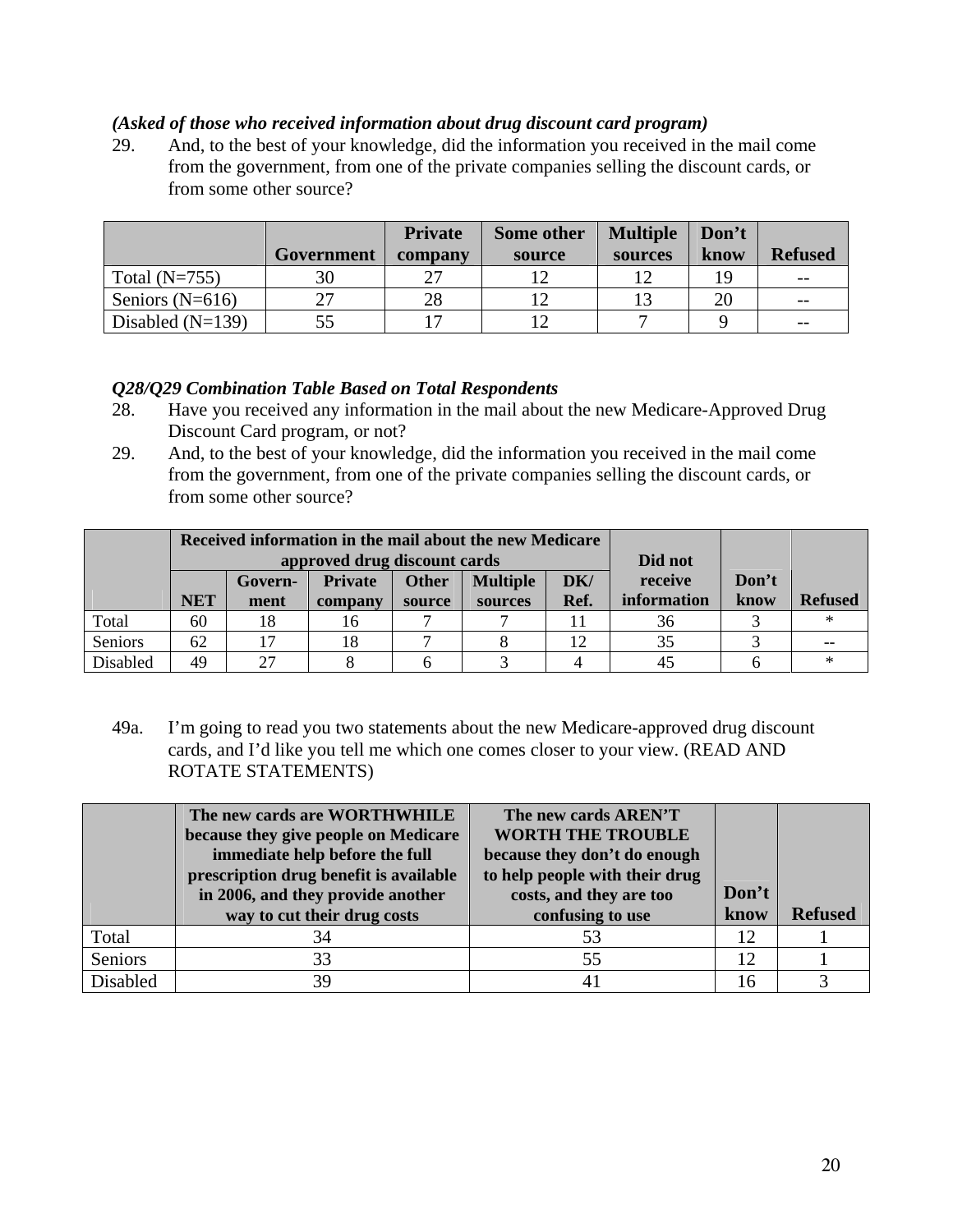32. Medicare-approved drug discount cards began offering discounts to people on Medicare on June 1<sup>st</sup> of this year. Do you currently have a Medicare-approved discount card, or not?

|                |            |                | Signed up for card, but        |            |                |
|----------------|------------|----------------|--------------------------------|------------|----------------|
|                | <b>Yes</b> | N <sub>0</sub> | haven't received it yet (Vol.) | Don't know | <b>Refused</b> |
| Total          |            | 90             |                                |            | --             |
| <b>Seniors</b> |            | 90             |                                |            | $- -$          |
| Disabled       |            | 90             |                                |            | --             |

### *(Asked of those who have signed up for a Medicare approved drug discount card)*

32a. Did you sign up for your Medicare-approved discount card yourself, or were you automatically enrolled through another plan?

|                   | <b>Signed up yourself</b>          | <b>Automatically enrolled</b> | Don't know | <b>Refused</b> |
|-------------------|------------------------------------|-------------------------------|------------|----------------|
| Total $(N=104)$   |                                    |                               |            | $- -$          |
| Seniors $(N=89)$  | <b>Insufficient data to report</b> |                               |            |                |
| Disabled $(N=15)$ | <b>Insufficient data to report</b> |                               |            |                |

# *Q32/Q32a Combination Table Based on Total Respondents*

- 32. Do you currently have a Medicare-approved discount card, or not?
- 32a. Did you sign up for your Medicare-approved discount card yourself, or were you automatically enrolled through another plan?

|          | Have signed up for the Medicare approved<br>drug discount card |           |                 |       | Do not   |       |                |
|----------|----------------------------------------------------------------|-----------|-----------------|-------|----------|-------|----------------|
|          |                                                                | Signed up | <b>Enrolled</b> | Don't | have the | Don't |                |
|          | <b>NET</b>                                                     | vourself  | automatically   | know  | card     | know  | <b>Refused</b> |
| Total    |                                                                |           |                 |       | 90       |       |                |
| Seniors  |                                                                |           |                 |       | 90       |       |                |
| Disabled |                                                                |           |                 |       | 90       |       |                |

32b. Do you know anyone else who currently has a Medicare-approved discount card, or not?

|          | <b>Yes</b> | No | Don't know | <b>Refused</b> |
|----------|------------|----|------------|----------------|
| Total    |            |    |            |                |
| Seniors  |            |    |            |                |
| Disabled |            |    |            | $- -$          |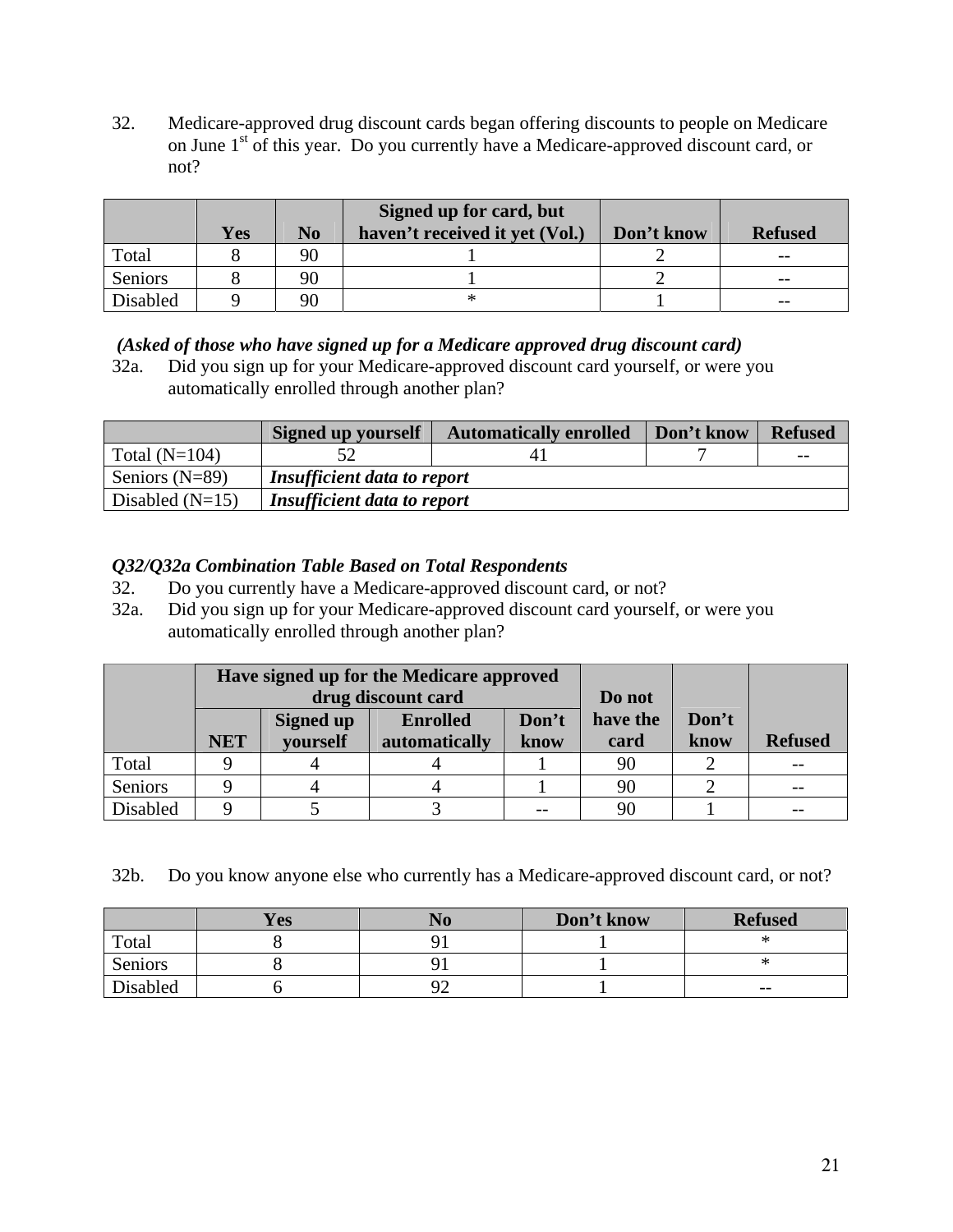# *(Asked of those who now have a Medicare approved drug discount card)*

34. As far as you know, does your card say "Medicare-approved" on it, or not?

### *Note: Insufficient data to report*

# *Q32/Q34 Combination Table Based on Total Respondents*

- 32. Do you currently have a Medicare-approved discount card, or not?
- 34. As far as you know, does your card say "Medicare-approved" on it, or not?

|          | <b>Currently have Medicare approved drug discount</b><br>card |                                  |                                             |                                  | <b>Signed</b>                  | <b>Have</b><br>not       |               |                |
|----------|---------------------------------------------------------------|----------------------------------|---------------------------------------------|----------------------------------|--------------------------------|--------------------------|---------------|----------------|
|          | <b>NET</b>                                                    | <b>Says Medicare</b><br>approved | Does not say<br><b>Medicare</b><br>approved | Don't<br>know/<br><b>Refused</b> | up, do<br>not have<br>card yet | signed<br>up for<br>card | Don't<br>know | <b>Refused</b> |
| Total    |                                                               |                                  |                                             |                                  |                                | 90                       |               |                |
| Seniors  |                                                               |                                  |                                             |                                  |                                | 90                       |               | --             |
| Disabled |                                                               |                                  | $\ast$                                      |                                  | $\ast$                         | 90                       |               |                |

### *(Asked of those who have signed up for a Medicare approved drug discount card)*

35. How much did you pay for this card? Was it free, did it cost about \$10, about \$20, or about \$30, or more than \$30?

|                   |      |                                    |      |      | <b>More</b> | Don't |                |  |  |
|-------------------|------|------------------------------------|------|------|-------------|-------|----------------|--|--|
|                   | Free | \$10                               | \$20 | \$30 | than $$30$  | know  | <b>Refused</b> |  |  |
| Total $(N=104)$   | 82   | $- -$                              |      |      |             |       | $- -$          |  |  |
| Seniors $(N=89)$  |      | Insufficient data to report        |      |      |             |       |                |  |  |
| Disabled $(N=15)$ |      | <b>Insufficient data to report</b> |      |      |             |       |                |  |  |

### *(Asked of those who have signed up for a Medicare approved drug discount card)*

36. Can your Medicare-approved drug discount card be used for every prescription drug you need, or only for some of them?

|                   | <b>Every drug</b>                  | Some drugs | Don't know | <b>Refused</b> |
|-------------------|------------------------------------|------------|------------|----------------|
| Total $(N=104)$   |                                    |            |            |                |
| Seniors $(N=89)$  | <b>Insufficient data to report</b> |            |            |                |
| Disabled $(N=15)$ | <b>Insufficient data to report</b> |            |            |                |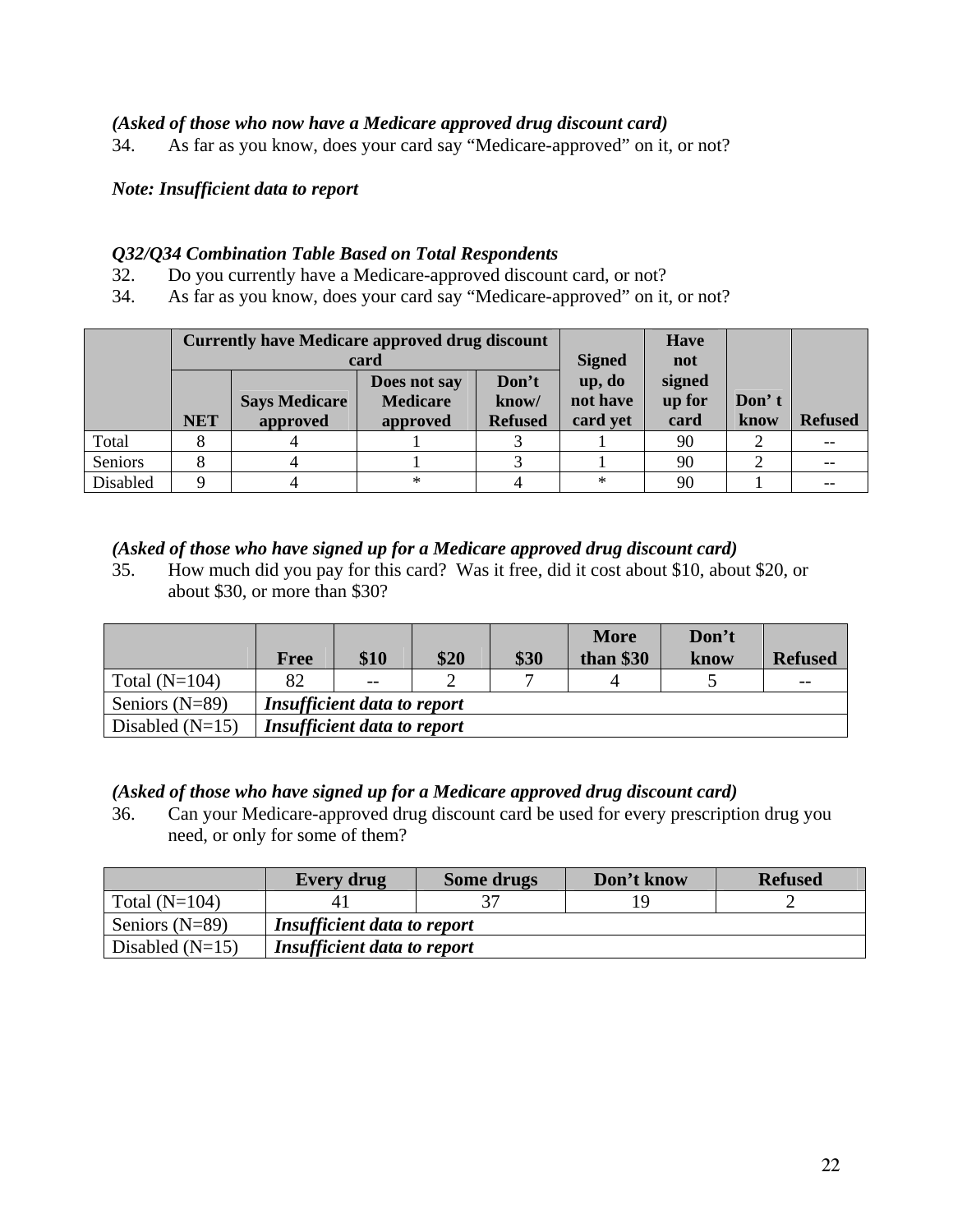# *(Asked of those who have signed up for a Medicare approved drug discount card)*

37. Can your Medicare-approved drug discount card be used at any pharmacy, or only at certain pharmacies?

|                   | Any pharmacy                       | <b>Only certain pharmacies</b> | Don't know | <b>Refused</b> |
|-------------------|------------------------------------|--------------------------------|------------|----------------|
| Total $(N=104)$   |                                    |                                |            | $- -$          |
| Seniors $(N=89)$  | Insufficient data to report        |                                |            |                |
| Disabled $(N=15)$ | <b>Insufficient data to report</b> |                                |            |                |

# *(Asked of those who HAVE NOT signed up for a Medicare approved drug discount card)*

38. Do you plan to sign up for a Medicare-approved drug discount card this year, or not?

|                    | <b>Yes</b> |    | Don't know | <b>Refused</b> |
|--------------------|------------|----|------------|----------------|
| Total $(N=1101)$   |            |    |            |                |
| Seniors $(N=869)$  |            | 70 |            |                |
| Disabled $(N=232)$ |            | 48 |            |                |

# *Q32/Q38 Combination Table Based on Total Respondents*

32. Do you currently have a Medicare-approved discount card, or not?

38. Do you plan to sign up for a Medicare-approved drug discount card this year, or not?

|          | Do not have a Medicare approved drug<br>discount card |                           |                              |                                  | Signed up for                      |                                       |               |                |
|----------|-------------------------------------------------------|---------------------------|------------------------------|----------------------------------|------------------------------------|---------------------------------------|---------------|----------------|
|          | <b>NET</b>                                            | <b>Plan to</b><br>sign up | Do not<br>plan to<br>sign up | Don't<br>know/<br><b>Refused</b> | <b>Already</b><br>have the<br>card | the card but<br>do not have it<br>vet | Don't<br>know | <b>Refused</b> |
| Total    | 90                                                    | 17                        | 60                           | 13                               |                                    |                                       |               |                |
| Seniors  | 90                                                    | 15                        | 63                           | 12                               |                                    |                                       |               |                |
| Disabled | 90                                                    | 27                        | 43                           | 20                               |                                    | $\ast$                                |               |                |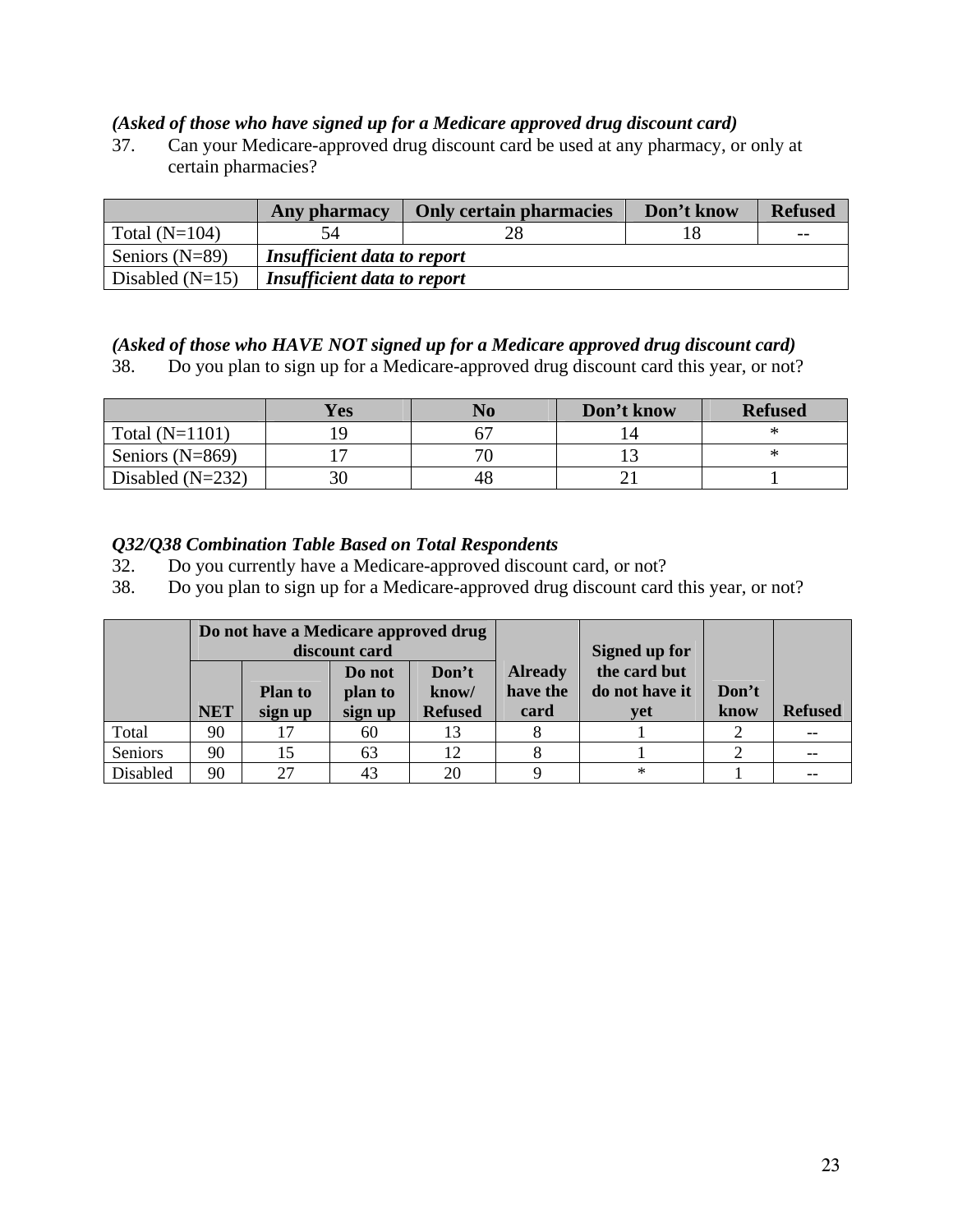# *(Asked of those who do not have and do not plan to sign up for a Medicare approved drug discount card; Items c-g asked only of those who do not answer "yes" to item a)*

39. I'm going to read you a list of reasons people on Medicare might not sign up for a Medicare-approved discount card. For each, please tell me if this was a reason you did not sign up for a card, or not (READ ITEMS)

|                    | <b>Yes</b> | No | Don't know | <b>Refused</b> |
|--------------------|------------|----|------------|----------------|
| Total $(N=760)$    |            | 86 |            |                |
| Seniors $(N=620)$  |            |    |            |                |
| Disabled $(N=140)$ |            |    | $- -$      | $- -$          |

a. You didn't know about the cards

c. You don't think the card will save you money

|                    |     |     | Don't |                | Didn't know    |
|--------------------|-----|-----|-------|----------------|----------------|
|                    | Yes | No  | know  | <b>Refused</b> | about the card |
| Total $(N=760)$    | 41  | 4.1 |       |                |                |
| Seniors $(N=620)$  | 40  | 44  |       |                |                |
| Disabled $(N=140)$ | 42  |     |       |                |                |

d. You already have other drug discount cards or coverage

|                    |     |    | Don't |                | Didn't know    |
|--------------------|-----|----|-------|----------------|----------------|
|                    | Yes | No | know  | <b>Refused</b> | about the card |
| Total $(N=760)$    | 63  | 24 | ∗     | ∗              |                |
| Seniors $(N=620)$  | 63  | 25 | ∗     | $\ast$         |                |
| Disabled $(N=140)$ |     |    | $- -$ | --             |                |

e. You're worried about how the card would affect other coverage you have for prescription drugs

|                    |     |                | Don't |                | Didn't know    |
|--------------------|-----|----------------|-------|----------------|----------------|
|                    | Yes | N <sub>0</sub> | know  | <b>Refused</b> | about the card |
| Total $(N=760)$    |     | 64             |       |                |                |
| Seniors $(N=620)$  |     | 64             |       |                |                |
| Disabled $(N=140)$ | −   | 64             | *     | $- -$          | ١y             |

|  | It was too difficult to choose among the variety of cards offered |  |
|--|-------------------------------------------------------------------|--|
|--|-------------------------------------------------------------------|--|

|                    |     |    | Don't |                | Didn't know    |
|--------------------|-----|----|-------|----------------|----------------|
|                    | Yes | No | know  | <b>Refused</b> | about the card |
| Total $(N=760)$    |     |    |       |                |                |
| Seniors $(N=620)$  |     |    |       |                |                |
| Disabled $(N=140)$ | 20  |    |       | ∗              | 1 Q            |

*Continued on next page…*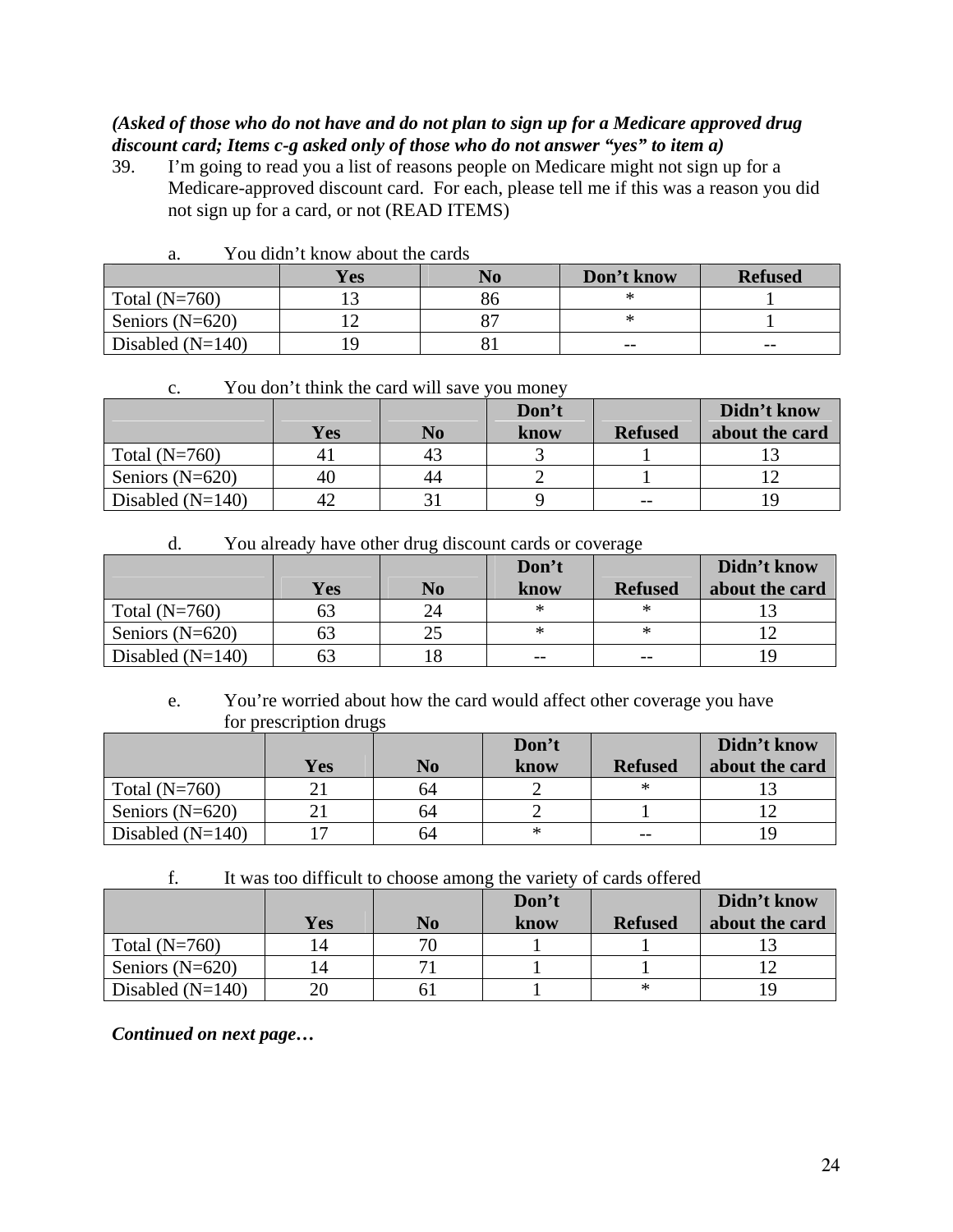# *Q39 continued*

| s٠<br><i>They</i> other reason I haven a membered |                |                |                 |
|---------------------------------------------------|----------------|----------------|-----------------|
|                                                   | <b>Total</b>   | <b>Seniors</b> | <b>Disabled</b> |
|                                                   | $(N=760)$      | $(N=620)$      | $(N=140)$       |
| Any other reason (net)                            | 6              | 5              | 9               |
| Already have coverage/Veterans Plan               | 3              | 3              | 2               |
| Do not qualify                                    | $\overline{2}$ | 3              | $\ast$          |
| Take very few/no RX medications                   | $\overline{2}$ | $\mathfrak{D}$ |                 |
| Income is too high                                | $\overline{2}$ | $\overline{2}$ | $\mathfrak{D}$  |
| Need to know more about it                        |                |                |                 |
| Don't know how/where to get card                  |                | $\ast$         | 4               |
| Have to buy the card                              |                |                |                 |
| Doesn't pay enough of the drug cost               |                |                | $\ast$          |
| Too confusing                                     |                |                | $\ast$          |
| Existing plan pre-empts the card                  | $\ast$         | $\ast$         |                 |
| Only covers certain medications                   | $\ast$         | $\ast$         |                 |
| Don't need card/not interested                    | $\ast$         | $\ast$         |                 |
| No other reason                                   | 81             | 82             | 72              |
| Don't know                                        | $\ast$         | $\ast$         |                 |
| Refused                                           |                |                |                 |
| Didn't know about the cards                       | 13             | 12             | Q               |

## g. Any other reason I haven't mentioned

### *(Asked of those who have signed up for a Medicare approved drug discount card)*

40. Was it easy or difficult for you to choose among the different Medicare-approved drug discount cards offered? (Get answer, then ask: Was that very easy/difficult, or somewhat easy/difficult?)

|                   |            | <b>Easy</b> |                             | <b>Difficult</b> |                 |      | Don't |                |
|-------------------|------------|-------------|-----------------------------|------------------|-----------------|------|-------|----------------|
|                   | <b>NET</b> | <b>Verv</b> | <b>Somewhat</b>             | <b>NET</b>       | <b>Somewhat</b> | Verv | know  | <b>Refused</b> |
| Total $(N=104)$   | 70         |             |                             | 14               |                 |      | 14    |                |
| Seniors $(N=89)$  |            |             | Insufficient data to report |                  |                 |      |       |                |
| Disabled $(N=15)$ |            |             | Insufficient data to report |                  |                 |      |       |                |

40a. Have you talked to anyone or looked for any information to help you decide whether to sign up for a Medicare-approved drug discount card, or not?

|          | Yes | NU | Don't know | <b>Refused</b> |
|----------|-----|----|------------|----------------|
| Total    | O   | ◡∠ | $\sim$     | $- -$          |
| Seniors  |     |    | 灬          | $- -$          |
| Disabled |     | ðΟ | ж          | $- -$          |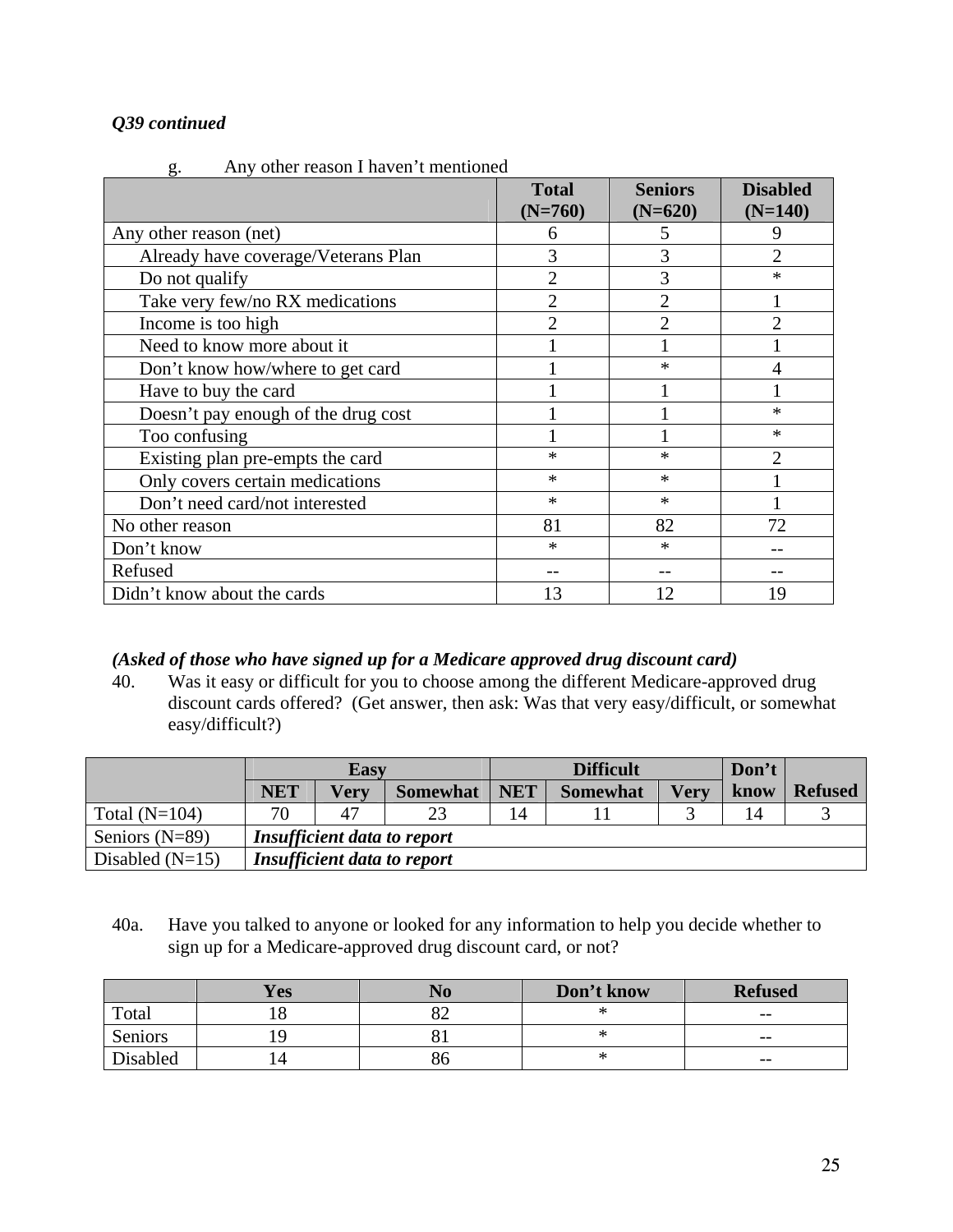## *Q40a/Q41/Q42 Combination Table Based on Total Respondents*

- 40a. Have you talked to anyone or looked for any information to help you decide whether to sign up for a Medicare-approved drug discount card, or not?
- 41. Please tell me if you turned to any of the following sources for help in deciding whether to sign up for a Medicare-approved drug discount card, or not?
- 42. How helpful was the information you got from (INSERT ITEM)? Very helpful, somewhat helpful, not too helpful, or not at all helpful?

|                                         | а.                                               |         | т пеназ от таннгу пенноств |         |          |                      |                 |                |
|-----------------------------------------|--------------------------------------------------|---------|----------------------------|---------|----------|----------------------|-----------------|----------------|
| Looked for info from family and friends |                                                  |         |                            |         |          | Looked for info, but | <b>Have not</b> | Don't          |
|                                         | Not at all<br>Verv<br>Not too<br><b>Somewhat</b> |         |                            |         | not from | looked for           | know/           |                |
|                                         | <b>Net</b>                                       | helpful | helpful                    | helpful | helpful  | family/friends       | info            | <b>Refused</b> |
| Total                                   |                                                  |         |                            |         |          |                      | 82              |                |
| Seniors                                 |                                                  |         |                            |         |          |                      | 81              |                |
| Disabled                                | 6                                                |         |                            | $\ast$  |          |                      | 86              |                |

#### a. Friends or family members

#### b. Your doctor

|                |            |                 | <b>Looked for info from doctor</b> |                    |                       | <b>Have not</b>                         | Don't              |                         |
|----------------|------------|-----------------|------------------------------------|--------------------|-----------------------|-----------------------------------------|--------------------|-------------------------|
|                | <b>Net</b> | Verv<br>helpful | <b>Somewhat</b><br>helpful         | Not too<br>helpful | Not at all<br>helpful | Looked for info, but<br>not from doctor | looked for<br>info | know/<br><b>Refused</b> |
| Total          |            |                 | ∗                                  |                    | ∗                     |                                         | 82                 |                         |
| <b>Seniors</b> |            |                 | ∗                                  | $^{\ast}$          | ∗                     |                                         |                    |                         |
| Disabled       | ◠          |                 | ∗                                  |                    | ∗                     |                                         | 86                 |                         |

#### c. Your pharmacist

|                |                                                  |         | Looked for info from pharmacist |                      |            | <b>Have not</b>     | Don't |                |
|----------------|--------------------------------------------------|---------|---------------------------------|----------------------|------------|---------------------|-------|----------------|
|                | Not at all<br>Not too<br>Verv<br><b>Somewhat</b> |         |                                 | Looked for info, but | looked for | know/               |       |                |
|                | <b>Net</b>                                       | helpful | helpful                         | helpful              | helpful    | not from pharmacist | info  | <b>Refused</b> |
| Total          |                                                  |         |                                 |                      |            |                     |       |                |
| <b>Seniors</b> |                                                  |         |                                 |                      |            |                     |       |                |
| Disabled       |                                                  |         |                                 |                      |            |                     | 86    |                |

#### d. A seniors' group or community organization

|                |            |         | Looked for info from seniors'/community org. |         | Looked for info, but     | <b>Have not</b>    | Don't      |                |
|----------------|------------|---------|----------------------------------------------|---------|--------------------------|--------------------|------------|----------------|
|                |            | Verv    | <b>Somewhat</b>                              | Not too | Not at all               | not from seniors'/ | looked for | know/          |
|                | <b>Net</b> | helpful | helpful                                      | helpful | helpful                  | community org.     | info       | <b>Refused</b> |
| Total          |            |         |                                              |         | ∗                        |                    |            |                |
| <b>Seniors</b> |            |         |                                              |         | $\overline{\phantom{m}}$ |                    |            |                |
| Disabled       |            | $\ast$  |                                              |         | ∗                        |                    | 86         |                |

#### e. An employer or union

|          |                                                  |         | Looked for info from employer/union |            | Looked for info, but | <b>Have not</b> | Don't |                |
|----------|--------------------------------------------------|---------|-------------------------------------|------------|----------------------|-----------------|-------|----------------|
|          | Not at all<br>Verv<br><b>Somewhat</b><br>Not too |         | not from                            | looked for | know/                |                 |       |                |
|          | <b>Net</b>                                       | helpful | helpful                             | helpful    | helpful              | employer/union  | info  | <b>Refused</b> |
| Total    |                                                  |         | ∗                                   |            | ∗                    |                 |       |                |
| Seniors  |                                                  |         | ∗                                   | $- -$      | ∗                    | 18              | ŌΙ    |                |
| Disabled | $\ast$                                           | $- -$   | $- -$                               |            | ∗                    |                 | 86    |                |

### *Continued on next page…*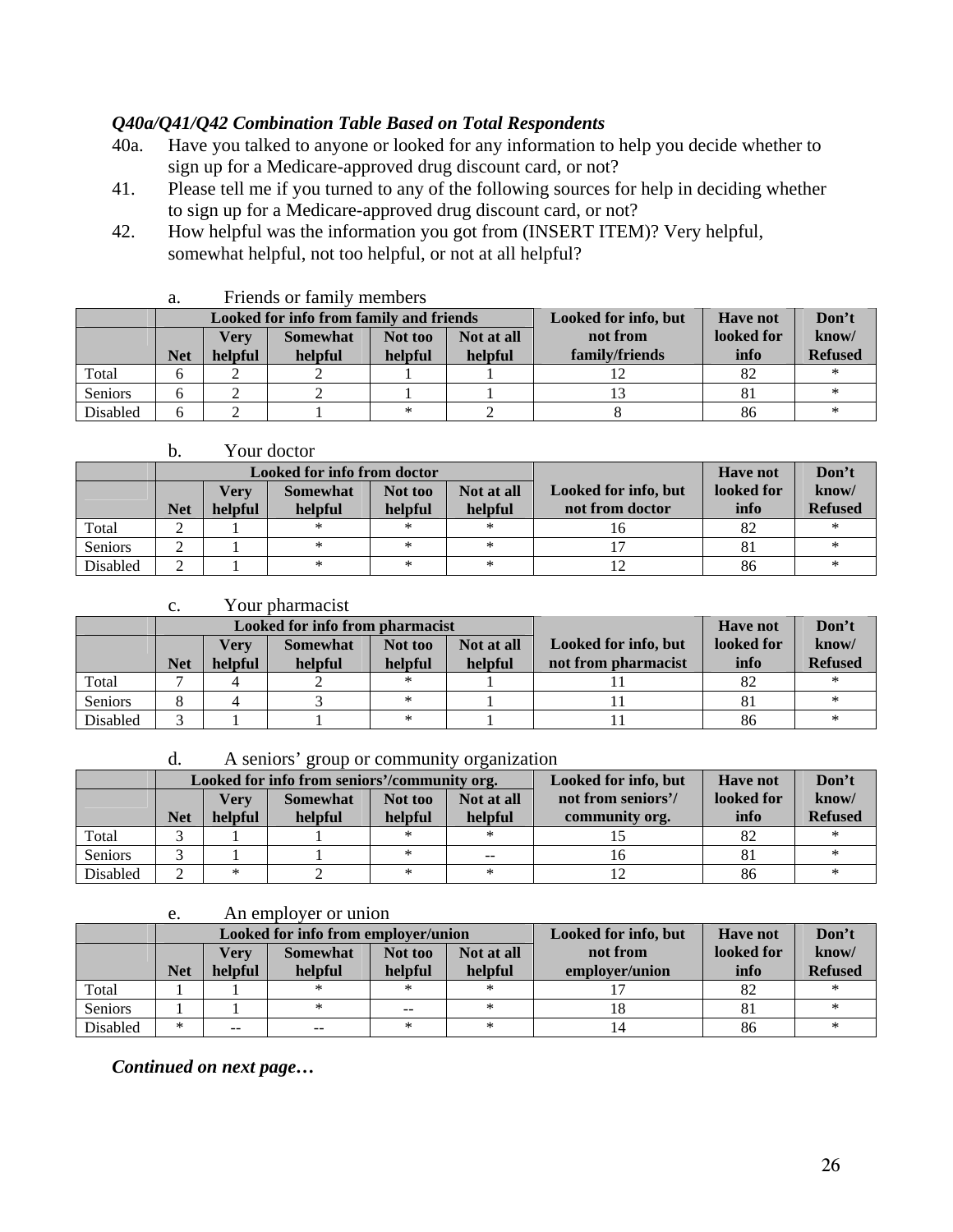## *Q40a/Q41/Q42 Combination Table Continued*

|                                               | ı.         |         | А псани тізигансе соніран у |               |            |                      |                 |                |
|-----------------------------------------------|------------|---------|-----------------------------|---------------|------------|----------------------|-----------------|----------------|
| Looked for info from health insurance company |            |         |                             |               |            | Looked for info, but | <b>Have not</b> | Don't          |
|                                               |            | Verv    | <b>Somewhat</b>             | Not too       | Not at all | not from health      | looked for      | know/          |
|                                               | <b>Net</b> | helpful | helpful                     | helpful       | helpful    | insurance company    | info            | <b>Refused</b> |
| Total                                         |            |         |                             |               |            |                      |                 |                |
| Seniors                                       |            |         |                             | $\sim$ $\sim$ |            |                      |                 |                |
| Disabled                                      |            |         | ∗                           |               |            |                      | 86              |                |

### f. A health insurance company

#### g. A Medicare or Social Security office, website, or phone number

|          |            |             | Looked for info from Medicare/SS office, web, phone |         | Looked for info, but | <b>Have not</b>      | Don't      |                |
|----------|------------|-------------|-----------------------------------------------------|---------|----------------------|----------------------|------------|----------------|
|          |            | <b>Verv</b> | <b>Somewhat</b>                                     | Not too | Not at all           | not from Medicare/SS | looked for | know/          |
|          | <b>Net</b> | helpful     | helpful                                             | helpful | helpful              | office, web, phone   | info       | <b>Refused</b> |
| Total    |            |             |                                                     |         |                      |                      |            |                |
| Seniors  |            |             |                                                     |         |                      |                      |            |                |
| Disabled |            |             |                                                     |         |                      |                      | 86         |                |

### *(Asked of those who have signed up for a Medicare approved drug discount card)*

43. How much money do you expect to save using your Medicare-approved drug discount card? Do you expect to save a lot of money, some, not much, or nothing at all?

|                   | A lot/some |                                    |                                    |            | Not much/nothing at all | Don't          |      |                |
|-------------------|------------|------------------------------------|------------------------------------|------------|-------------------------|----------------|------|----------------|
|                   | <b>NET</b> | A lot                              | <b>Some</b>                        | <b>NET</b> | Not much                | Nothing at all | know | <b>Refused</b> |
| Total $(N=104)$   | 48         | 25                                 | 23                                 | 47         | 32                      | 15             |      | $\ast$         |
| Seniors $(N=89)$  |            | <b>Insufficient data to report</b> |                                    |            |                         |                |      |                |
| Disabled $(N=15)$ |            |                                    | <b>Insufficient data to report</b> |            |                         |                |      |                |

44. Do you think you might be eligible for the \$600 in additional financial help with prescription drug costs that is available from the government for certain low-income people on Medicare in 2004, or not?

|                 | <b>Yes</b> | No | Don't know | <b>Refused</b> |
|-----------------|------------|----|------------|----------------|
| Total           |            | 74 |            |                |
| Seniors         | _ .        | υo |            | $- -$          |
| <b>Disabled</b> | 40         |    |            |                |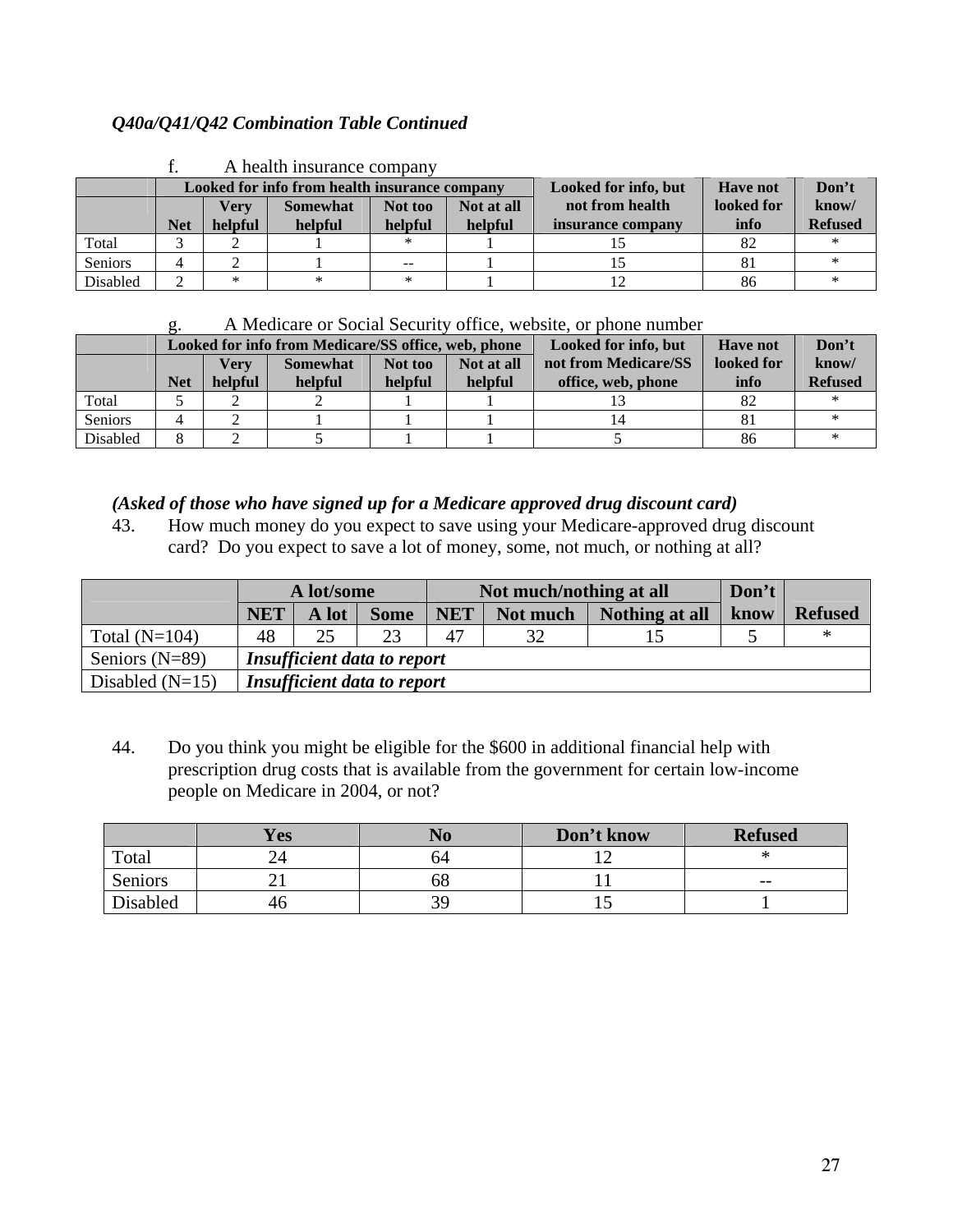## *(Asked of those who have or signed up for a Medicare approved drug discount card and think they may be eligible for the additional \$600 in financial help)*

45. When you signed up for your Medicare-approved drug discount card, did you also sign up for the \$600 in low-income assistance, or not?

### *Note: Insufficient data to report*

### *Q32/Q44/Q45 Combination Table Based on Total Respondents*

- 32. Do you currently have a Medicare-approved discount card, or not?
- 44. Do you think you might be eligible for the \$600 in additional financial help with prescription drug costs that is available from the government for certain low-income people on Medicare in 2004, or not?
- 45. When you signed up for your Medicare-approved drug discount card, did you also sign up for the \$600 in low-income assistance, or not?

|                                                                    | <b>Total</b> | <b>Seniors</b> | <b>Disabled</b> |
|--------------------------------------------------------------------|--------------|----------------|-----------------|
| Have or signed up for a Medicare approved drug discount card (net) |              |                |                 |
| Think you might be eligible for \$600 in financial help (net)      |              |                |                 |
| Signed up for the \$600                                            |              |                |                 |
| Did not sign up for the $$600$                                     |              |                |                 |
| Don't know if signed up for the \$600                              |              |                |                 |
| Not eligible for the \$600/Don't know                              |              |                |                 |
| Have not signed up for the card                                    | 90           | 90             | 90              |
| Don't know if signed up for card                                   |              |                |                 |

46. If you had to guess, how low do you think an individual's annual income needs to be to qualify for the \$600 low-income credit?

|                                 | <b>Total</b> | <b>Seniors</b> | <b>Disabled</b> |
|---------------------------------|--------------|----------------|-----------------|
| Less than \$5000                |              |                |                 |
| \$5000 but less than \$10,000   | h            |                |                 |
| \$10,000 but less than \$15,000 | 22           | 22             | 24              |
| \$15,000 but less than \$20,000 |              |                |                 |
| \$20,000 but less than \$25,000 | 10           |                | 15              |
| \$25,000 but less than \$30,000 |              |                |                 |
| \$30,000 or more                |              |                |                 |
| Don't know                      | 31           | 32             |                 |
| Refused                         |              |                |                 |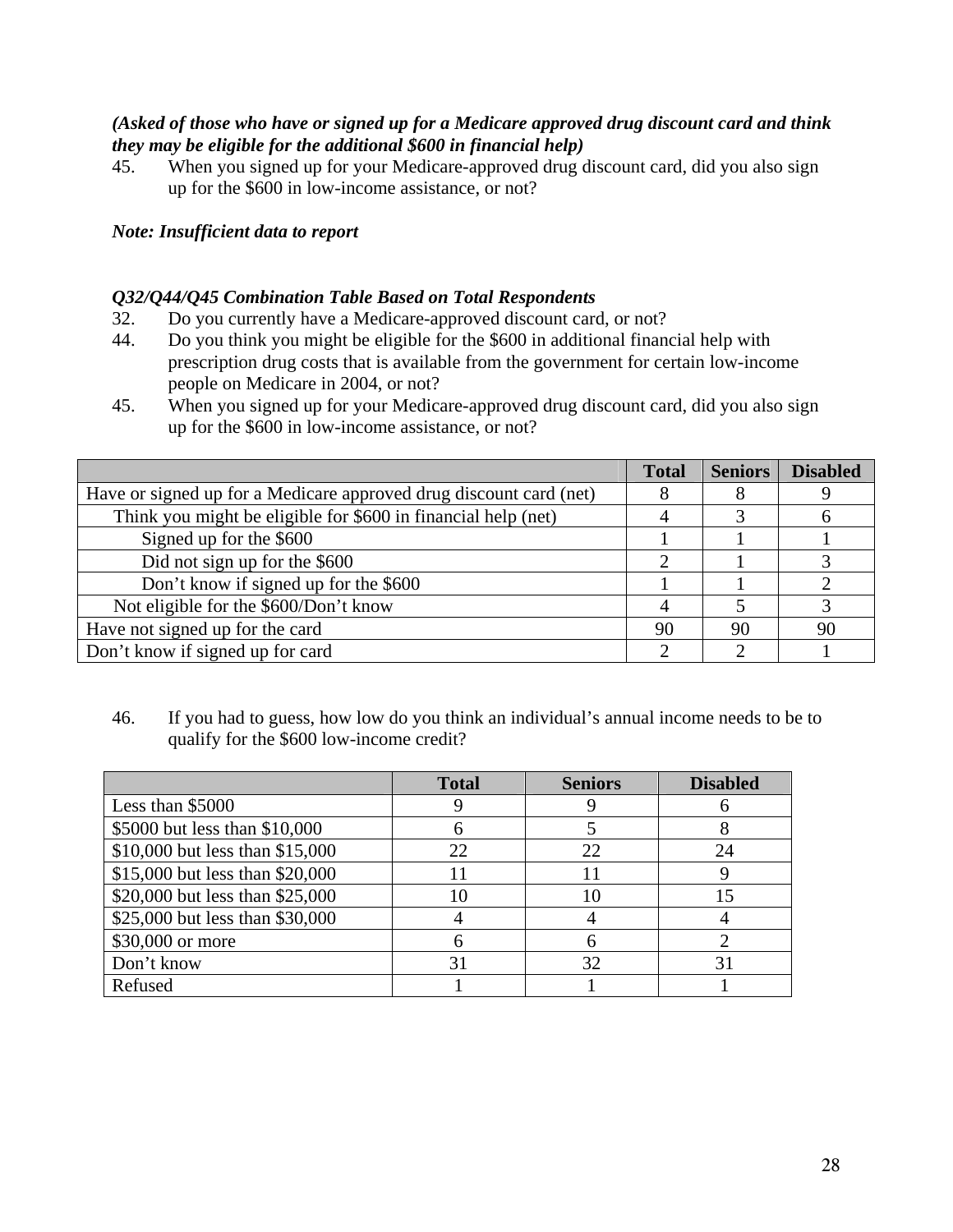49. How helpful do you think the Medicare-approved drug discount cards will be for people on Medicare in general? Will they be very helpful, somewhat helpful, not too helpful, or not at all helpful?

|                | <b>Helpful</b> |             | Not helpful     |            |           | Don't      |      |                |
|----------------|----------------|-------------|-----------------|------------|-----------|------------|------|----------------|
|                | <b>NET</b>     | <b>Very</b> | <b>Somewhat</b> | <b>NET</b> | Not too   | Not at all | know | <b>Refused</b> |
| Total          | 67             |             | 53              | 26         | 1 O<br>10 |            |      |                |
| <b>Seniors</b> | 65             |             | 52              | 28         | 19        |            |      |                |
| Disabled       | 76             |             | 59              | 16         |           |            |      |                |

50. We've been talking for a while now about the Medicare-approved drug discount cards, which are available NOW to all people on Medicare. Separate from these discount cards, there is a new prescription drug BENEFIT that will give all people on Medicare the option of enrolling in a Medicare DRUG PLAN beginning in 2006. Thinking ahead to 2006 – when the new Medicare drug BENEFIT becomes available – do you think you WILL enroll in a Medicare drug plan, you will NOT enroll in a Medicare drug plan, or have you not yet heard enough to decide?

|          | <b>Will enroll</b> | <b>Will not enroll</b> | Have not heard enough to decide | <b>Refused</b> |
|----------|--------------------|------------------------|---------------------------------|----------------|
| Total    |                    |                        |                                 |                |
| Seniors  |                    |                        |                                 |                |
| Disabled |                    |                        |                                 |                |

53. (READ FOR AGES 65+: Virtually all people over the age of 65 are covered by Medicare, and some people also have other insurance or benefits that help them pay for prescription medicines.) Do you currently have any benefits or insurance that helps you pay for prescription medicines?

|                 | Yes | AO <sup>T</sup> | Don't know | <b>Refused</b> |
|-----------------|-----|-----------------|------------|----------------|
| Total           | oo  |                 | ∗          | $- -$          |
| Seniors         | oo  | 94              | ∗          | $- -$          |
| <b>Disabled</b> | υJ  | ∼<br>້          | ∗          | $- -$          |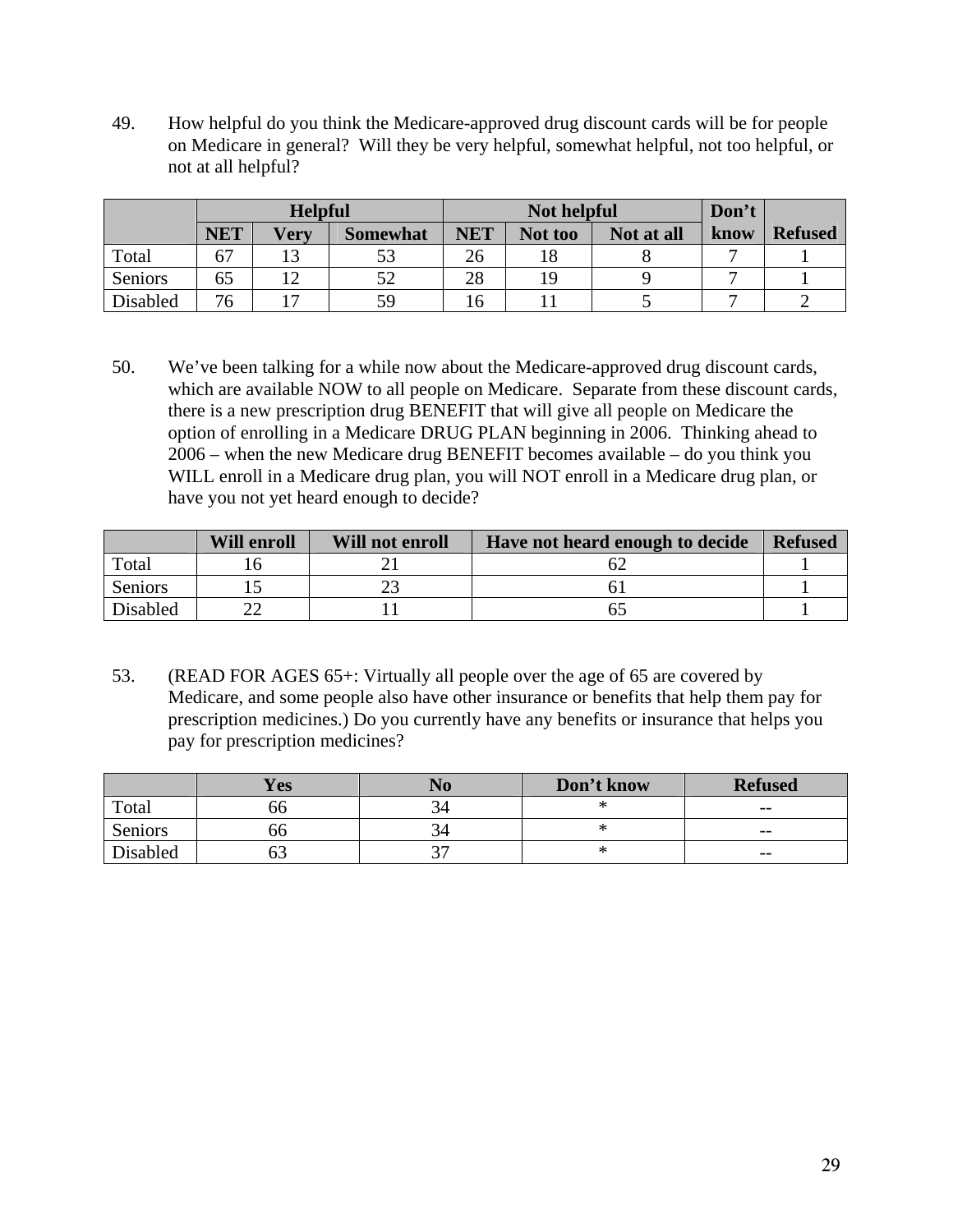### *(Asked of those who have benefits that help pay for prescription drugs)*

53a. Please tell me if the benefits or insurance that helps you pay for prescription medicines comes from any of the following sources, or not. (READ IN ORDER)

|                    | Yes | No | Don't know | <b>Refused</b> |
|--------------------|-----|----|------------|----------------|
| Total $(n=821)$    |     |    |            |                |
| Seniors $(n=652)$  |     |    |            |                |
| Disabled $(n=169)$ |     |    | $- -$      | $- -$          |

# a. An employer or former employer or union

#### b. Medicaid (or a state Medical Assistance program)

|                    | Yes | Don't know | <b>Refused</b> |
|--------------------|-----|------------|----------------|
| Total $(n=821)$    |     |            |                |
| Seniors $(n=652)$  |     |            |                |
| Disabled $(n=169)$ |     | $- -$      | $- -$          |

### c. Health insurance that you bought yourself, including a Medigap plan or other private plan, such as Blue Cross Blue Shield or AARP

|                    | Yes |  | Don't know | <b>Refused</b> |  |  |  |
|--------------------|-----|--|------------|----------------|--|--|--|
| Total $(n=821)$    |     |  |            |                |  |  |  |
| Seniors $(n=652)$  |     |  |            |                |  |  |  |
| Disabled $(n=169)$ |     |  |            | $- -$          |  |  |  |

### d. The Veterans' Administration

|                    | Yes | Don't know | <b>Refused</b> |
|--------------------|-----|------------|----------------|
| Total $(n=821)$    |     |            |                |
| Seniors $(n=652)$  |     |            |                |
| Disabled $(n=169)$ |     |            | $- -$          |

#### e. A Medicare HMO

|                    | Yes | ${\bf N}{\bf o}$ | Don't know | <b>Refused</b> |
|--------------------|-----|------------------|------------|----------------|
| Total $(n=821)$    |     |                  |            |                |
| Seniors $(n=652)$  |     |                  |            |                |
| Disabled $(n=169)$ |     | 84               |            | $- -$          |

### f. A prescription drug discount card

|                    | Yes | Don't know | <b>Refused</b> |
|--------------------|-----|------------|----------------|
| Total $(n=821)$    |     |            |                |
| Seniors $(n=652)$  |     |            |                |
| Disabled $(n=169)$ |     |            |                |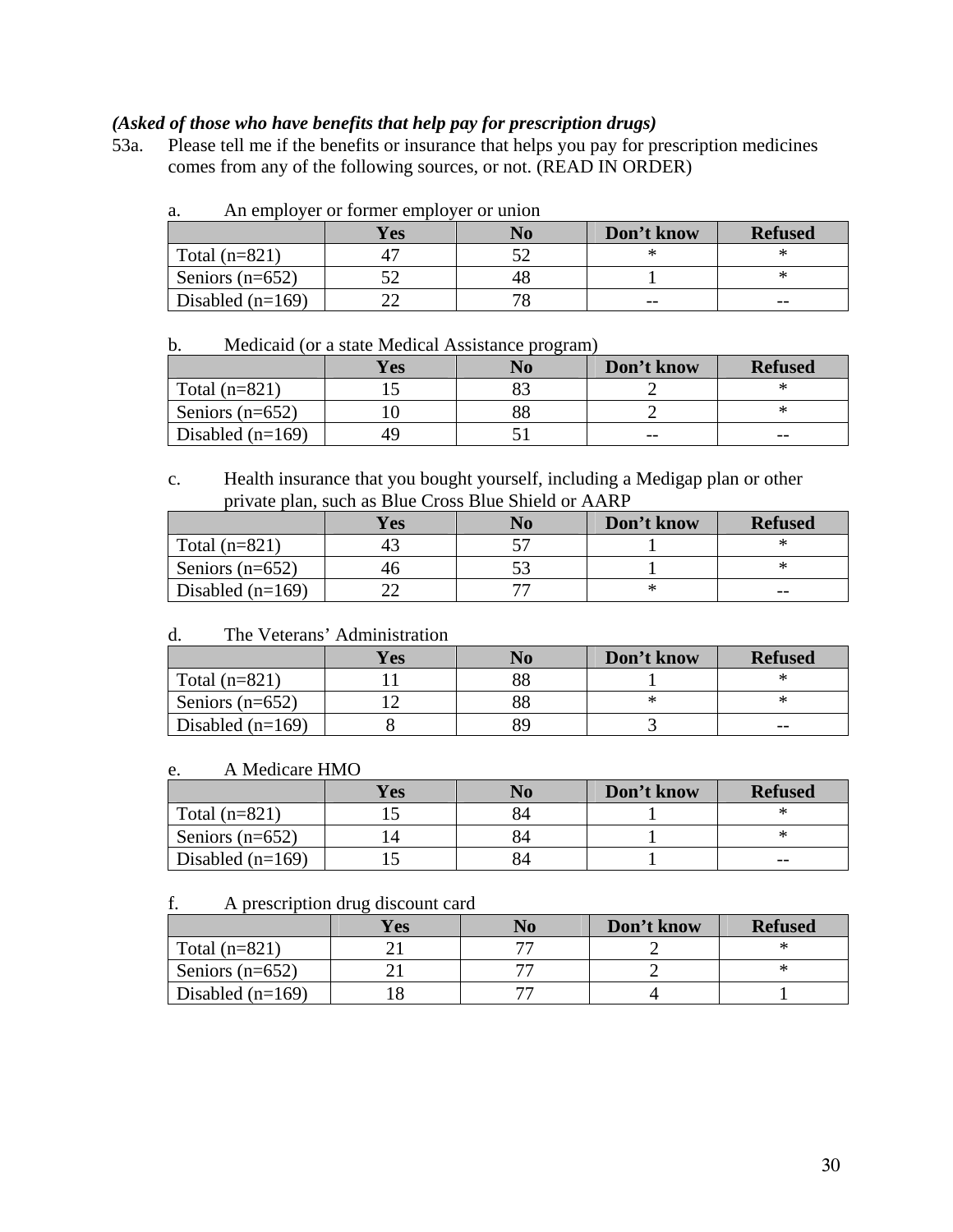### *Q53/Q53a Combination Table Based on Total Respondents*

- 53. Do you currently have any benefits or insurance that helps you pay for prescription medicines?
- 53a. Please tell me if the benefits or insurance that helps you pay for prescription medicines comes from any of the following sources, or not. (READ IN ORDER)

|          | Yes | No  | <b>No Rx benefits</b> | Don't know | <b>Refused</b> |
|----------|-----|-----|-----------------------|------------|----------------|
| Total    |     |     |                       |            | $- -$          |
| Seniors  |     | ے ب |                       | ж          | $- -$          |
| Disabled |     | 49  |                       | ∗          | $- -$          |

a. An employer or former employer or union

| Medicald (or a state Medical Assistance program)<br>υ. |     |    |                       |            |                |  |  |  |  |
|--------------------------------------------------------|-----|----|-----------------------|------------|----------------|--|--|--|--|
|                                                        | Yes | N0 | <b>No Rx benefits</b> | Don't know | <b>Refused</b> |  |  |  |  |
| Total                                                  |     |    |                       |            | $- -$          |  |  |  |  |
| Seniors                                                |     |    |                       |            | --             |  |  |  |  |
| <b>Disabled</b>                                        |     |    |                       | ×          | $- -$          |  |  |  |  |

b. Medicaid (or a state Medical Assistance program)

c. Health insurance that you bought yourself, including a Medigap plan or other private plan, such as Blue Cross Blue Shield or AARP

|                 | Yes | $\bf No$ | No Rx benefits | Don't know | <b>Refused</b> |
|-----------------|-----|----------|----------------|------------|----------------|
| Total           | 40  | ັ        |                |            | $- -$          |
| Seniors         |     | ی ب      |                |            | $- -$          |
| <b>Disabled</b> |     | 49       |                |            | $- -$          |

### d. The Veterans' Administration

|          | <b>Yes</b> | N0  | No Rx benefits           | Don't know | <b>Refused</b> |
|----------|------------|-----|--------------------------|------------|----------------|
| Total    |            |     |                          |            | $- -$          |
| Seniors  |            | IJΟ |                          |            | $- -$          |
| Disabled |            | ЭO  | $\overline{\phantom{a}}$ | ж          | $- -$          |

### e. A Medicare HMO

|          | <b>Yes</b> | NO   | No Rx benefits | Don't know | <b>Refused</b> |
|----------|------------|------|----------------|------------|----------------|
| Total    |            | ັບ   |                |            | $- -$          |
| Seniors  |            | ر. ر |                |            | $- -$          |
| Disabled |            | ັບ   |                | ж          | $- -$          |

f. A prescription drug discount card

|          | <b>Yes</b> | No | <b>No Rx benefits</b> | Don't know | <b>Refused</b> |
|----------|------------|----|-----------------------|------------|----------------|
| Total    |            |    |                       |            | $- -$          |
| Seniors  |            |    |                       |            | $- -$          |
| Disabled |            | 48 | ັ                     |            | $- -$          |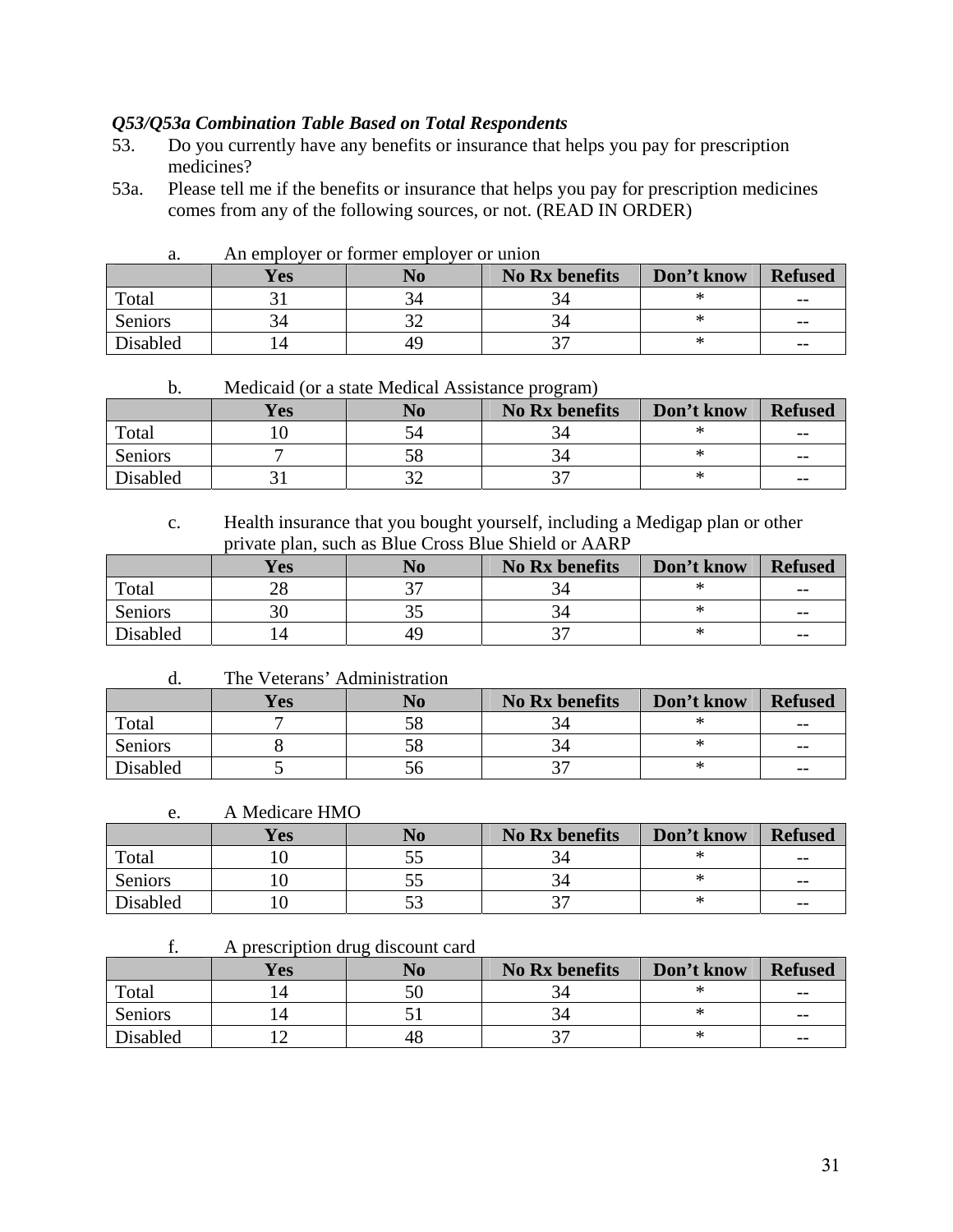### *(Asked of those who have prescription benefits through an employer or union)*

56. If you had to guess, do you think that the employer or union that helps you pay for prescription drugs will (continue) offering you this coverage after the new Medicare prescription drug benefit goes into effect, or do you think they will (stop) offering you this coverage after the new benefit goes into effect? (ITEMS IN PARENTHESES ROTATED)

|                   | Continue | <b>Stop</b>                        | Don't know | <b>Refused</b> |  |  |  |
|-------------------|----------|------------------------------------|------------|----------------|--|--|--|
| Total $(N=400)$   |          |                                    | ت          |                |  |  |  |
| Seniors $(N=348)$ |          |                                    | 26         |                |  |  |  |
| Disabled $(N=52)$ |          | <b>Insufficient data to report</b> |            |                |  |  |  |

### *Q53/Q53a/Q56/Q56a Combination Table Based on Total Respondents*

- 53. Do you currently have any benefits or insurance that helps you pay for prescription medicines?
- 53a.a Please tell me if the benefits or insurance that helps you pay for prescription medicines comes from any of the following sources, or not… An employer or former employer or union
- 56. If you had to guess, do you think that the employer or union that helps you pay for prescription drugs will (continue) offering you this coverage after the new Medicare prescription drug benefit goes into effect, or do you think they will (stop) offering you this coverage after the new benefit goes into effect?
- 56a. Does this concern you, or does it not concern you?

|                                                                   | <b>Total</b> | <b>Seniors</b> | <b>Disabled</b> |
|-------------------------------------------------------------------|--------------|----------------|-----------------|
| Have Rx benefits from an employer or former employer/union (net)  |              | 34             | 14              |
| Think employer will continue benefits                             | 18           | 19             |                 |
| Think employer will stop benefits (net)                           |              |                |                 |
| Yes, this concerns you                                            |              |                |                 |
| No, this doesn't concern you                                      |              |                |                 |
| Don't know if employer will stop or continue                      |              |                |                 |
| Do not have Rx benefits from an employer or former employer/union | 68           | 66             | 86              |

### *(Asked of those who have prescription benefits through Medicaid)*

56b. Were you aware that in 2006, people who are on both Medicare and Medicaid will get their prescription drug benefits from Medicare instead of from Medicaid, or is this not something you were aware of?

|                   | <b>Aware</b>                | Not aware                   | Don't know | <b>Refused</b> |  |  |  |  |
|-------------------|-----------------------------|-----------------------------|------------|----------------|--|--|--|--|
| Total $(N=132)$   |                             |                             |            |                |  |  |  |  |
| Seniors $(N=72)$  |                             | Insufficient data to report |            |                |  |  |  |  |
| Disabled $(N=60)$ | Insufficient data to report |                             |            |                |  |  |  |  |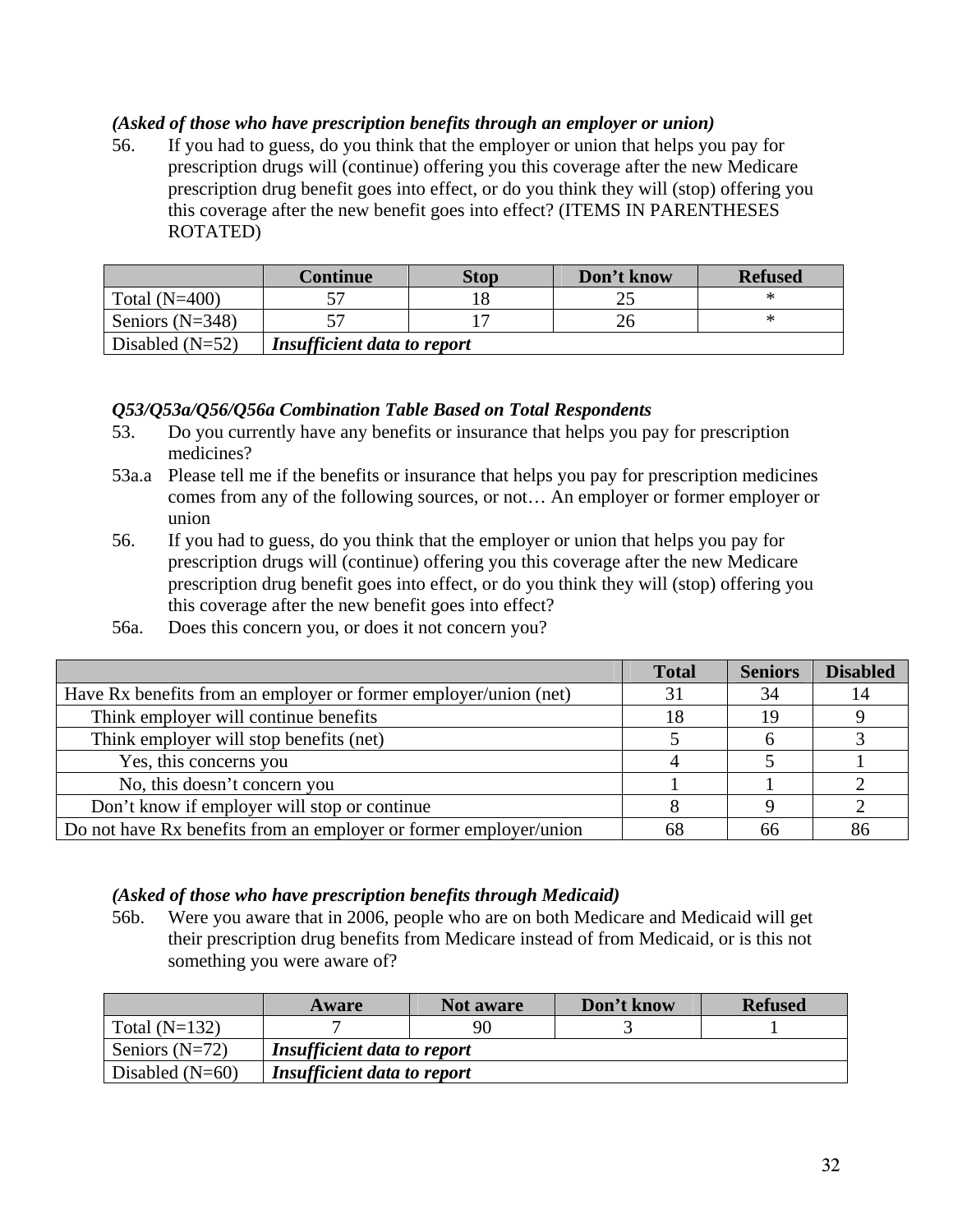59. Do you currently take any prescription medicine on a daily basis?

|          | Yes       | $\bf No$ | Don't know | <b>Refused</b>           |
|----------|-----------|----------|------------|--------------------------|
| Total    | nп        |          | $- -$      | $\overline{\phantom{m}}$ |
| Seniors  | n.        | ⊥ J      | $- -$      | $\overline{\phantom{m}}$ |
| Disabled | റ^<br>ے ، |          | $- -$      | $- -$                    |

# *Q59/Q60 Combination Table Based on Total Respondents*

- 59. Do you currently take any prescription medicine on a daily basis?
- 60. How many different kinds of prescription drugs do you take?

|                                         | <b>Total</b> | <b>Seniors</b> | <b>Disabled</b> |
|-----------------------------------------|--------------|----------------|-----------------|
| Currently take prescription drugs (net) |              | 87             | 92              |
|                                         |              | IU.            |                 |
|                                         | $\sqrt{2}$   |                |                 |
|                                         |              | 13             |                 |
|                                         | $\sqrt{2}$   |                |                 |
|                                         |              | Ю              | I C             |
| 6 or more                               | 25           | 22             |                 |
| Do not take prescription drugs          |              |                |                 |

61. How much of a problem is it for you and your family to pay prescription drug costs? Is it very difficult, somewhat difficult, not too difficult, or not at all difficult?

|          | <b>Difficult</b> |             |                 | <b>Not difficult</b> |         |            | Don't |                |
|----------|------------------|-------------|-----------------|----------------------|---------|------------|-------|----------------|
|          | <b>NET</b>       | <b>Verv</b> | <b>Somewhat</b> | <b>NET</b>           | Not too | Not at all | know  | <b>Refused</b> |
| Total    | 47               |             |                 | 52                   | 20      |            |       |                |
| Seniors  | 43               |             | 26              | 55                   | ററ      | 34         |       |                |
| Disabled | 69               | 48          |                 | 30                   |         |            | ∗     |                |

62. In the past year, have you ever not filled a prescription because of the cost, or not?

|          | <b>Yes</b> | $\bf N_0$ | Don't know | <b>Refused</b> |
|----------|------------|-----------|------------|----------------|
| Total    |            | ðυ        |            |                |
| Seniors  |            | 54        | ж          | ÷<br>œ         |
| Disabled | ₩          | სბ        | $- -$      | $- -$          |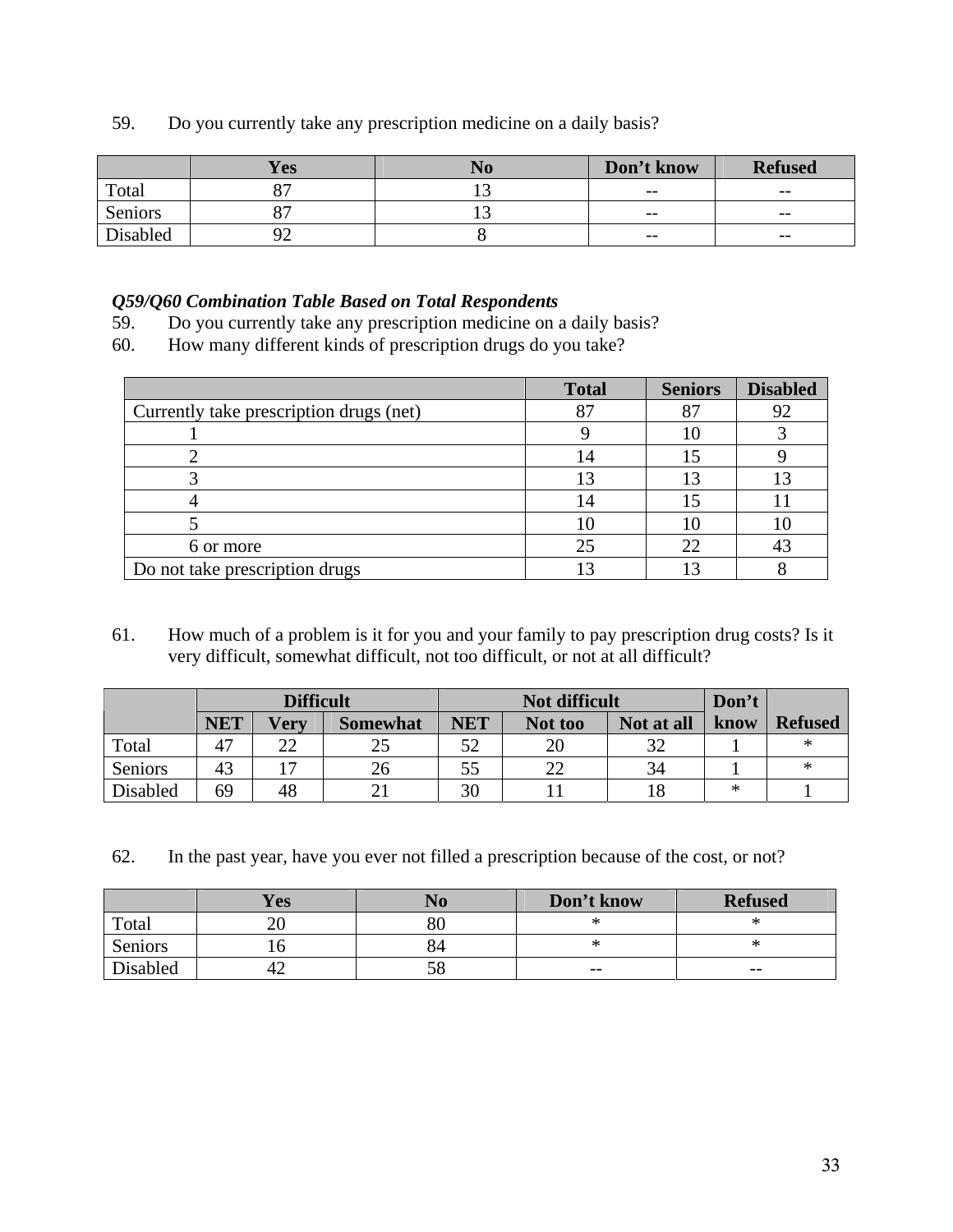63. In the past year, have you ever cut pills in half or skipped doses of a medication your doctor prescribed in order to make the medicine last longer, or not?

|                 | <b>Yes</b> | NO             | Don't know | <b>Refused</b> |
|-----------------|------------|----------------|------------|----------------|
| Total           |            | $\overline{u}$ | $- -$      | ж              |
| Seniors         |            | ر ر            | $- -$      | ж              |
| <b>Disabled</b> | 40         | J4             | $- -$      | $- -$          |

# *(Asked of those who take prescription medicine on a daily basis)*

64. Do you currently get any of your prescriptions either online or by mail order, or not?

|                    | Yes | No | Don't know | <b>Refused</b> |
|--------------------|-----|----|------------|----------------|
| Total $(N=1057)$   | 28  | 70 | $- -$      |                |
| Seniors $(N=822)$  |     | 69 | $- -$      |                |
| Disabled $(N=235)$ | IJ  | oπ | $- -$      | $- -$          |

### *Q59/Q64 Combination Table Based on Total Respondents*

- 59. Do you currently take any prescription medicine on a daily basis?
- 64. Do you currently get any of your prescriptions either online or by mail order, or not?

|          |            | <b>Take prescription drugs</b>                  | Do not take      |              |
|----------|------------|-------------------------------------------------|------------------|--------------|
|          |            | Do not get them online or<br>Get them online or |                  | prescription |
|          | <b>NET</b> | through the mail                                | through the mail | drugs        |
| Total    |            |                                                 |                  |              |
| Seniors  |            | 26                                              |                  |              |
| Disabled | 92         |                                                 |                  |              |

65. During the past five years, have you ever bought prescription drugs from Canada or some other country in order to get a lower price, or not?

|          | <b>Yes</b> | Don't know | <b>Refused</b> |
|----------|------------|------------|----------------|
| Total    |            | $- -$      | $- -$          |
| Seniors  |            | $- -$      | $- -$          |
| Disabled |            | $- -$      | $- -$          |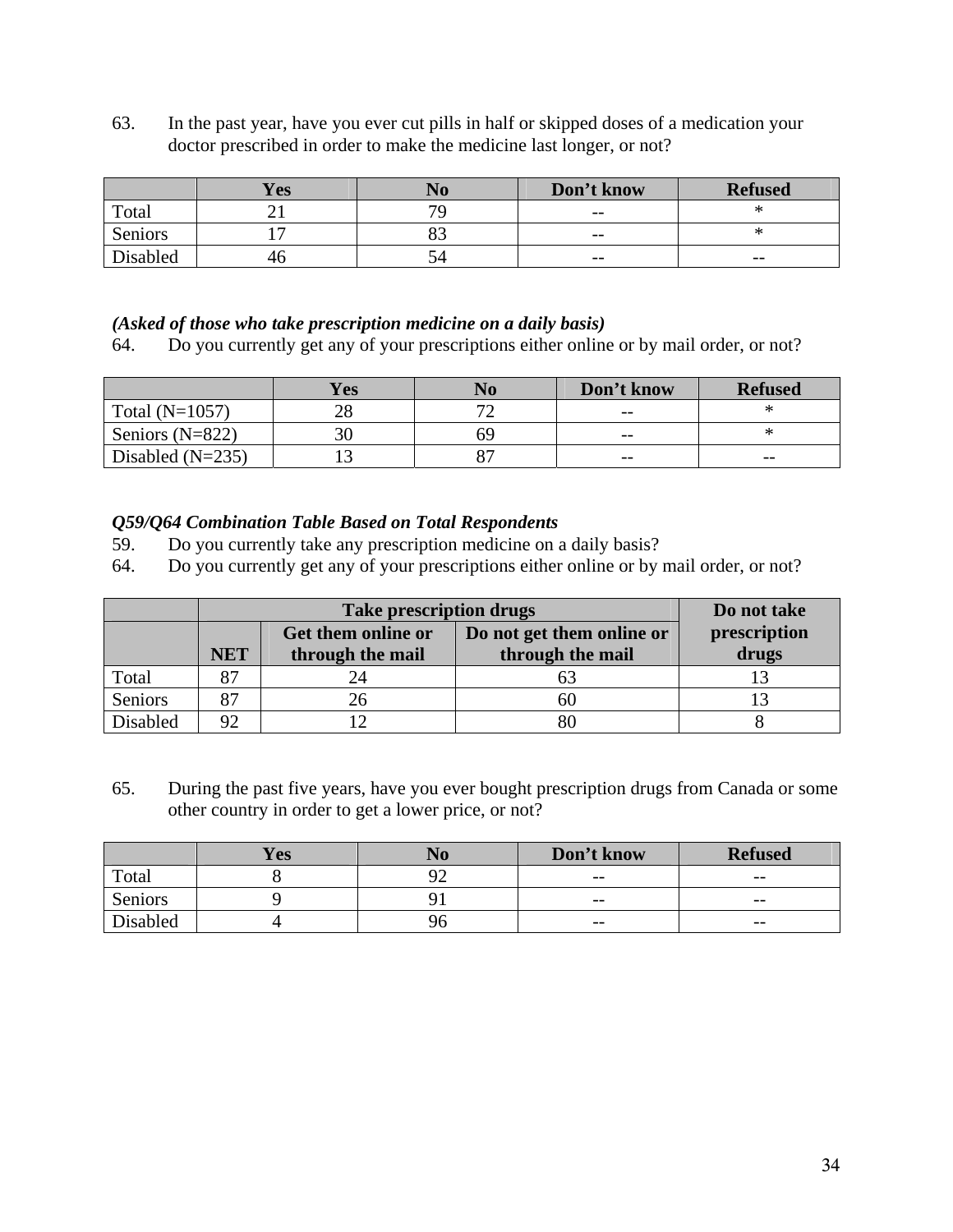67. In the past month, have you seen any television advertisements about the new Medicare prescription drug law, or not?

|          | <b>Yes</b> | No | Don't know | <b>Refused</b> |
|----------|------------|----|------------|----------------|
| Total    | 44         | ັັ |            | $- -$          |
| Seniors  |            |    |            | $- -$          |
| Disabled | 48         | 4  |            | $- -$          |

### *(Asked of those who have seen TV ads about the new Medicare prescription drug law)*

68. Overall would you say these ads were generally (positive) towards the new law, generally (negative) towards the new law, or were they mixed?

|                    | <b>Positive</b> | <b>Negative</b> | <b>Mixed</b> | Don't know | <b>Refused</b> |
|--------------------|-----------------|-----------------|--------------|------------|----------------|
| Total $(N=546)$    | 34              |                 |              |            |                |
| Seniors $(N=419)$  | 33              |                 | 46           |            |                |
| Disabled $(N=127)$ | 36              |                 |              |            | $- -$          |

68b. In the past month, have you seen, heard, or read any NEWS COVERAGE about the new Medicare prescription drug law, or not?

|          | <b>Yes</b> | NO  | Don't know | <b>Refused</b> |
|----------|------------|-----|------------|----------------|
| Total    |            | . . |            |                |
| Seniors  | 42         |     |            |                |
| Disabled |            |     |            |                |

### *(Asked of those who have heard of read news coverage about the new law)*

68c. Overall would you say this news coverage was generally (positive) towards the new law, generally (negative) towards the new law, or was it mixed?

|                    | <b>Positive</b> | <b>Negative</b> | <b>Mixed</b> | Don't know | <b>Refused</b> |
|--------------------|-----------------|-----------------|--------------|------------|----------------|
| Total $(N=520)$    |                 |                 |              |            |                |
| Seniors $(N=416)$  |                 |                 |              |            |                |
| Disabled $(N=104)$ |                 |                 |              |            | $- -$          |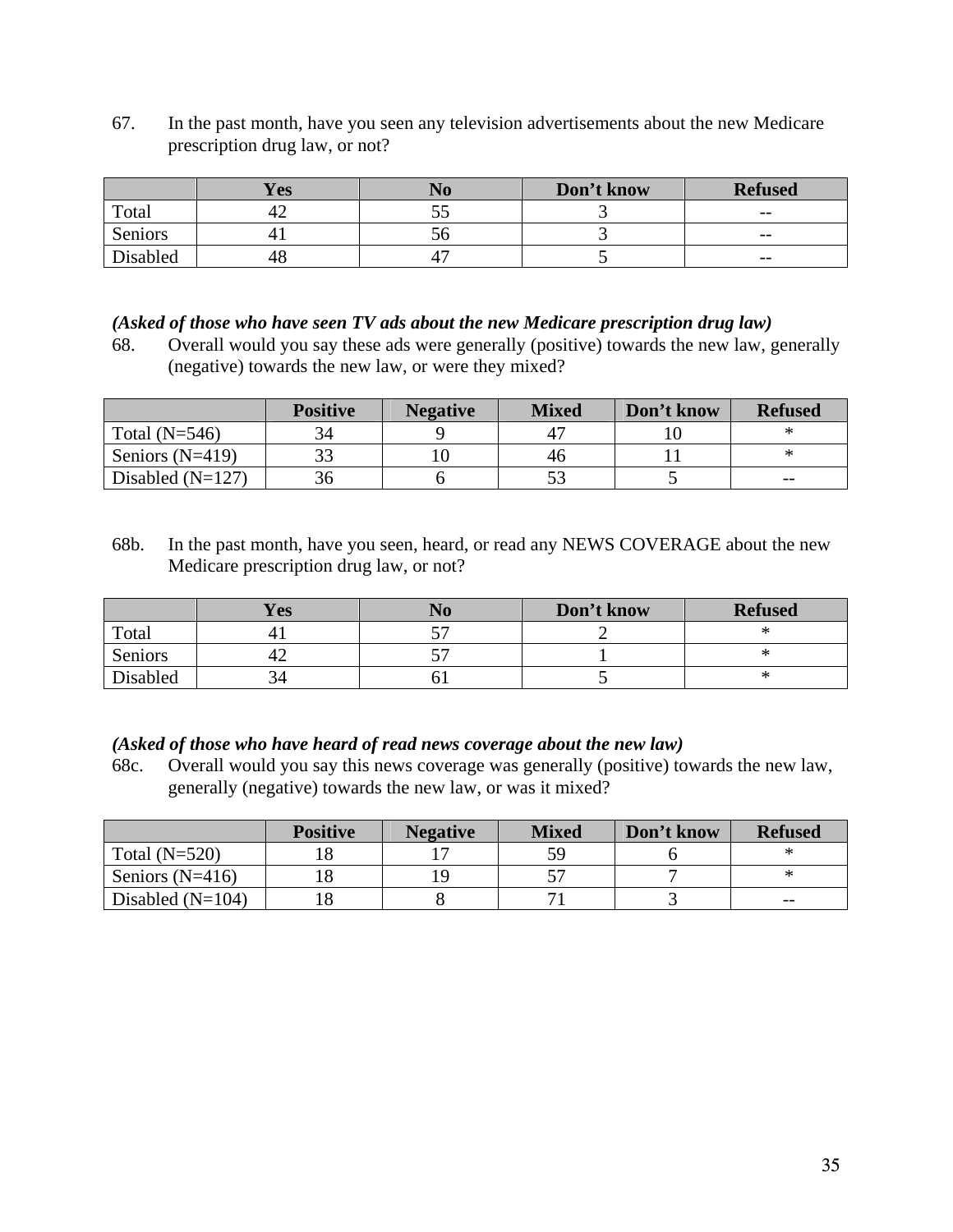69. Have you heard of a toll-free phone number set up by the government, 1-800- MEDICARE, that you can call to get information about Medicare?

|          | <b>Yes</b> | $\bf N0$                      | Don't know | <b>Refused</b> |
|----------|------------|-------------------------------|------------|----------------|
| Total    | OU         | 38                            |            |                |
| Seniors  | OU         | ٦q                            |            |                |
| Disabled | OU         | $\overline{\phantom{a}}$<br>ັ |            | $- -$          |

### *(Asked of those who have heard of 1-800-MEDICARE)*

70. Have you ever called 1-800-MEDICARE, or not?

|                    | <b>Yes</b> | No | Don't know | <b>Refused</b> |
|--------------------|------------|----|------------|----------------|
| Total $(N=742)$    |            | 83 |            | $- -$          |
| Seniors $(N=584)$  |            | OJ |            | $- -$          |
| Disabled $(N=158)$ | ↩          | ت  |            | $- -$          |

# *Q69/Q70 Combination Table Based on Total Respondents*

- 69. Have you heard of a toll-free phone number set up by the government, 1-800- MEDICARE, that you can call to get information about Medicare?
- 70. Have you ever called 1-800-MEDICARE, or not?

|                | <b>Have heard of 1-800-MEDICARE</b> |             |             |                   |       |                |
|----------------|-------------------------------------|-------------|-------------|-------------------|-------|----------------|
|                |                                     | <b>Have</b> | <b>Have</b> | Have not heard of | Don't |                |
|                | <b>NET</b>                          | called      | not called  | 1-800-MEDICARE    | know  | <b>Refused</b> |
| Total          | 60                                  |             | 50          | 38                |       | ∗              |
| <b>Seniors</b> | 60                                  |             |             | 39                |       | ∗              |
| Disabled       | 60                                  |             | 44          | 37                |       |                |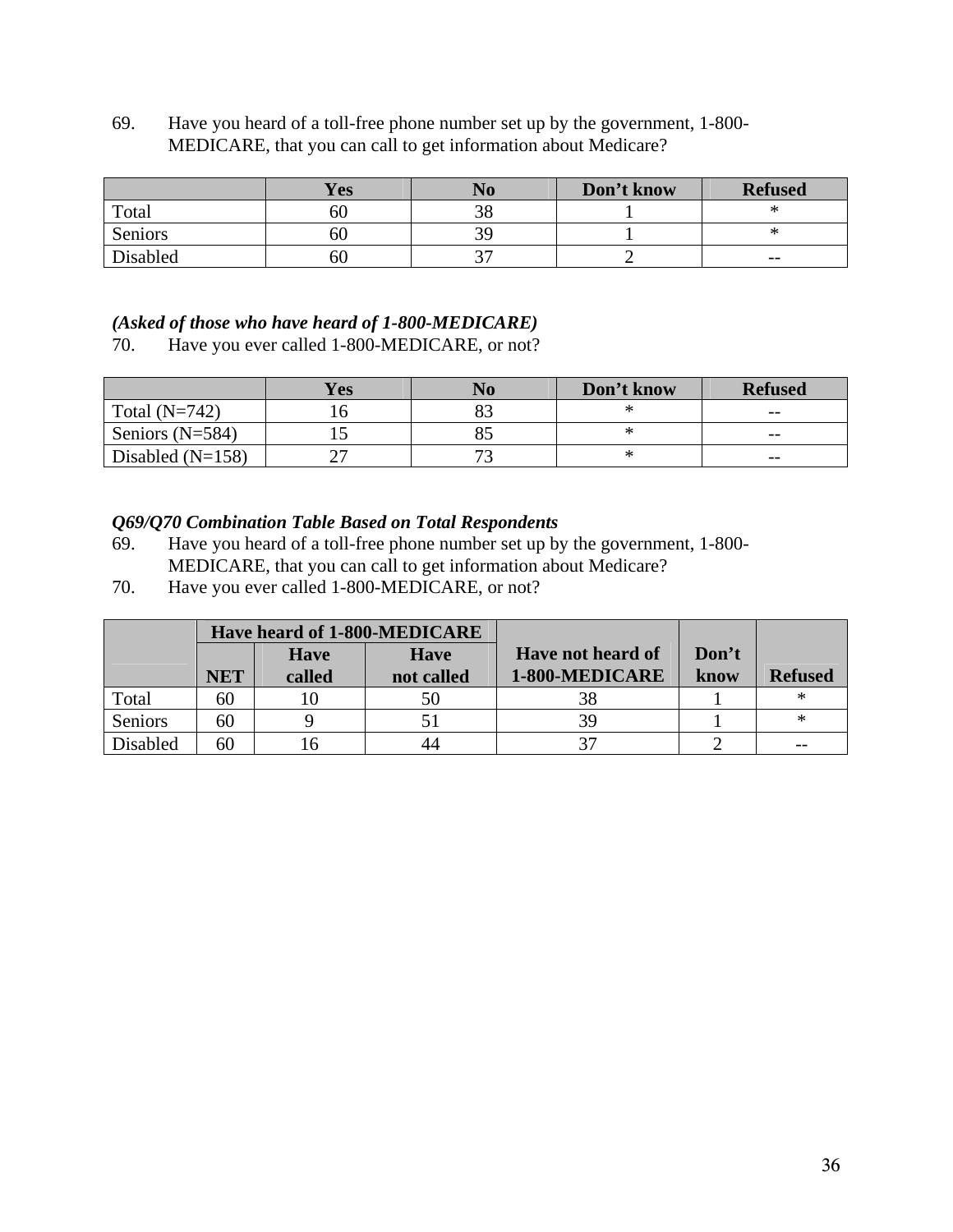# 71. Have you EVER gone online to use (INSERT ITEM)?

| .<br>The internet of world where we |     |          |            |                |  |  |
|-------------------------------------|-----|----------|------------|----------------|--|--|
|                                     | Yes | $\bf No$ | Don't know | <b>Refused</b> |  |  |
| Total                               |     | 79       | $- -$      | $- -$          |  |  |
| Seniors                             | ້   | οU       | $- -$      | $- -$          |  |  |
| Disabled                            | IJυ | πr<br>U  | $- -$      | $- -$          |  |  |

## a. The Internet or World Wide Web

b. E-mail

|          | <b>Yes</b> | NO                            | Don't know | <b>Refused</b> |
|----------|------------|-------------------------------|------------|----------------|
| Total    | --         | $\overline{\phantom{a}}$<br>O | A.         | $- -$          |
| Seniors  | <u>_</u>   | 79                            | A.<br>œ    | $- -$          |
| Disabled | رے         | ◡                             | $- -$      | $- -$          |

# *Q71a/Q71b Combination Table*

|          | Ever gone online to use Internet or<br>E-mail | Have never gone online to use<br><b>Internet or E-mail</b> |
|----------|-----------------------------------------------|------------------------------------------------------------|
| Total    |                                               |                                                            |
| Seniors  |                                               |                                                            |
| Disabled | 33                                            |                                                            |

### *(Asked of those who have ever gone online)*

72. Please tell me if you have heard of the following web sites. The first is (INSERT FIRST ITEM, RANDOMIZE)--is this a web site you have heard of? How about (INSERT NEXT ITEM)?

| Medicare.gov<br>a. |     |    |            |                |  |  |  |  |
|--------------------|-----|----|------------|----------------|--|--|--|--|
|                    | Yes | No | Don't know | <b>Refused</b> |  |  |  |  |
| Total $(N=383)$    | ჂႩ  |    |            | $- -$          |  |  |  |  |
| Seniors $(N=270)$  |     |    |            | $- -$          |  |  |  |  |
| Disabled $(N=113)$ |     |    |            | $- -$          |  |  |  |  |

| WebMD              |     |          |            |                |
|--------------------|-----|----------|------------|----------------|
|                    | Yes | $\bf No$ | Don't know | <b>Refused</b> |
| Total $(N=383)$    |     |          |            | $- -$          |
| Seniors $(N=270)$  | 27  | 60       |            | $- -$          |
| Disabled $(N=113)$ | ٥   |          |            | $- -$          |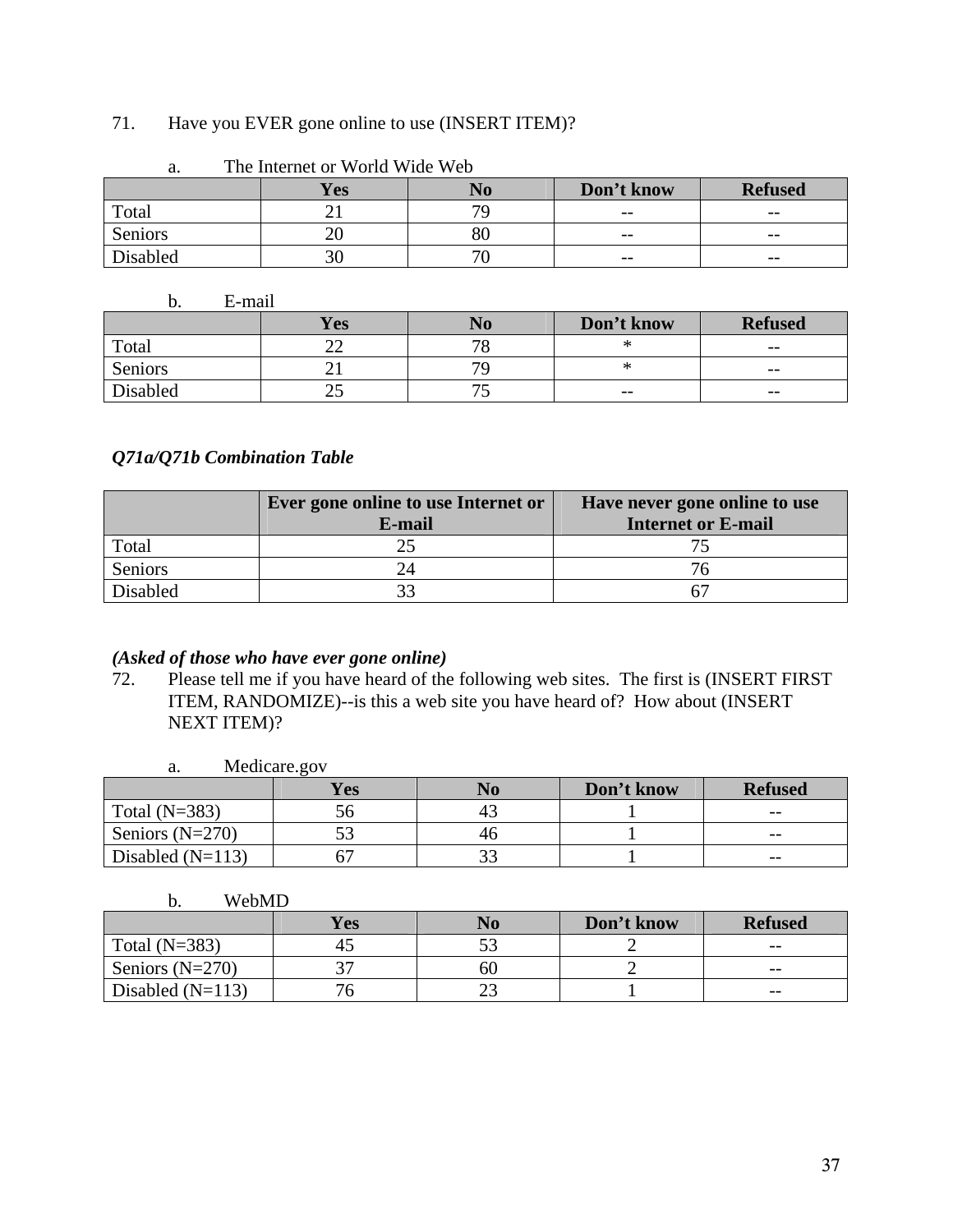## *Q71/Q72 Combination Table Based on Total Respondents*

- 71. Have you EVER gone online to use the Internet or World Wide Web / E-mail?
- 72. Please tell me if you have heard of the following web sites. The first is (INSERT. FIRST ITEM, RANDOMIZE)--is this a web site you have heard of?

| a.       |            | Medicare.gov        |                     |                   |
|----------|------------|---------------------|---------------------|-------------------|
|          |            |                     |                     |                   |
|          |            | <b>Heard of</b>     |                     |                   |
|          | <b>NET</b> | <b>Medicare.gov</b> | <b>Medicare.gov</b> | Never gone online |
| Total    | 25         | $\overline{4}$      |                     |                   |
| Seniors  | 24         |                     |                     |                   |
| Disabled | 33         | 22                  |                     |                   |

| b. | WebMD |
|----|-------|
|    |       |

|          |            | Have ever gone online |                   |  |
|----------|------------|-----------------------|-------------------|--|
|          |            |                       |                   |  |
|          | <b>NET</b> | <b>Heard of WebMD</b> | Never gone online |  |
| Total    | 25         |                       |                   |  |
| Seniors  | 24         |                       |                   |  |
| Disabled | 33         |                       |                   |  |

# *Q71/Q72/Q73/Q75 Combination Table Based on Total Respondents*

- 71. Have you EVER gone online to use the Internet or World Wide Web / E-mail?
- 72. Please tell me if you have heard of the following web sites. The first is (INSERT. FIRST ITEM, RANDOMIZE)--is this a web site you have heard of?
- 73. Have you ever visited the Medicare.gov site on the Internet, or not?
- 75. How useful did you find the Medicare.gov web site? Would you say it was very useful, somewhat useful, not too useful, or not at all useful?

|                                                       | <b>Total</b> | <b>Seniors</b> | <b>Disabled</b> |
|-------------------------------------------------------|--------------|----------------|-----------------|
| Have ever gone online to use Internet or E-mail (net) | 25           | 24             | 33              |
| Heard of Medicare.gov (net)                           | 14           | 13             | 22              |
| Visited Medicare.gov (net)                            |              |                | 10              |
| Very useful                                           |              |                |                 |
| Somewhat useful                                       |              |                |                 |
| Not too useful                                        |              | $\ast$         |                 |
| Not useful at all                                     | $\ast$       |                | $\ast$          |
| Have heard of, but not visited Medicare.gov           | Q            |                | 12              |
| Have not heard of Medicare.gov                        |              |                |                 |
| Have never gone online to use Internet or E-mail      |              | 76             | 6               |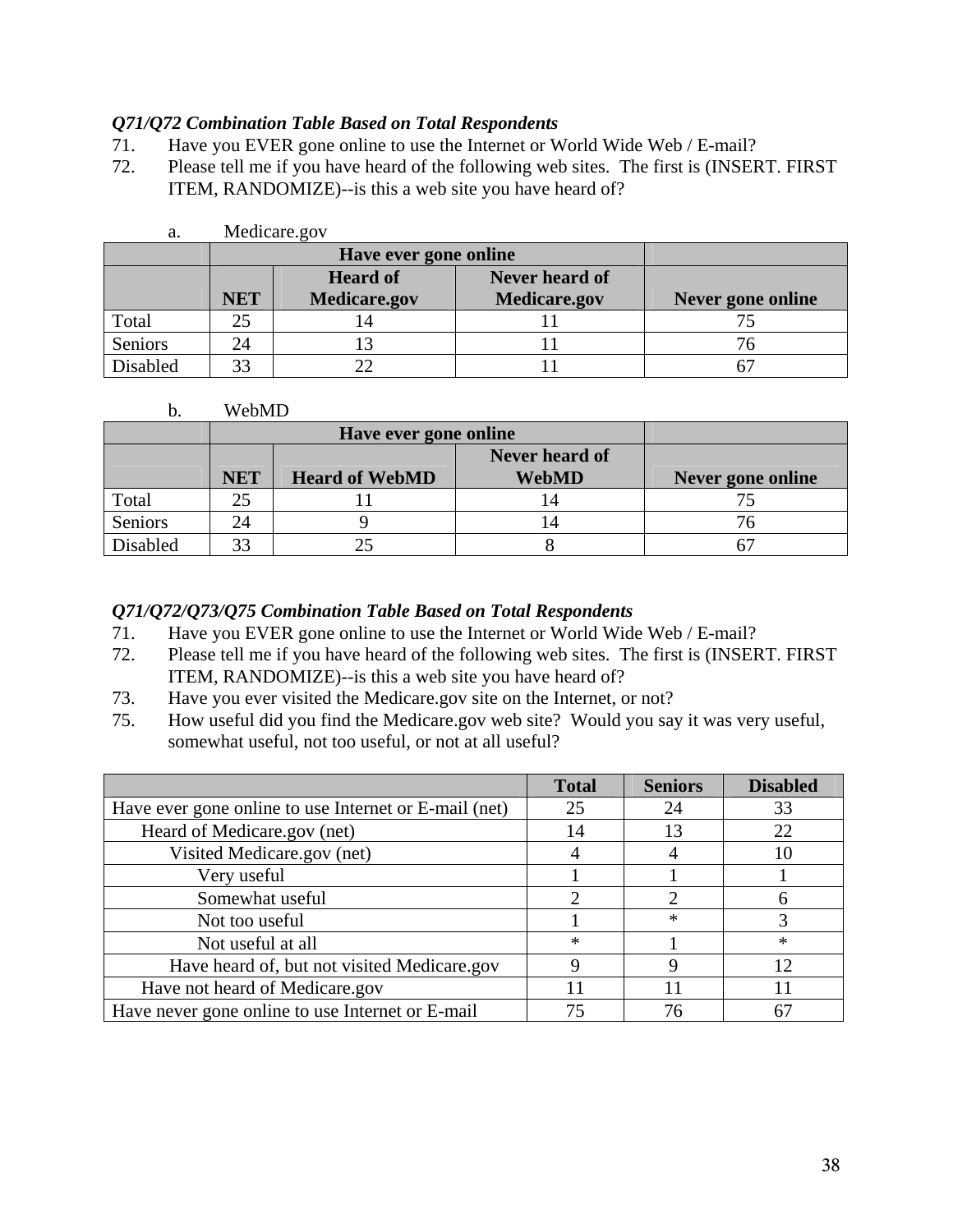74. As far as you know, has a friend or family member ever visited an Internet web site on your behalf for information about Medicare or the new Medicare-approved drug discount cards, or not?

|          | <b>Yes</b> | No | Don't know | <b>Refused</b> |
|----------|------------|----|------------|----------------|
| Total    |            | 94 |            | $- -$          |
| Seniors  |            |    |            | $- -$          |
| Disabled |            |    |            | $- -$          |

### *(Asked of those whose friend or family member has visited a website on their behalf)*

74a. Do you know if the site they visited was Medicare.gov, or was it some other site?

*Note: Insufficient data to report* 

### *Q74/Q74a Combination Table Based on Total Respondents*

- 74. As far as you know, has a friend or family member ever visited an Internet web site on your behalf for information about Medicare or the new Medicare-approved drug discount cards, or not?
- 74a. Do you know if the site they visited was Medicare.gov, or was it some other site?

|          | Friend or family has visited a website<br>on their behalf |                     |         | <b>Friend or family</b><br>has not visited |                  |       |                |
|----------|-----------------------------------------------------------|---------------------|---------|--------------------------------------------|------------------|-------|----------------|
|          |                                                           |                     | Another | Don't                                      | website on their | Don't |                |
|          | <b>NET</b>                                                | <b>Medicare.gov</b> | site    | know                                       | behalf           | know  | <b>Refused</b> |
| Total    |                                                           |                     |         |                                            | 94               |       |                |
| Seniors  |                                                           | $\ast$              |         |                                            |                  |       |                |
| Disabled |                                                           |                     |         |                                            |                  |       |                |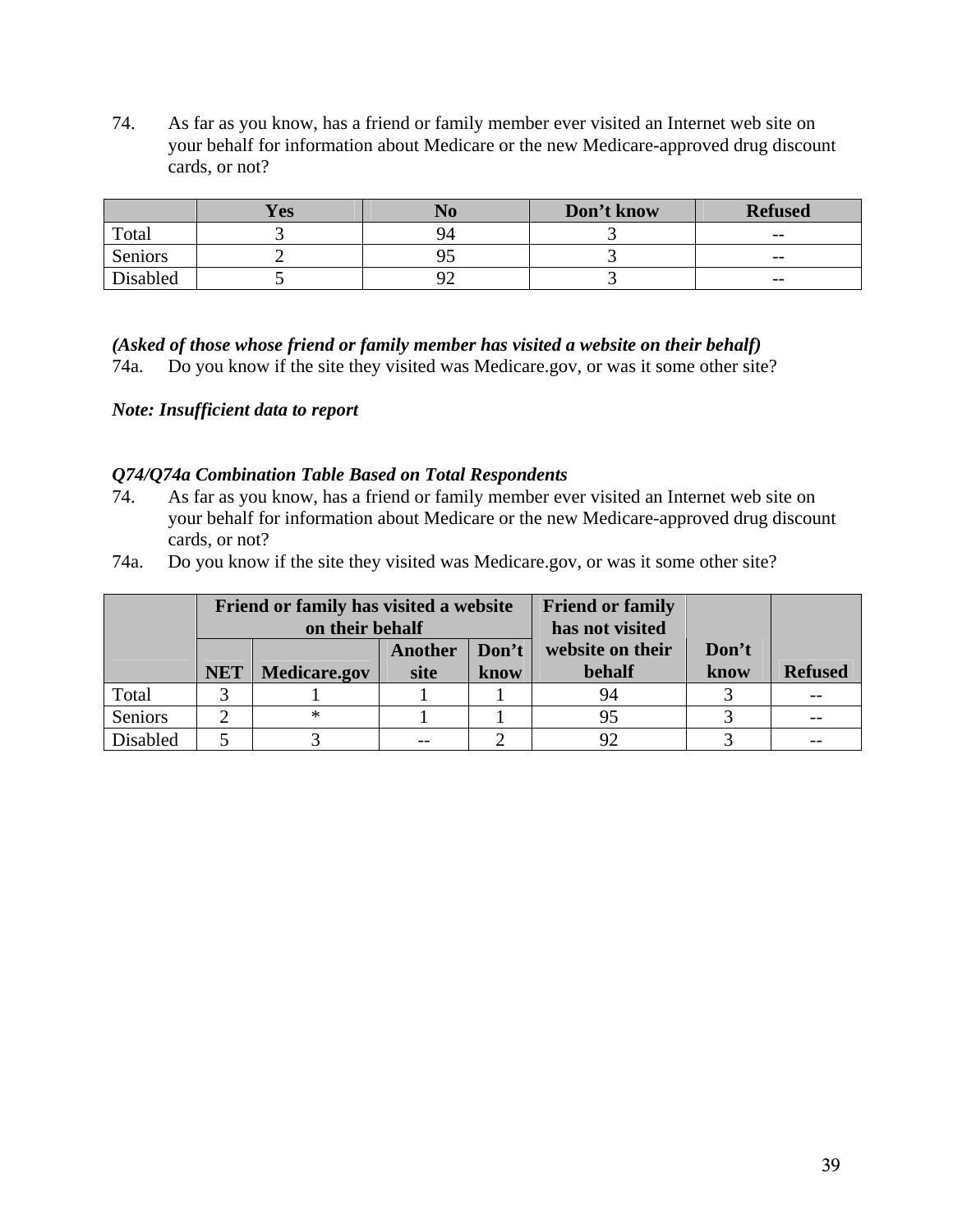### **DEMOGRAPHICS**

76. Now thinking about your own health status… In general, would you say your health is excellent, very good, good, fair, or poor?

|          |            | <b>Excellent/Very Good/Good</b> |             |      | Fair/poor      |      |      |        |                |
|----------|------------|---------------------------------|-------------|------|----------------|------|------|--------|----------------|
|          |            |                                 | <b>Very</b> |      |                |      |      | Don't  |                |
|          | <b>NET</b> | <b>Excellent</b>                | good        | Good | <b>NET</b>     | Fair | Poor | know   | <b>Refused</b> |
| Total    | 59         |                                 | 23          |      | 4 <sub>1</sub> | 26   | 14   | $\ast$ | $\ast$         |
| Seniors  | 65         |                                 | 26          | 30   | 35             | 24   |      | ∗      | $\ast$         |
| Disabled | 23         |                                 |             | 14   | 77             | 40   | 37   | $- -$  | $- -$          |

78. Some people are registered to vote and others are not. Are you currently registered to vote at your present address?

|                 | <b>Registered</b> | Not registered | Don't know | <b>Refused</b> |
|-----------------|-------------------|----------------|------------|----------------|
| Total           | 90                |                |            |                |
| Seniors         | <u>_</u>          |                |            |                |
| <b>Disabled</b> | ∼                 | 28             | $- -$      | $- -$          |

79. As you may know, around half the public does not vote in presidential elections. How about you – did you vote in the presidential election in 2000, when George W. Bush ran against Al Gore, Ralph Nader, and Pat Buchanan, or did you skip that one?

|          | Yes | NU  | Don't know | <b>Refused</b> |
|----------|-----|-----|------------|----------------|
| Total    |     | ⊥ ~ | ÷          |                |
| Seniors  | 8C  |     | ጥ          |                |
| Disabled | 65  |     | $- -$      | $- -$          |

80. I'd like you to rate the chances that you will vote in the November 2004 election for president. Are you absolutely certain to vote, will you probably vote, or are the chances 50-50 or less that you will vote?

|          | <b>Absolutely</b> | <b>Will probably</b> | Chances are 50-50 or    | Don't |                |
|----------|-------------------|----------------------|-------------------------|-------|----------------|
|          | certain to vote   | vote                 | less that you will vote | know  | <b>Refused</b> |
| Total    |                   |                      |                         |       |                |
| Seniors  |                   |                      |                         |       |                |
| Disabled |                   |                      | 29                      |       |                |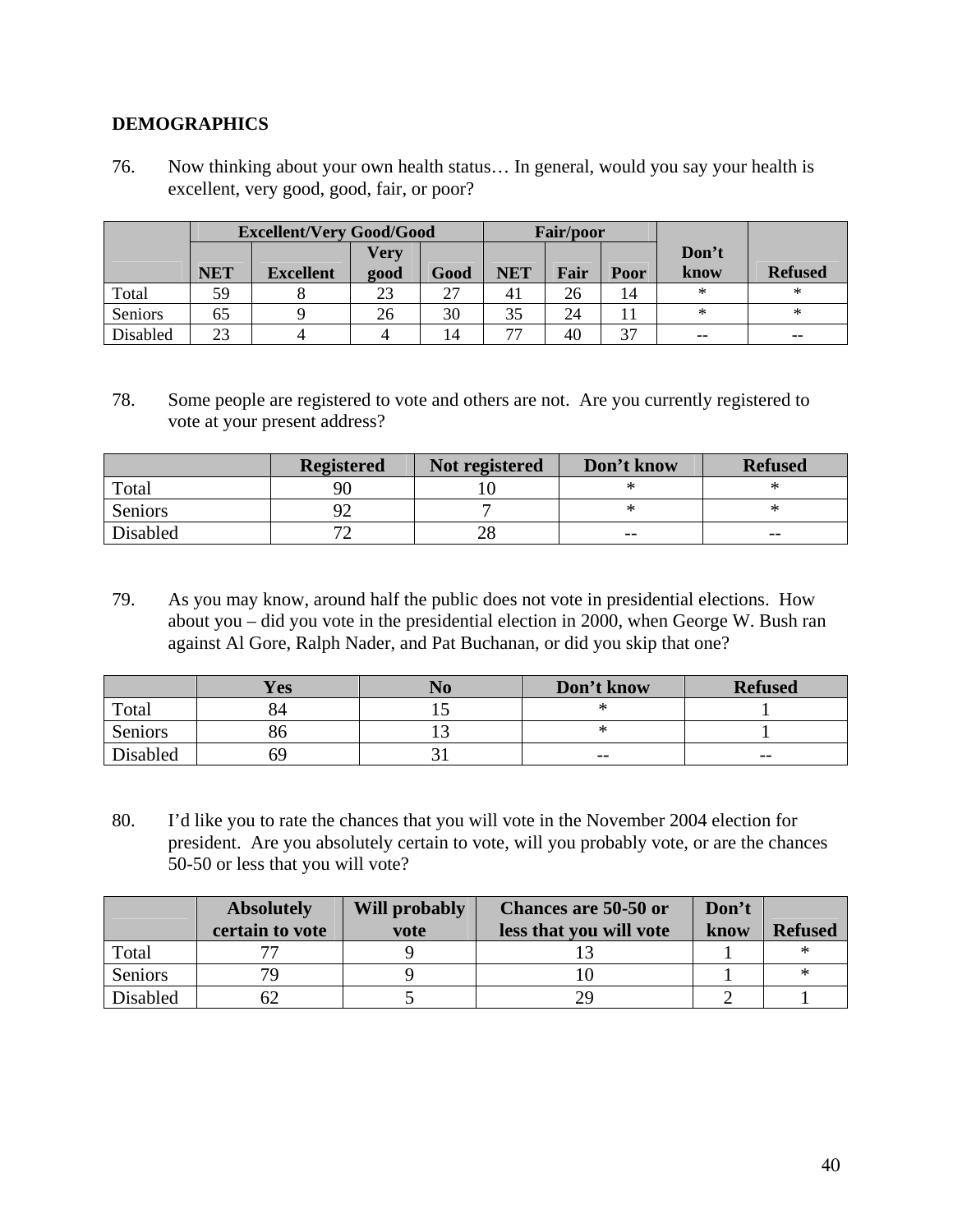81. In politics today, do you consider yourself a Republican, Democrat, or Independent?

|          | <b>Republican</b> | <b>Democrat</b> | Independent | Don't know | <b>Refused</b> |
|----------|-------------------|-----------------|-------------|------------|----------------|
| Total    | 20                | 40              |             |            |                |
| Seniors  | 30                | 40              | ت           |            |                |
| Disabled |                   | 44              |             |            |                |

82. Are you currently married, living with a partner, widowed, divorced, separated, or have you never been married?

|          |                | Living with    |                       |                 |                  | Never been |                |
|----------|----------------|----------------|-----------------------|-----------------|------------------|------------|----------------|
|          | <b>Married</b> | <b>partner</b> | <b>Widowed</b>        | <b>Divorced</b> | <b>Separated</b> | married    | <b>Refused</b> |
| Total    | 48             |                | $\mathfrak{D}$<br>ے ر |                 |                  |            |                |
| Seniors  | 50             |                | 36                    |                 |                  |            |                |
| Disabled | 34             |                |                       | 34              |                  |            | $-$            |

# 83. What is your age?

|          | 18-49    | 50-64 | 65-74 | 75       | <b>Refused</b> |
|----------|----------|-------|-------|----------|----------------|
| Total    |          |       | 43    | 39<br>ັ. |                |
| Seniors  | $- -$    | $- -$ | ັບ    | 4C       |                |
| Disabled | 20<br>oc | υo    | $- -$ | $- -$    |                |

84. What is your current employment status? Employed, unemployed, retired, a homemaker, or disabled and not working?

|          |                 | Un-             |                |           |                 |            |                |
|----------|-----------------|-----------------|----------------|-----------|-----------------|------------|----------------|
|          | <b>Employed</b> | <b>Employed</b> | <b>Retired</b> | homemaker | <b>Disabled</b> | Don't know | <b>Refused</b> |
| Total    | 10              |                 | 63             |           |                 |            |                |
| Seniors  |                 |                 | 77             |           |                 | $- -$      |                |
| Disabled |                 |                 |                |           | 82              |            | $- -$          |

85. Do you or your spouse currently belong to A-A-R-P, the retired persons' organization?

|                 | <b>Yes</b> | NO | Don't know | <b>Refused</b> |
|-----------------|------------|----|------------|----------------|
| Total           | ∸          |    |            |                |
| Seniors         |            |    |            |                |
| <b>Disabled</b> |            |    |            | $- -$          |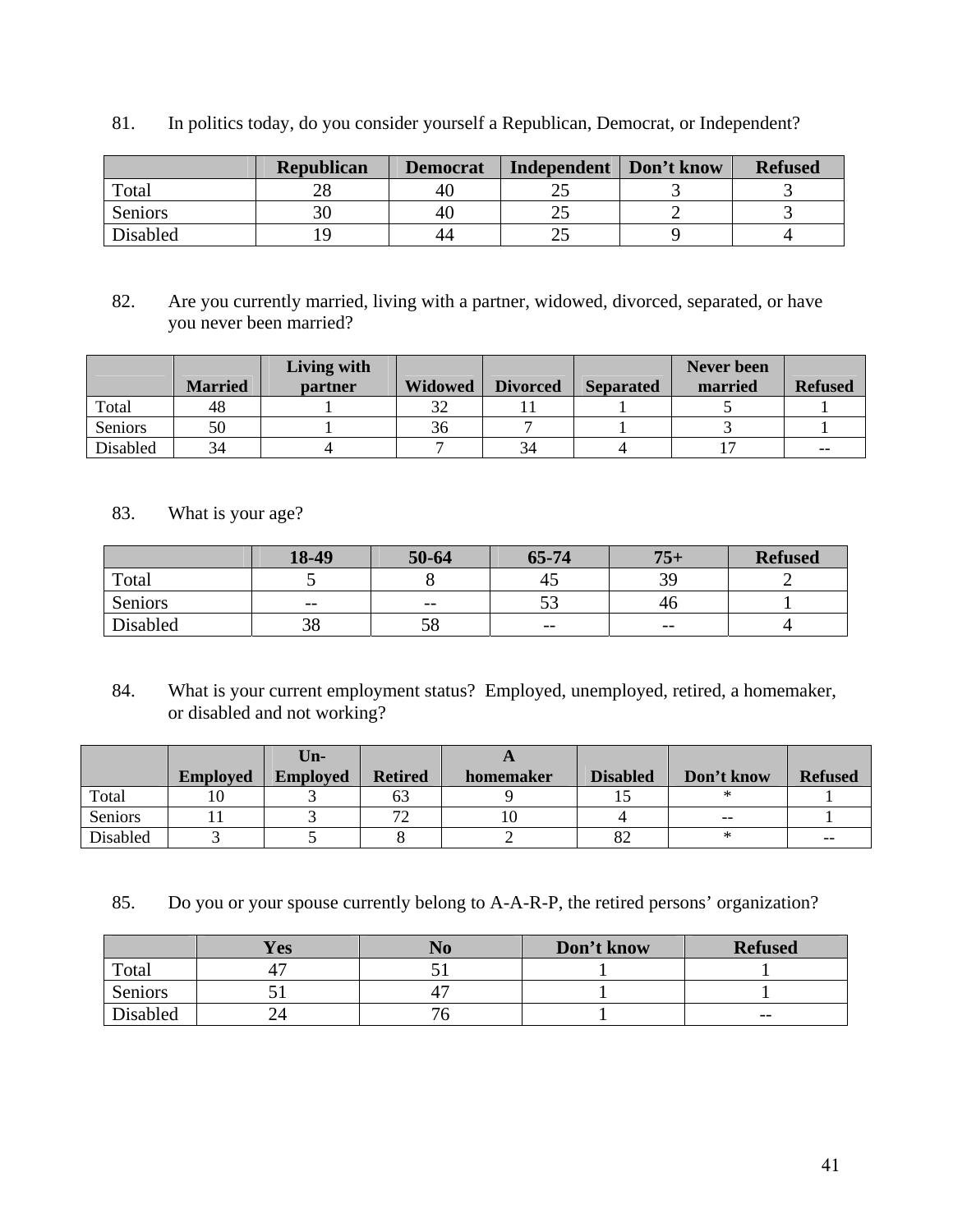|                                       | <b>Total</b>                | <b>Seniors</b>              | <b>Disabled</b> |
|---------------------------------------|-----------------------------|-----------------------------|-----------------|
| High school graduate or less (NET)    | 65                          | 65                          | 69              |
| None, or grade 1-8                    | 9                           | 10                          | 6               |
| High school incomplete                | 20                          | 19                          | 23              |
| High school graduate                  | 35                          | 34                          | 37              |
| <b>GED</b>                            | $\mathcal{D}_{\mathcal{L}}$ | $\mathcal{D}_{\mathcal{L}}$ | 3               |
| Some college (NET)                    | 18                          |                             | 22              |
| Business, technical/vocational school | 3                           |                             | 3               |
| Some college, no 4 year degree        | 15                          | 14                          | 20              |
| College graduate $+$ (NET)            | 16                          | 17                          |                 |
| College graduate                      | 10                          |                             | 8               |
| Post-graduate training                | 6                           | 7                           |                 |
| Refused                               |                             |                             |                 |

# 86. What is the LAST grade or class that you COMPLETED in school?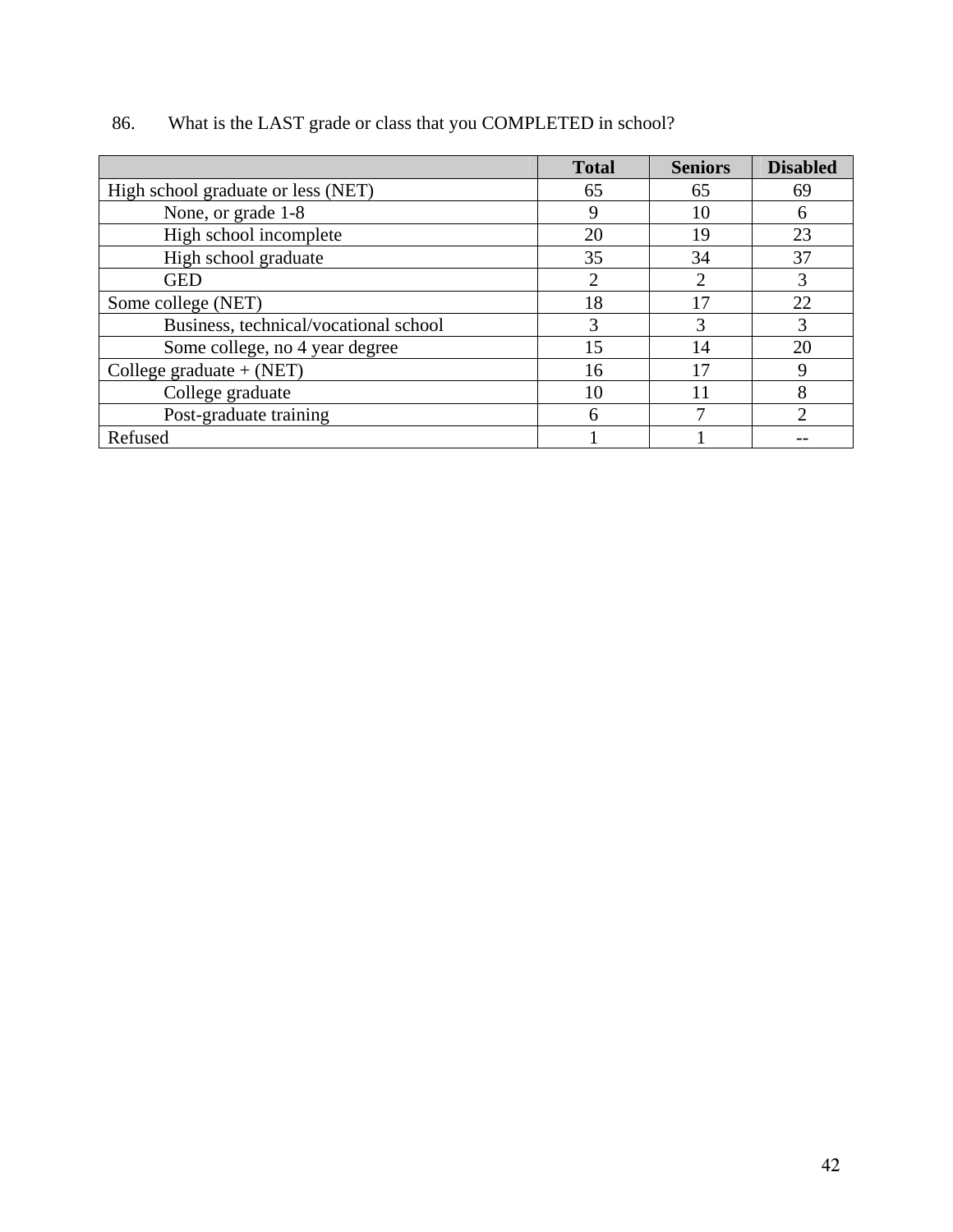|                                  | <b>Total</b>   | <b>Seniors</b> | <b>Disabled</b> |
|----------------------------------|----------------|----------------|-----------------|
| Less than \$30K (NET)            | 53             | 49             | 79              |
| Less than \$5K                   | $\overline{2}$ | $\overline{2}$ | $\overline{2}$  |
| \$5K but less than \$10K         | 8              | 6              | 20              |
| \$10K but less than \$15K        | 14             | 11             | 32              |
| \$15K but less than \$20K        | 12             | 12             | 11              |
| \$20K but less than \$25K        | 6              | 6              | 5               |
| \$25K but less than \$30K        | 7              | $\overline{7}$ | 6               |
| Less than \$30K unspec           | $\overline{4}$ | 5              | $\mathbf{1}$    |
| \$30K to less than \$50K (NET)   | 17             | 18             | 10              |
| \$30K but less than \$35K        | 5              | 6              | $\overline{2}$  |
| \$35K but less than \$40K        | 6              | 6              | $\overline{4}$  |
| \$40K but less than \$45K        | 3              | 3              | 1               |
| \$45K but less than \$50K        | $\overline{2}$ | $\overline{2}$ | 3               |
| \$30K but less than \$50K unspec | 1              | $\mathbf{1}$   | $\ast$          |
| $$50K+ (NET)$                    | 14             | 15             | 3               |
| \$50K but less than \$60K        | 4              | 5              | $\overline{2}$  |
| \$60K but less than \$75K        | $\overline{2}$ | $\overline{3}$ | $\ast$          |
| \$75K but less than \$100K       | $\overline{2}$ | $\overline{3}$ | $\ast$          |
| \$100K but less than \$150K      | $\overline{2}$ | $\overline{2}$ | $-1$            |
| \$150K but less than \$200K      | $\ast$         | $\ast$         | $\ast$          |
| $$200K+$                         | 1              | $\mathbf{1}$   |                 |
| $$50k+$ unspec                   | 1              | $\overline{2}$ |                 |
| Don't Know                       | $\overline{4}$ | $\overline{4}$ | 4               |
| Refused                          | 12             | 13             | 4               |

87. Last year -- that is, in 2003 -- what was your (and your spouse's) income from all sources, before taxes? Just stop me when I get to the right category.

91. What percent of your income comes from Social Security payments? Does Social Security make up MOST of your income, about HALF, or does it make up LESS THAN HALF of your income?

|          | <b>Most of your</b><br>income | <b>Half</b> | Less than<br>half | Don't know | <b>Refused</b> |
|----------|-------------------------------|-------------|-------------------|------------|----------------|
| Total    | 40                            |             | 36                |            |                |
| Seniors  |                               |             | 38                |            |                |
| Disabled | ჂႩ                            | 14          |                   |            |                |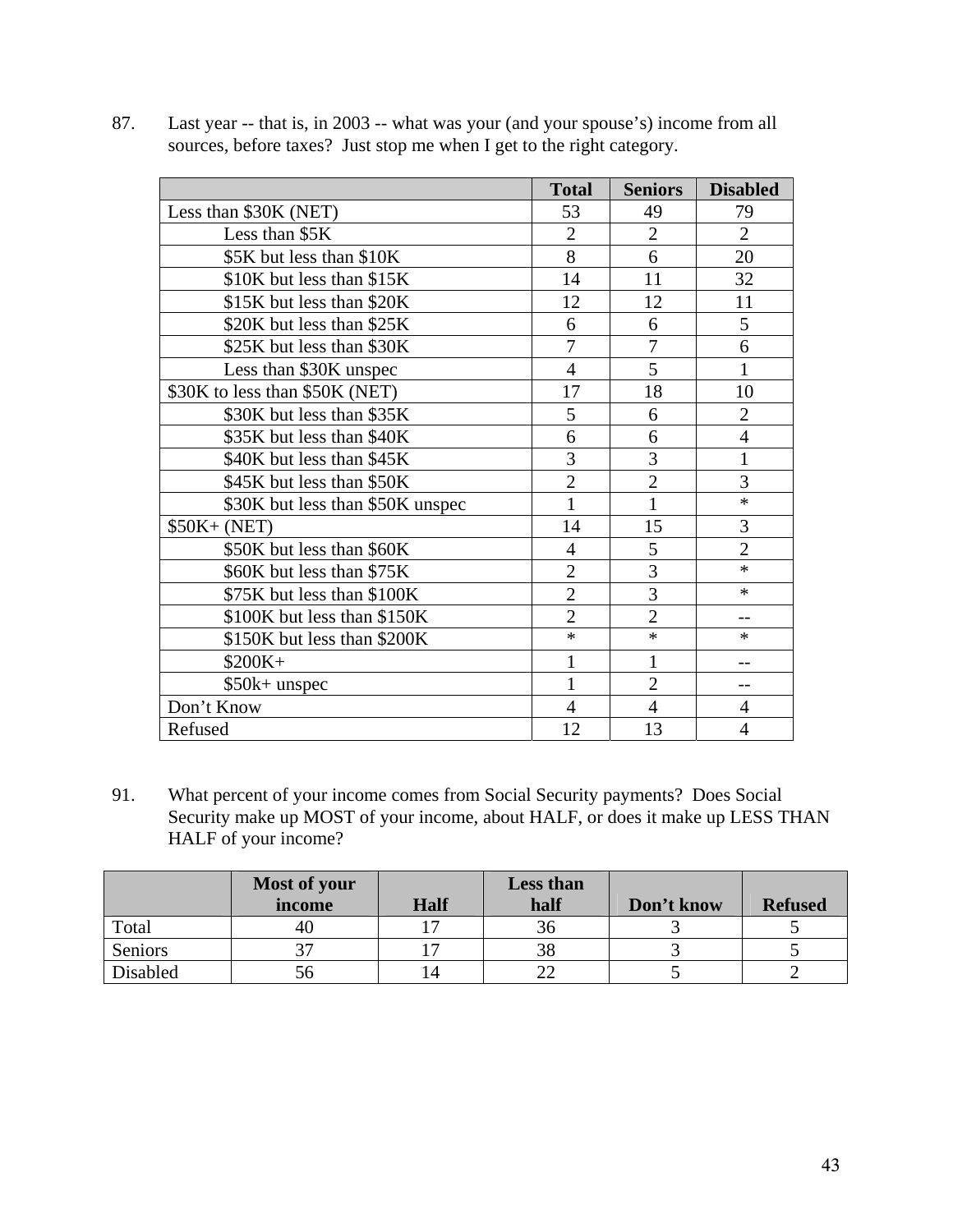92. Are you, yourself, of Hispanic or Latino background, such as Mexican, Puerto Rican, Cuban, or some other Spanish background?

|          | <b>Yes</b> |    | <b>Refused</b> |
|----------|------------|----|----------------|
| Total    |            |    |                |
| Seniors  |            |    |                |
| Disabled |            | 05 | $- -$          |

# 93. What is your race? Are you white, black, Asian or some other race?

|          | White | <b>Black</b> | <b>Asian</b> | <b>Other Race</b> | <b>Refused</b> |
|----------|-------|--------------|--------------|-------------------|----------------|
| Total    |       |              |              |                   |                |
| Seniors  | 86    |              |              |                   |                |
| Disabled |       | ററ           | $- -$        |                   | ∗              |

# *Q92/Q93 Race Summary Table*

|                 | <b>Total</b> | <b>Seniors</b> | <b>Disabled</b> |
|-----------------|--------------|----------------|-----------------|
| Non Hispanic    | 93           | 92             | 95              |
| White           | 80           |                |                 |
| <b>Black</b>    | ιv           |                | 22              |
| Asian           |              |                | --              |
| Some other race |              |                |                 |
| Hispanic        |              |                |                 |
| Refused         |              |                | --              |